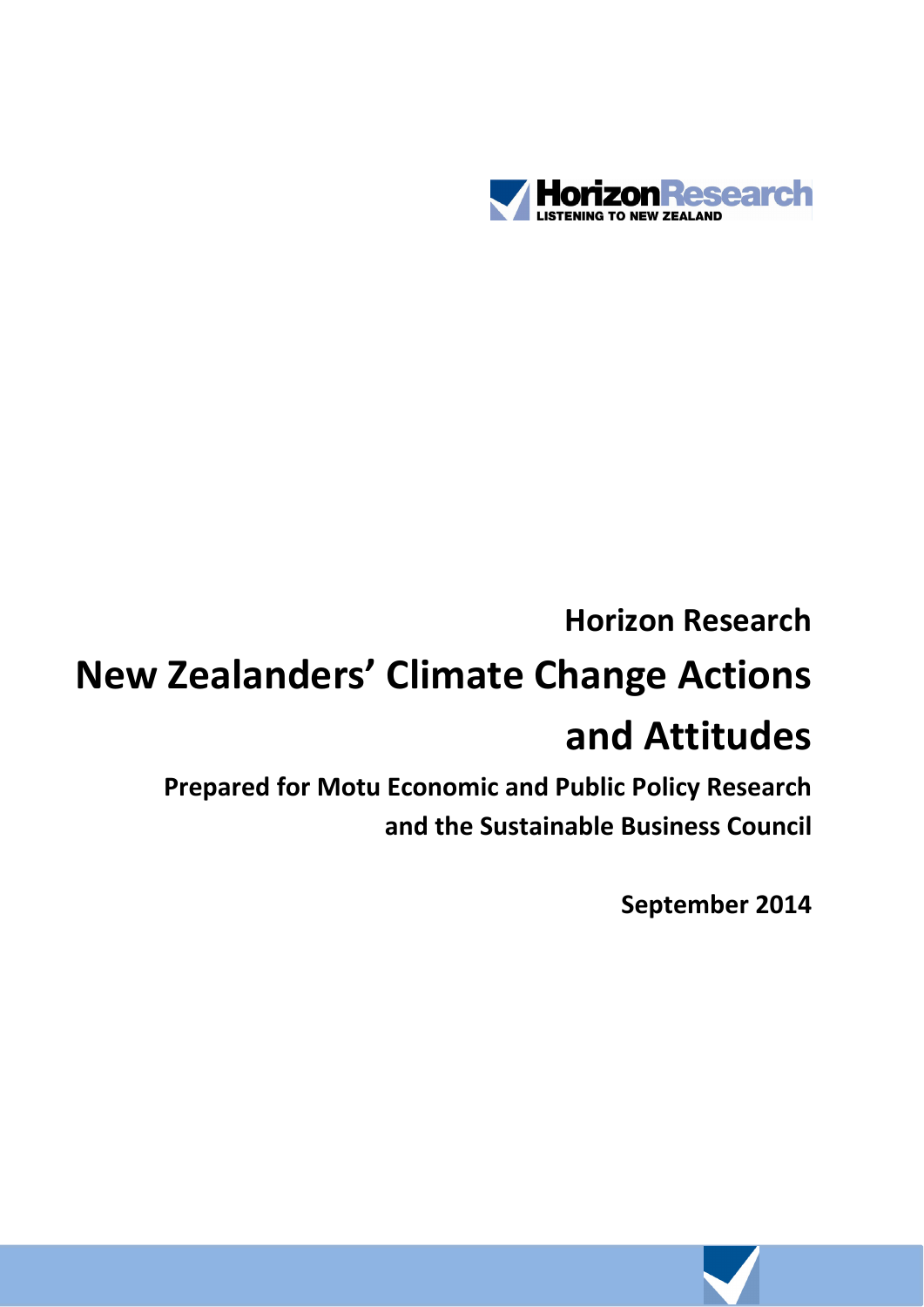

## **Contents**

| $\mathbf{1}$ . |  |
|----------------|--|
| 1.1            |  |
| 1.2            |  |
| 2.             |  |
| 3.             |  |
| 4.             |  |
| 4.1            |  |
| 4.2            |  |
| 4.3            |  |
| 5.             |  |
| 6.             |  |
| 7.             |  |
| 8.             |  |
|                |  |
|                |  |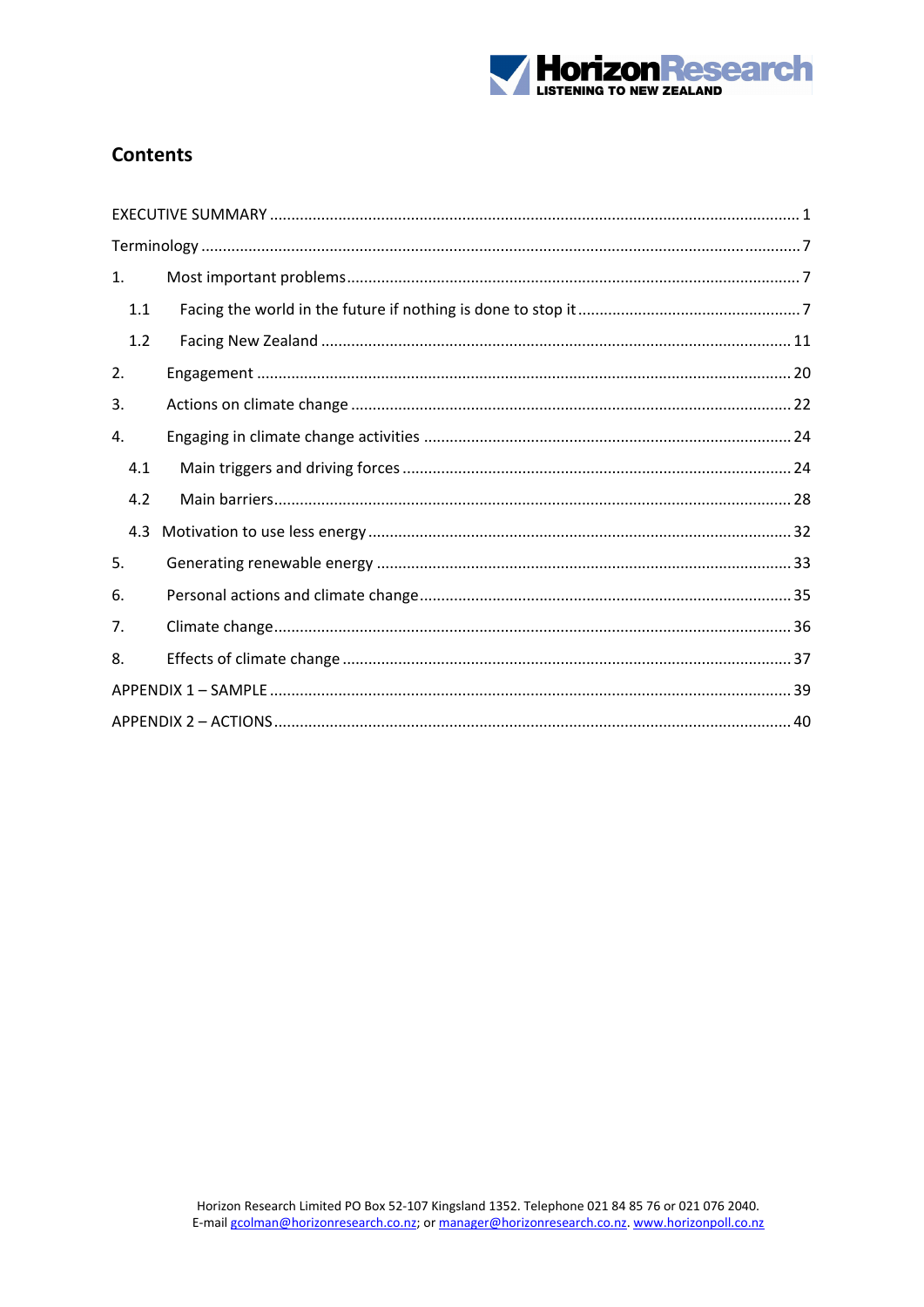

## **EXECUTIVE SUMMARY**

This report summarises the results of a survey of 2,246 New Zealanders aged 18+ who are members of the HorizonPoll national online research panel. The survey has a maximum margin of error of 2.1% and examines New Zealanders' attitudes to important problems facing the world and New Zealand, climate change and household actions that reduce greenhouse gas emissions. Where estimated numbers of New Zealanders are shown in this report, they are based on the New Zealand population 18 years of age or over derived from the 2013 New Zealand Census of Population and Dwellings.

Questions were drawn from work done internationally, particularly in the United States of America.

#### **Most important problem facing the world in the future if nothing is done to stop it**

Respondents were asked an open response question $1$  used in a 2010 study by Professor Jon Krosnick of Stanford University: "What will be the most important problem facing the world in the future if nothing is done to stop it?."

24.7% of respondents nominated global warming/climate change/greenhouse gases/the environment as the major problem facing the world. This is a similar result to an American study from 2010, where 24% of respondents nominated this issue.

Other problems nominated by New Zealanders 18+ were:

- War: 12.2%
- Poverty/hunger/housing: 8.9%
- Overpopulation: 4.6%
- Economy/employment/jobs, etc. 4.0%
- Religion/religious extremists: 3.7%
- Resource depletion: 2.4%
- Terrorism:  $1.7\%$
- Health/disease: 1.3%
- Money/financial issues: 1.1%

 $1$  Open response questions do not contain a list of possible responses or prompts. Respondents give their answer in their own words. The answer may be as long or as short as they wish and as detailed as they wish.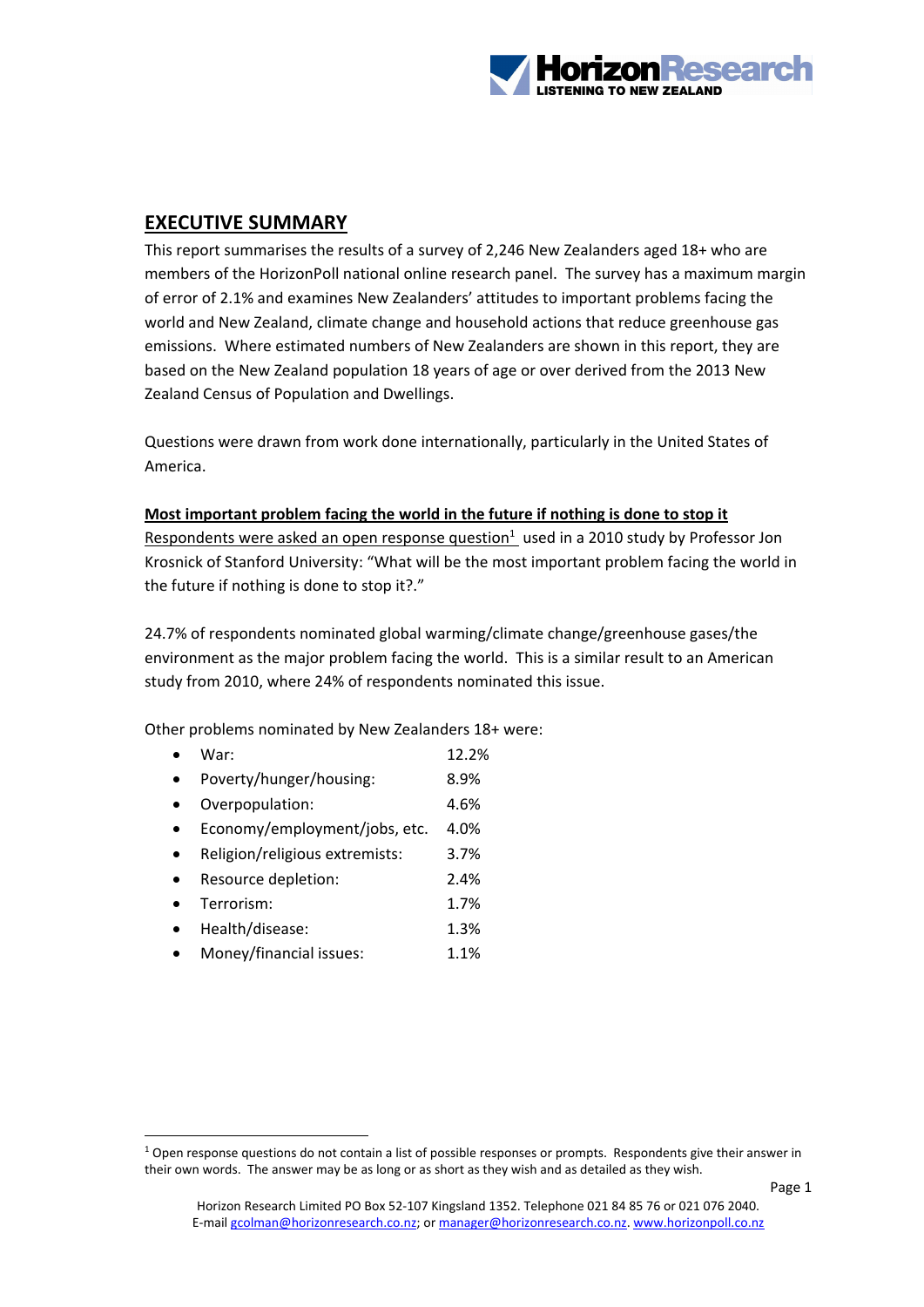

#### **Most significant problem facing New Zealand today**

Respondents were asked "What do you think is the most important problem facing New Zealand today?" Again, this was an open response question with respondents able to answer in their words.

Respondents felt the most significant issue facing New Zealand today was poverty, with 14% of respondents nominating it. Other problems mentioned as facing New Zealand were:

|  | Employment/jobs |  | 7.6% |
|--|-----------------|--|------|
|  |                 |  |      |

- Wages/pay/income/cost of living 7.0%
- Environment/global warming/ climate change/pollution 6.9% Politicians/political parties/MMP/ Election 6.9% Government/corruption 5.3% Finance/money/tax/debt 4.5% Health/drugs/obesity 3.7% Crime/violence 3.6% Gap between rich and poor 3.4% Housing 3.3% Inequality 3.2% Water/waterways 1.9% Immigration 1.6% Child abuse/domestic abuse 1.5% Education 1.4% Welfare/benefits/beneficiaries 1.3% Green movement 0.9%

#### **Engagement in environmental citizenship2 activities**

Respondents were asked how likely they were to engage in various activities related to the environment in the next 12 months. In general, respondents are more likely to engage in activities that are less public rather than joining public protests or demonstrations.

The approximate numbers of New Zealand adults who are very likely to take the various actions is estimated as follows:

- Speak in favour of pro‐environmental policies in conversations with your friends or family: 716,600
- Vote for a candidate at least in part because he or she is in favour of strong environmental protection: 607,800
- Boycott companies that are not environmentally friendly: 553,400

 <sup>2</sup> Environmental Citizenship is an idea that each person is an integral part of a larger ecosystem and that people's future depends on each person acting responsibly and positively toward their environment. The Center for Environmental Philosophy, affiliated with the University of North Texas, indicates the idea of environmental citizenship was first developed by Environment Canada.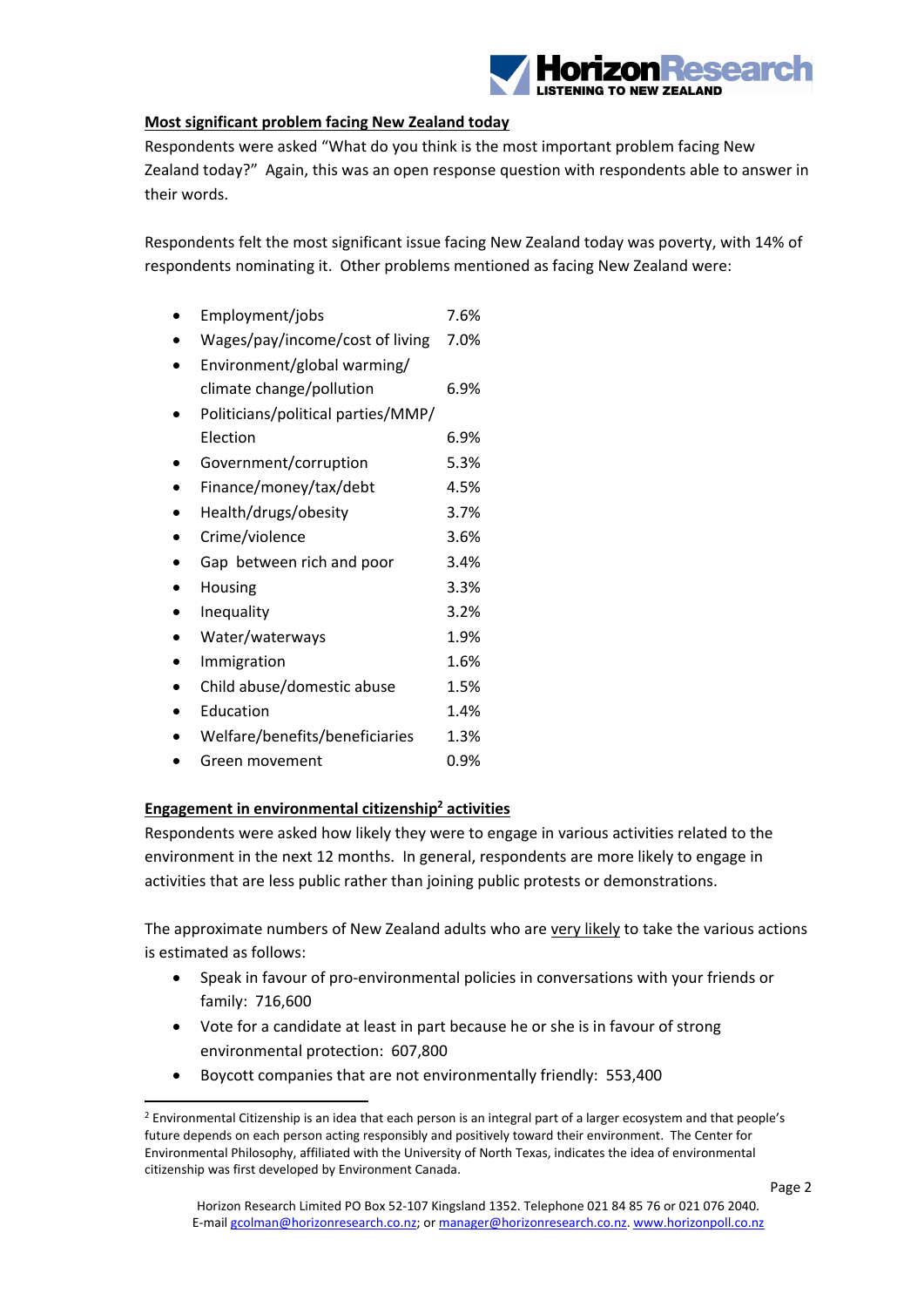

Join public demonstrations or protests supporting environmental protection: 249,500.

Analysis shows that those who are very likely to protest or demonstrate are much more inclined to be very likely to take other environmental citizenship actions. In general, willingness to take action reduces as actions become more overt.

#### **Household actions that could impact on climate change**

Respondents were asked how likely they were to engage in specified household actions; the selected actions potentially reduce greenhouse gas emissions.

From the results, the approximate numbers of adult New Zealanders who are very likely to take these actions are estimated as follows:

- Install household products to save energy (e.g., low-energy light bulbs): 1,717,800.
- Conserve water at home: 1,317,900.
- Reduce home energy use for air-conditioning, heating or lighting: 1,202,800.
- Avoid or reduce car travel: 729,300.
- Consider energy or greenhouse gas emissions when making major purchasing decisions: 633,400.
- Avoid or reduce air travel: 492,600.
- Generate renewable energy at home: 412,700.
- Avoid or reduce eating meat: 339,100. At 10.6% this is above the 4 to 5% reported on http://liveto100.everybody.co.nz/nutrition/vegetarianism‐and‐veganism as vegetarians or semi‐vegetarians in New Zealand. Note that 57.1% of those who are very likely to avoid or reduce eating meat are also very likely to avoid or reduce eating dairy products.
- Avoid or reduce eating dairy products: 284,700.

Analysis of those who are very likely to take each action by every other action they could take indicates that as the actions become potentially harder for respondents, those who are very likely to take the action are also very likely to do more of the other actions.

#### **Triggers and barriers to reducing greenhouse gas emissions**

Using open response questions, **r**espondents were asked to give the main triggers and driving forces that help them engage in activities that reduce their greenhouse gas emissions.

27.6% of respondents either did not answer or did not know what the triggers might be. 12.6% said there were no triggers/drivers for them – these includes people who did not believe in greenhouse gas issues or in climate change.

59.8% nominated one or more triggers/drivers, key triggers/drivers being:

- Cost or achieving savings 15.0%%
- Knowledge/understanding: 5.7%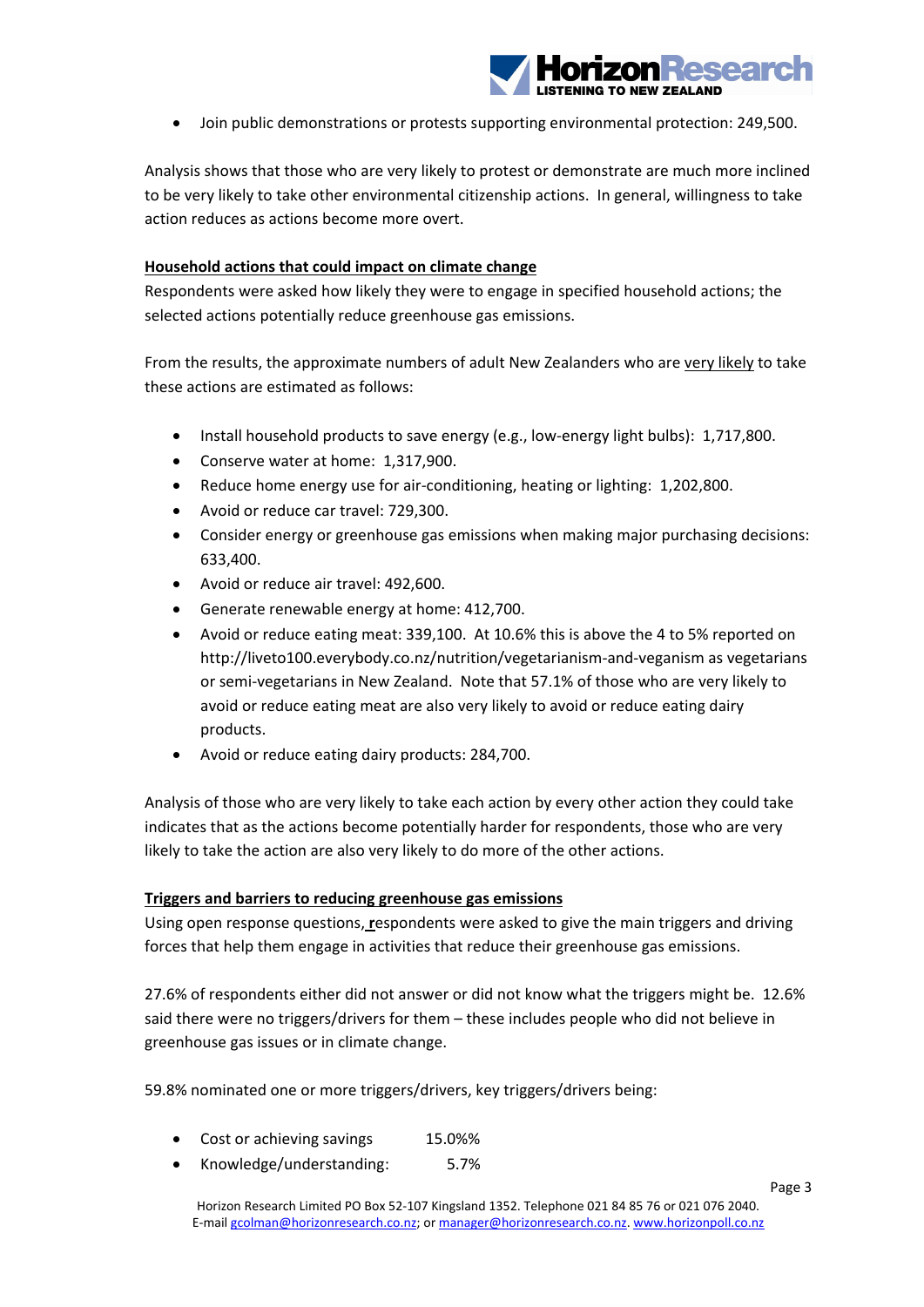

- The future: 2.3%
- Easy/sensible/practicality: 2.1%
- Climate change/environmental concern/conservation/ecology: 1.8%

7.3% of respondents specifically said there were no barriers to them engaging in activities that reduce their greenhouse gas emissions. 54.2% of respondents nominated barriers, the main ones being:

- Cost: 20.9%
- Other people: 2.3%
- Distance/travel requirements 1.8%
- Rented accommodation: 0.6%

#### **Motivation to use less energy**

Respondents were given a list of measures and asked how likely they were to motivate them to use less energy.

In general, the percentage of respondents who selected "Very likely" as the motivation level from each factor declined with increasing age.

Financial support for energy‐efficient products was the factor reported as most likely to motivate respondents, particularly younger respondents. Paying higher energy prices and community collaboration were, on average, unlikely to motivate respondents to use less energy.

The approximate numbers of adult New Zealanders who are very likely to be motivated to use less energy by each measure were estimated as:

- Financial support for energy‐efficient products (e.g. subsidies or low‐interest loans): 1,158,000.
- More information about energy reduction opportunities and products (e.g., home energy metering, consumer guidance, product labelling): 646,200.
- Paying higher energy prices (e.g., electricity, petrol, diesel, airline travel): 684,600.
- Community collaboration (e.g., programmes through your local school, community centre, neighbourhood association or church): 351,900.

#### **Motivation to generate renewable energy at home**

Respondents were asked how likely they were to be motivated by various measures to generate renewable energy (e.g. solar, wind, biomass or geothermal) at home.

The approximate numbers of adult New Zealanders who are very likely to be motivated to generate renewable energy at home by these measures are estimated as follows: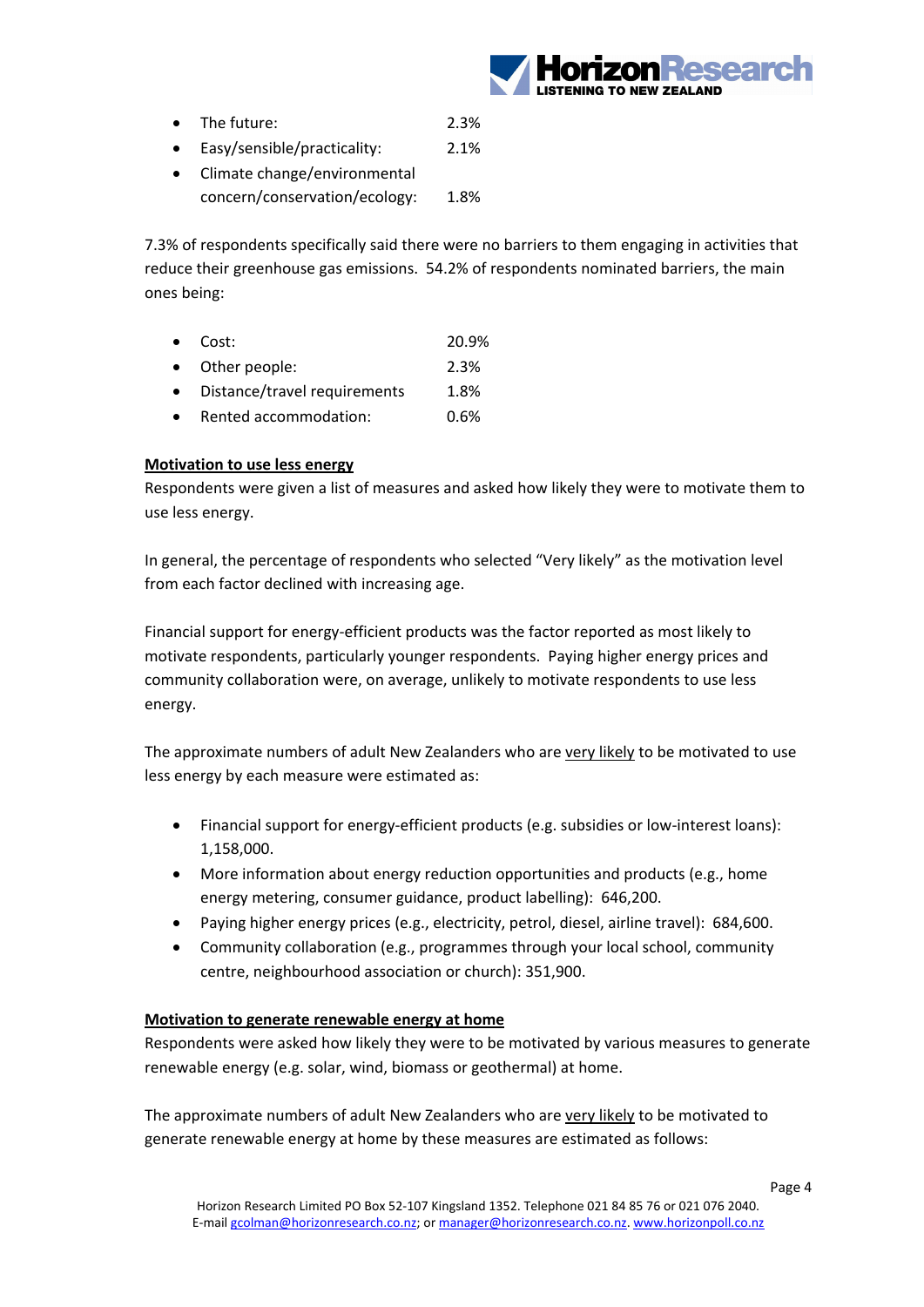

- Financial support for renewable energy products (e.g. subsidies, low‐interest loans, opportunity to sell excess electricity back to the grid): 1,068,400.
- More information about home renewable energy generation opportunities and products (e.g., consumer guidance, product demonstration): 483,000.
- Paying higher energy prices (e.g., electricity, petrol, diesel, airline travel): 444,600.
- Community collaboration (e.g., programmes through your local school, community centre, neighbourhood association or church): 351,900.

#### **Beliefs about personal effectiveness to reduce climate change**

Slightly more respondents disagreed (41.6%) than agreed (37.4%) that even if they did something to reduce climate change, their actions would make no difference. They are a little more positive (44.2% agreed v 31.1% disagreed) in believing their actions to reduce climate change will encourage others to act.

#### **Beliefs about the impacts of climate change**

Respondents were given a series of statements about climate change and using a 1‐5 scale, were asked how strongly they disagreed or agreed with them.

Between 23% and 38% of respondents chose "3" in rating their agreement with each statement, indicating a sizeable group neither agree nor disagree with the statements.

The approximate numbers of adult New Zealanders who feel strongly about these statements are estimated as follows:

- "Most scientists agree that humans are causing climate change": 882,900 strongly agree; 281,500 strongly disagree.
- "New Zealand is likely to be negatively affected by climate change": 652,600 strongly agree; 479,800 strongly disagree.
- "Climate change is likely to have a big impact on people like me": 678,200 strongly agree; 355,100 strongly disagree.
- "I am uncertain that climate change is really happening": 451,000 strongly agree; 898,900 strongly disagree.
- "The negative impacts of climate change will mostly affect other countries": 319,900 strongly agree; 671,800 strongly disagree.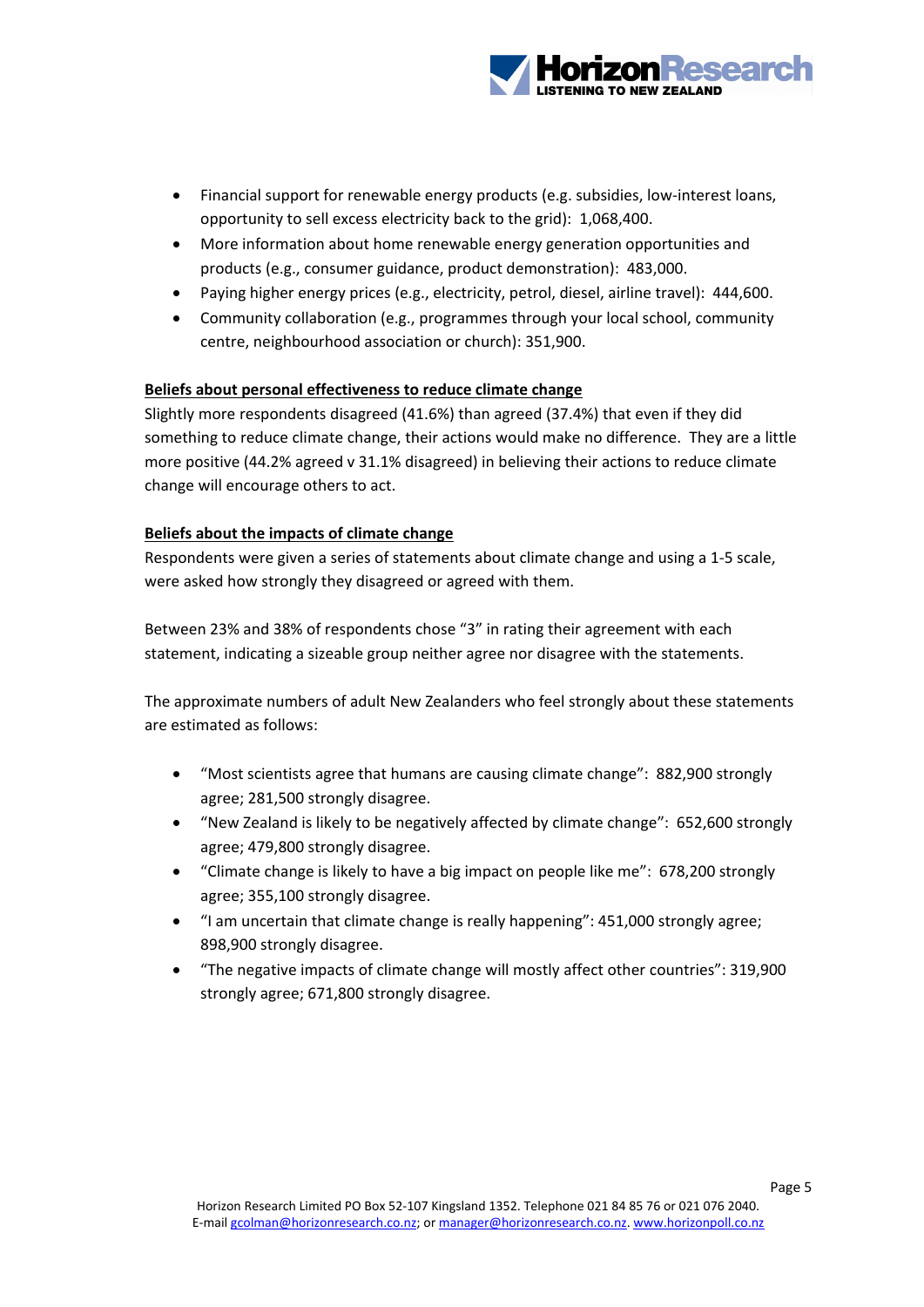

#### **Concern about the effects of climate change**

Respondents were asked whether they were concerned about climate change, considering the potential effects on themselves and society in general. Concern was rated on a 4 point scale where 1="Not at all concerned" and 4="Very concerned".

Overall, respondents were more concerned about the effects of climate change on society in general than on themselves individually, with:

- 57.6% of respondents, equivalent to approximately 1,842,600 New Zealanders 18+, being concerned (i.e. scored either 3 or 4) about the effects of climate change on themselves. 694,200 of them say they are very concerned.
- 62.9% of respondents, equivalent to approximately 2,012,100 New Zealanders 18+, being concerned about the effects of climate change on society in general. 831,700 of them say they are very concerned.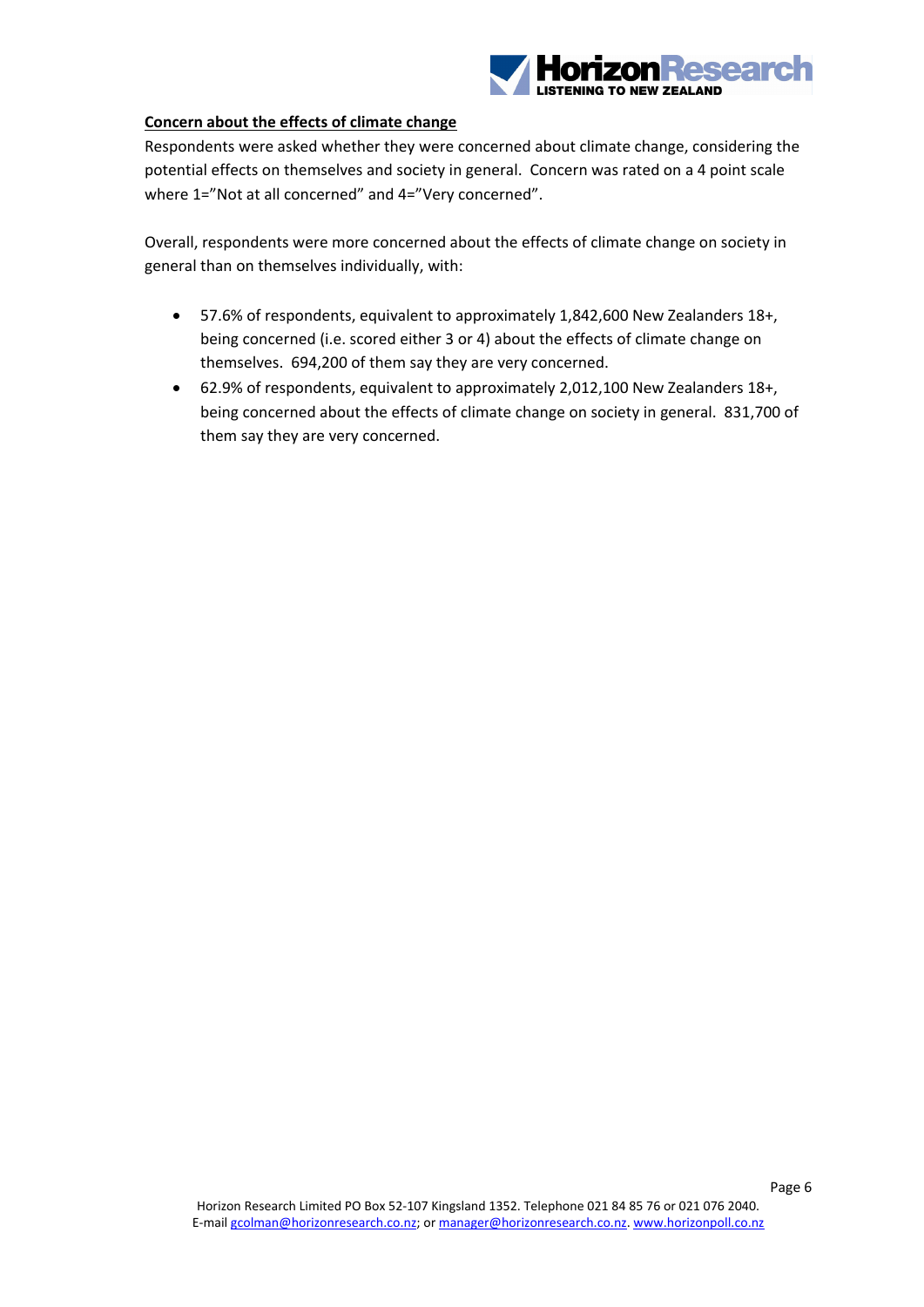

## **REPORT**

## **Terminology**

In this report, differences between overall results for all respondents (the "survey average") and results for subsamples (e.g. for male respondents) are referred to as "significant" where a significance test shows that the difference is statistically significant at a 95% confidence level.

Correlations are described as follows:

- 0 to 0.2 Very weak to negligible correlation
- 0.2 to 0.4 Weak, low correlation (not very significant)
- 0.4 to 0.7 Moderate correlation
- 0.7 to 0.9 Strong, high correlation
- 0.9 to 1.0 Very strong correlation

"Average scores" are weighted averages calculated on numeric rating scales (e.g. the 0 to 10 ratings scores for trust and confidence in charities.)

## **1. Most important problems**

#### **1.1 Facing the world in the future if nothing is done to stop it**

Respondents were asked an open‐ended question used in a 2010 study by Professor Jon Krosnick of Stanford University: "What will be the most important problem facing the world in the future if nothing is done to stop it?." The question was replicated in this survey to provide a New Zealand comparison to results from the USA.

The coding used in the US study was used to summarise the New Zealand results. The results indicated similar concern about the environment (New Zealand respondents largely talked about "climate change" and "global warming"), more concern about war and poverty/hunger/ food supply, and specific concern about water and water supplies. The New Zealand responses also indicated concern about religious extremism (primarily mentioned as Islam, but including fundamentalists of all religions and religion-driven conflict). The analysis is for the first problem mentioned, as with the US study, and results are shown for problems that achieved 1% or more in the New Zealand survey.

Comparisons3 with US results are shown below:

 **Global warming/Climate change/greenhouse gases/the environment/pollution/air pollution/ water pollution or shortages/ damaging the land**

<sup>3</sup> "Measuring Americans' Issue Priorities: <sup>A</sup> New Version of the Most Important Problem Question Reveals More Concern About Global Warming and the Environment". David Scott Yeager, Samuel B. Larson, and Jon A. Krosnick, Stanford University. Trevor Tompson, The Associated Press. August, 2010. Coding used was taken from the page "Appendix: Final Categories used for Coding of Responses to MIP Questions"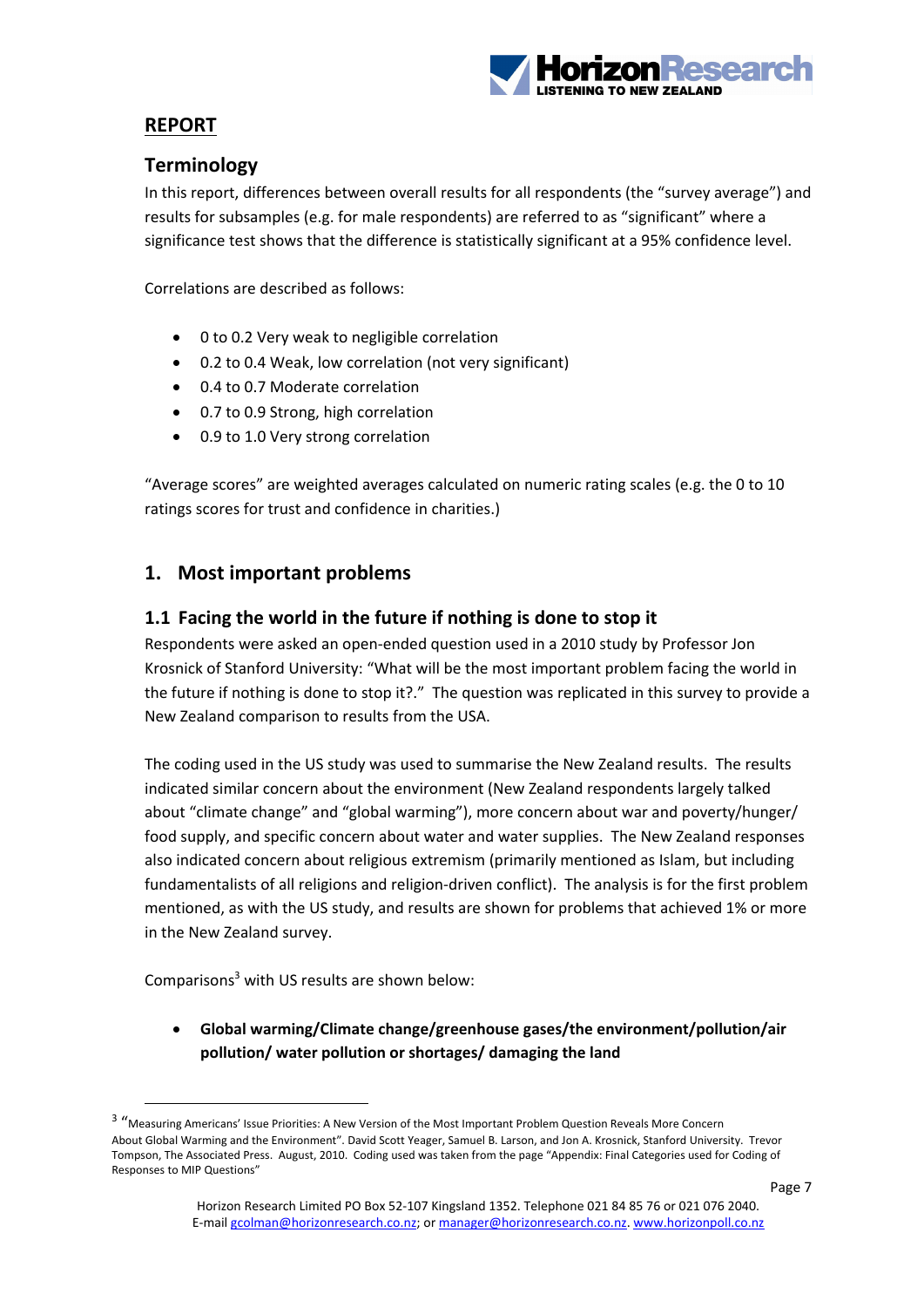

**US result**: 24% **NZ result**: 22.2% (excluding water references) 2.3% Water/Water shortage **NZ Total**: 24.7% **Example comments**: *"Environmental degradation." "Climate change", "Global climate change."*

*"Global warming."*

*"Detrimental effects of man on the environment."*

*"Contamination of the planet by radioactive isotopes, destruction of water resources by farming, and general destruction of the natural environment by human practices." "Climate change or inequality, as it will lead to wars over resources. New Zealand will be affected one way or another."*

 **War‐ including achieving peace (US code list: "War in Iraq/War in Afghanistan/The war/The wars" and "Peace/War (in general)")**

**US result**: 6% **NZ result**: 12.2% **Example comments**:

*"WAR. With war comes the things that go with it. Greed, Hunger, Murder, Rape, and many many more things. We can only hope and pray that we can as an individual then a town then a country look at ourselves and try not to let this happen to us. This is a problem that has gone on for thousands of years. It's time to stop. It never will." "War currently going on in some countries." "International conflict." "World War 3."*

#### **"Poverty / hunger / homelessness / lack of housing"** plus **"Food/feeding people"**

**US result**: 6%

#### **NZ result**: 8.9%

Most New Zealand comments were on poverty and food or feeding people. In total, and regardless of whether these items were the first mentioned or not (a number of people mentioned more than one of these):

- **Poverty** was mentioned by 4.96%
- **Food/feeding people:**  $4.4\%$
- **Famine:** 1.0%
- **Hunger:** 0.9%
- **Starvation:** 0.5%
- **Housing:** 0.1%

#### **Example comments**:

*"Increase in poverty" "Food shortage."*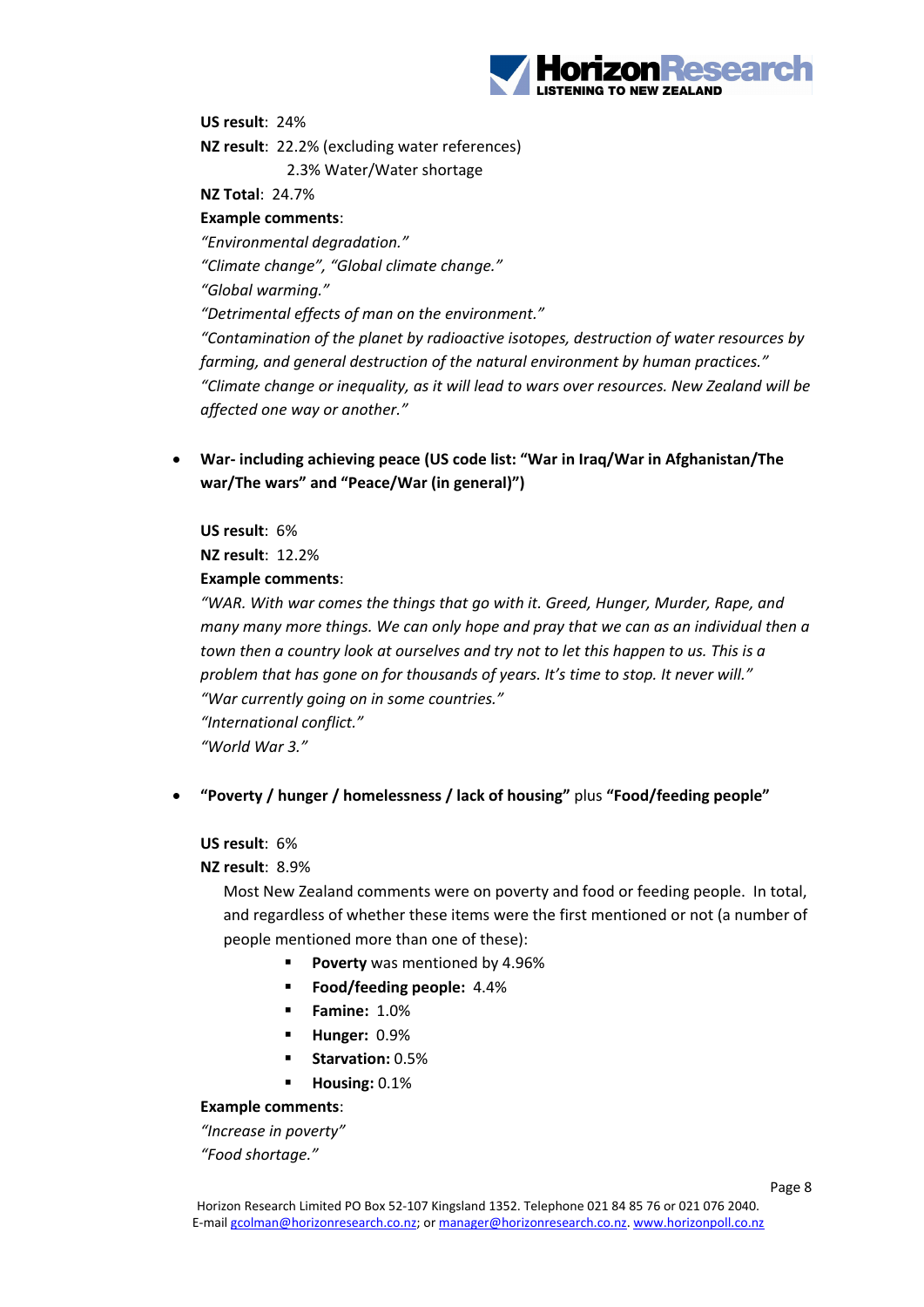

*"Food distribution."*

*"Poverty. We need to realise that throwing money at feeding the poverty stricken is futile. Teaching them to grow their own is what is needed. Everything stems from having* food in the belly. The will to learn, the will to work, the will to reach out to others, only *comes with food in the belly."*

*"Feeding an expanding population."*

*"Continuity of food supply both grown and harvested i.e. especially fishing."*

**Overpopulation**

**US result**: 3% **NZ result**: 4.6% **Example comments**: *"Over population." "Increasing populations in poorer nations ‐ need for birth control measures." "China flooding the world with cheap products and people." "Far too many humans." "The inability of people to think about the world and the effect on the world of their activities: breeding, use of resources, breeding, greed, lack of care for others including animals, profit motives, etc, etc."*

 **Economy or economic crisis / Unemployment / jobs / financial crisis, situation or instability / recession or depression, NOT MONEY OR FINANCIAL ISSUES IN GENERAL**, **NOT DEBT**

**US result**: 17% **NZ result**: 4.0% **Example comments**: *"Youth unemployment." "Theft of peoples' incomes and jobs!" "The imposition of neo‐liberal economic policies", "Neoliberal financial monetary policy." "CRASH! Worse than 2008, or even The Great Depression of the '30s." "Another global financial crash." "Another Great Depression, or another World War." "Central bank policies of near‐zero interest rates and fiat money creation." "The economic distribution of wealth."*

#### **Religion/religious extremists**

**US result**: Not shown as a separate measure **NZ result**: 3.7% **Example comments**: *"Islam and fundamentalist intolerant religions in general."*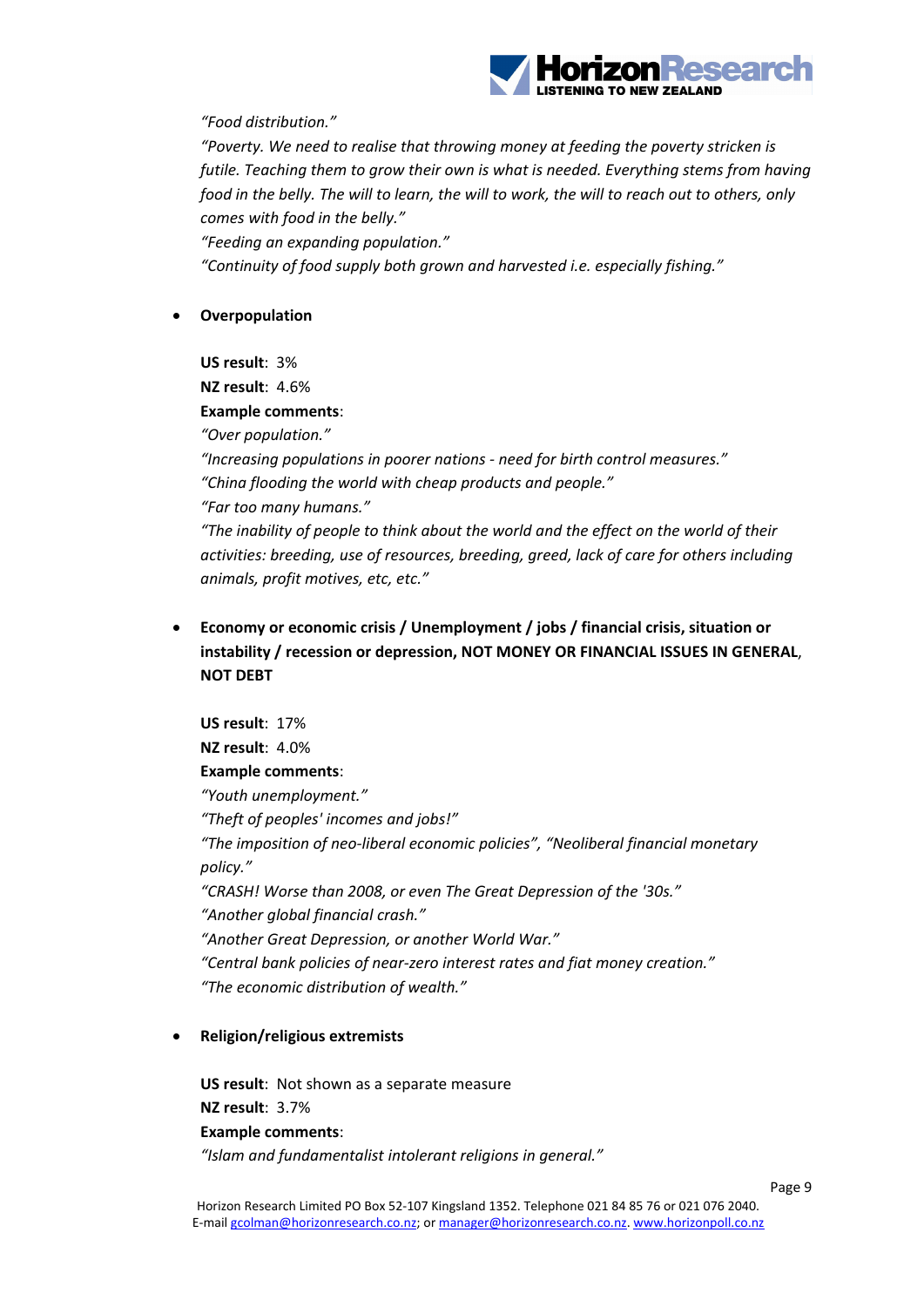

*"Religious intolerance." "All religions particularly Islam." "Religious war." "Radical Moslems." "Religious conflicts." "Radical Islam and subversive support for it from major countries." "Radical Islamic fundamentalists ‐ actually, the Christian fundies as well (especially the rabid pro‐Zionist apocalyptics!)" "Religious intolerance between peoples, that escalates into perceived righteousness of one group over another, continuing violence of retribution. They are led by fanatics whose misguided dogma and misinterpretation of their own teachings, leads to continued suffering of the innocent."*

 **"Energy resource depletion / running out of oil / nuclear power / energy independence"** plus **"Lack/depletion of resources"**

**US result**: Not shown as a separate measure **NZ result**: 2.4% **Example comments**: *"Lack of resources, food, water and overcrowding." "Reserves of oil running out." "Global resources vs population (including global warming and fossil fuels)." "Over use of resources." "Unnecessary restrictions on energy generation and use as a result of the now‐ discredited theories of anthropogenic climate change." "Over reliance on non‐renewable resources." "Energy from fossil fuels. Need to get solar or some kind of cheap energy."*

**"Terrorism"** 

**US result**: 10% **NZ result**: 1.7%

**Example comments**: *"Terrorism." "Middle East terrorism." "Terrorism and religious wars." "Terrorist Attacks, War, Nuclear Weapons." "The destabilization of world peace and national sovereignty by the actions of radical and extremist organisations and movements ‐ terrorism, radical Islam and the like ‐ through confrontational (terrorism) as well as social integration (seemingly peaceful but slowly and surely implementing their beliefs and values into the social structure of countries they immigrate / take control of). The radical agenda of the United Nations that would support the latter thereby destabilizing national sovereignty."*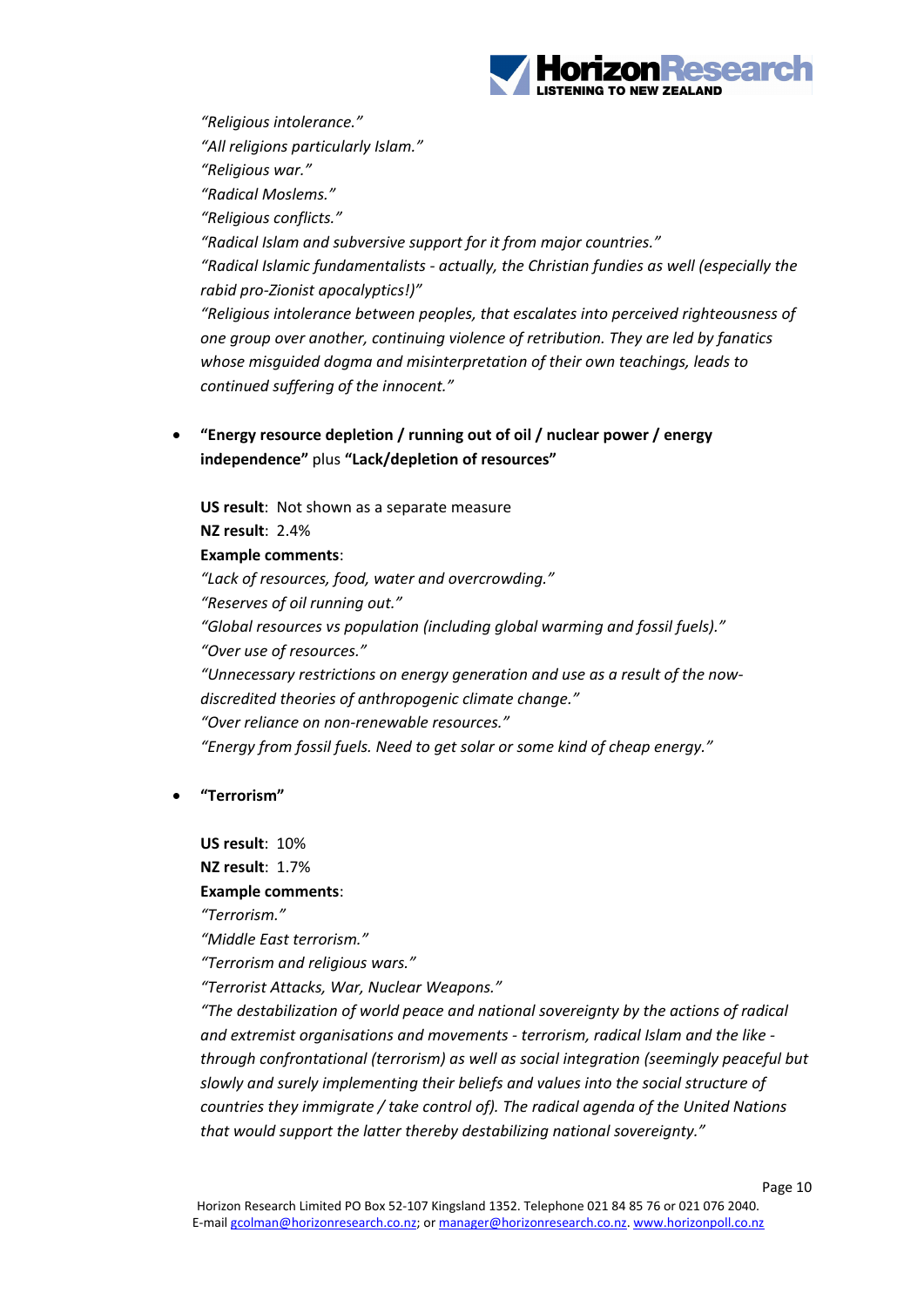

**"Disease / H1N1 (swine flu) / AIDS"** plus **"Health"**

**US result**: 1% **NZ result**: 1.3% No New Zealand respondents mentioned "Health care", which appears in the US study at 5%. **Example comments**:

*"Ebola." "AIDS and poverty" "Spread of disease." "Health." "Infectious diseases." "Health, obesity, food and everything to do with health." "Disease and famine."*

 **"Money or financial issues in general / Cost of living / price of gas NOT INFLATION OR WEAKNESS OF DOLLAR"** 

**US result**: 4% **NZ result**: 1.1% **Example comments**: *"Lack of income for low income people." "Global wealth in the hands and power of the 1%." "Income inequality." "The gap between the rich and the poor widening." "Money."*

#### **1.2 Facing New Zealand**

Respondents were asked "What do you think is the most important problem facing New Zealand today?" This is the same format as the "Most Important Problem" question<sup>4</sup> which has been asked of Americans in numerous surveys over an extended period.

Responses covered a wide range of areas. They were thematically grouped, with the primary groupings and the percentage of respondents who mentioned them shown below with representative comments:

**Did not answer**: 13.1%

<sup>4</sup> "Measuring Americans' Issue Priorities: <sup>A</sup> New Version of the Most Important Problem Question Reveals More Concern About Global Warming and the Environment". David Scott Yeager, Samuel B. Larson, and Jon A. Krosnick, Stanford University. Trevor Tompson, The Associated Press. August, 2010.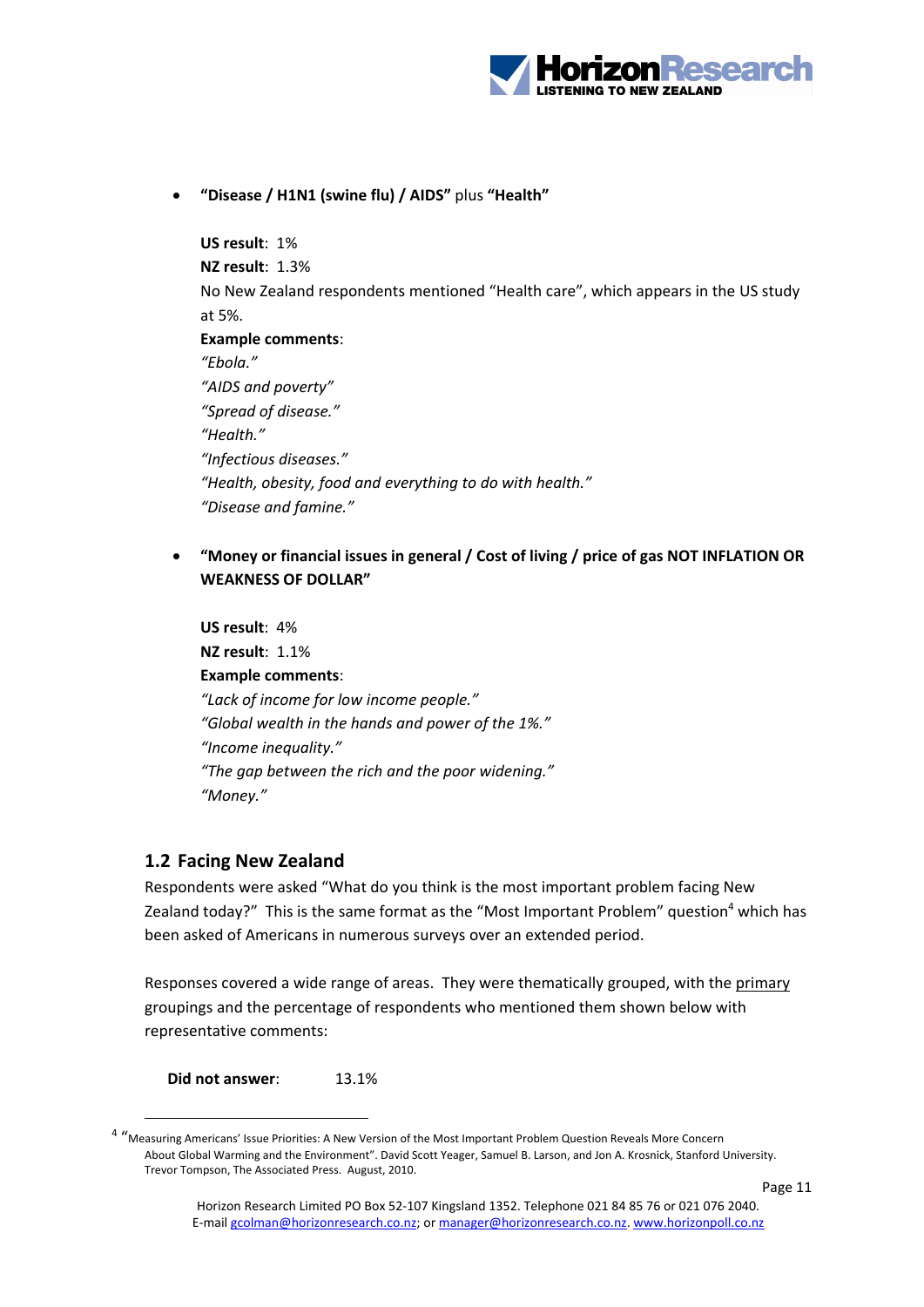

**Don't know**: 4.2%

#### **Poverty/"The poor"**: 14.0%

*"Poverty even amongst working class families, the rich are getting richer & the poorer are getting poorer. Too many NZ'ers are earning below the 'living wage' & there is too much competition with the global market e.g. overseas in certain countries there is not set 'minimum wage' & can employ workers for less & as a result jobs & production go overseas* as opposed to domestically in NZ. With there being so many in poverty this feeds the cycle as *those in poverty can only afford to buy the cheapest products (which are usually manufactured overseas) & therefore supporting products made overseas & not going back into NZ's economy."*

*"Our poverty; it's not "third world country" type, but poverty is poverty nonetheless. Poverty is what leads to majority of the nation's crime and suicides. It's disappointing to know that when our nation learned it had primary school kids going to school without basic necessities for schooling, lunch or even shoes. It took other school kids to rally up donations and services to provide for other school kids, instead of the "adults" leading this country. How is it that we can fund road works to streets that have had nothing wrong with them, but we can't fund bare needs for our primary school kids, our 'future leaders'?"*

*"Poverty and this includes not only those with insufficient food, but poverty of the mind ‐ lack of education and those people who feel they are entitled to everything and refuse to take responsibility for their lives ‐ the government of the day does not owe people a living, they have to work!."*

*"Low income ‐ poverty ‐ cost of living too high. Too many people struggling with day to day expenses."*

*"Child poverty." "Poverty and wealth disparity."*

#### **Employment/Jobs/Work/Unemployment**: 7.6%

*"Lack of employment."*

*"Long term unemployment that is repeated across multiple generations and its consequences."*

*"Employment & becoming too "PC". People wanting people to have lots of qualifications for even pulling weeds. Not enough entry level jobs."*

*"Higher and higher workloads for the majority of people in full time employment. It is* expected for a lot of people to do 60+ hours per week while being paid for 40 hours. This is *putting a lot of pressure on a lot of people as it now an expected thing."*

*"Youth unemployment."*

*"Unemployment."*

*"Not enough paid work."*

*"Widening gap between those in employment and those for whom employment seems an impossibility."*

*"The lack of future jobs."*

*"Importing destroying manufacturing in NZ and therefore increasing unemployment. Not to mention the skills that have already been lost."*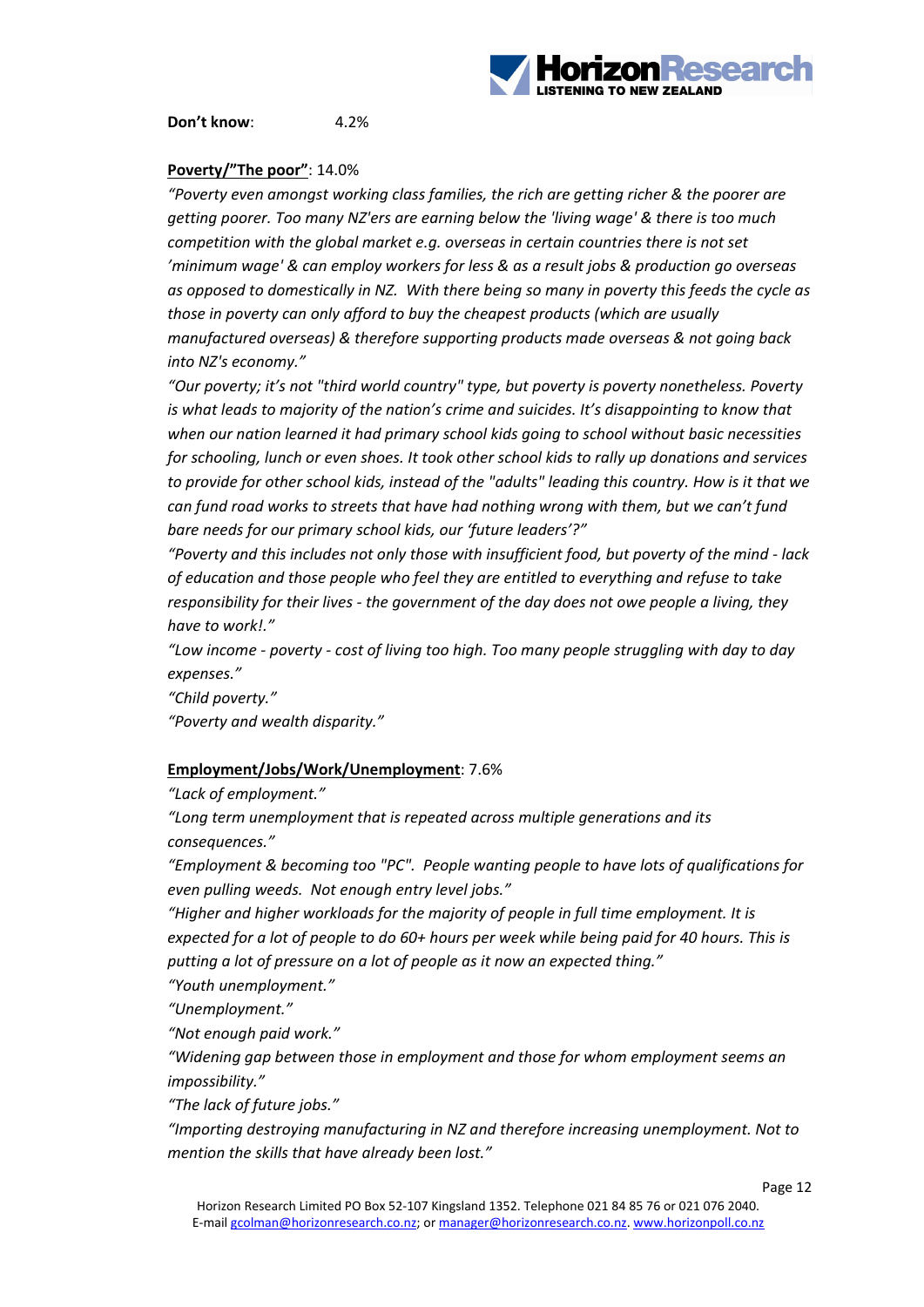

*"The number of foreigners immigrating to NZ ‐ lowering the ability of our children to get jobs."*

*"Not enough productivity in the work place."*

*"Underemployment, insufficient full time jobs for all job seekers, low wages and a growing permanent underclass."*

*"Not enough jobs for young people."*

*"Lack of job opportunities in the smaller cities/town centres."*

*"Jobs for New Zealanders, most of the jobs are going to immigrants. Employers need to give young people a chance, there should be more apprenticeships from employers and Government. Ordinary New Zealanders are facing difficult to find a job, when they don't have a job they don't have money to support themselves."*

*"Not enough young people in work and too many old people still working."*

#### **Wages/Pay/Income/Cost of Living**: 7.0%

*"People not earning enough to pay for things that are increasing in costs all the time leading to an increasing wage gap and increases in poverty, preventable illness and crime." "Cost of living too high."*

*"Income inequality."*

*"Out of control housing costs, cost of living."*

*"Poor living conditions and wages."*

*"Low wages, leading to an underclass."*

*"The way the cost of living keeps going up and wages still the same."*

*"Low wages that do not cover the basics in life, like food and the high cost of electricity." "Declining incomes and personal wealth, unaffordable housing and high education costs that are out of control...well I guess that is three things, but they're all connected together. There's nothing driving an improvement in society itself, just an abation that is slow enough that no one is getting blamed for it and those in government can pretend it's not there." "Lack of jobs, and jobs that pay a decent wage. Income relative to the cost of everything." "The cost of everyday living far exceeds our income!"*

*"Paying people a wage whereby they can comfortably live and save."*

### **Environment/Global Warming/Climate Change/Pollution/"Green" environment (Water shown separately below)**: 6.9%

*"Environmental degradation."*

*"Pollution and political lack of will."*

*"Our blinkered view on 'growth', thinking we can 'grow the economy' by destroying our environment."*

*"Government is hell bent on growth regardless of the consequence; both environmentally and in social justice."*

*"The drive to make the wealthy wealthier and look after 'their mates" from the Government at the expense of the environment and the Kiwi lifestyle (also affected by continual migration and lack of population control)."*

*"Protecting its environment and resources especially fishing."*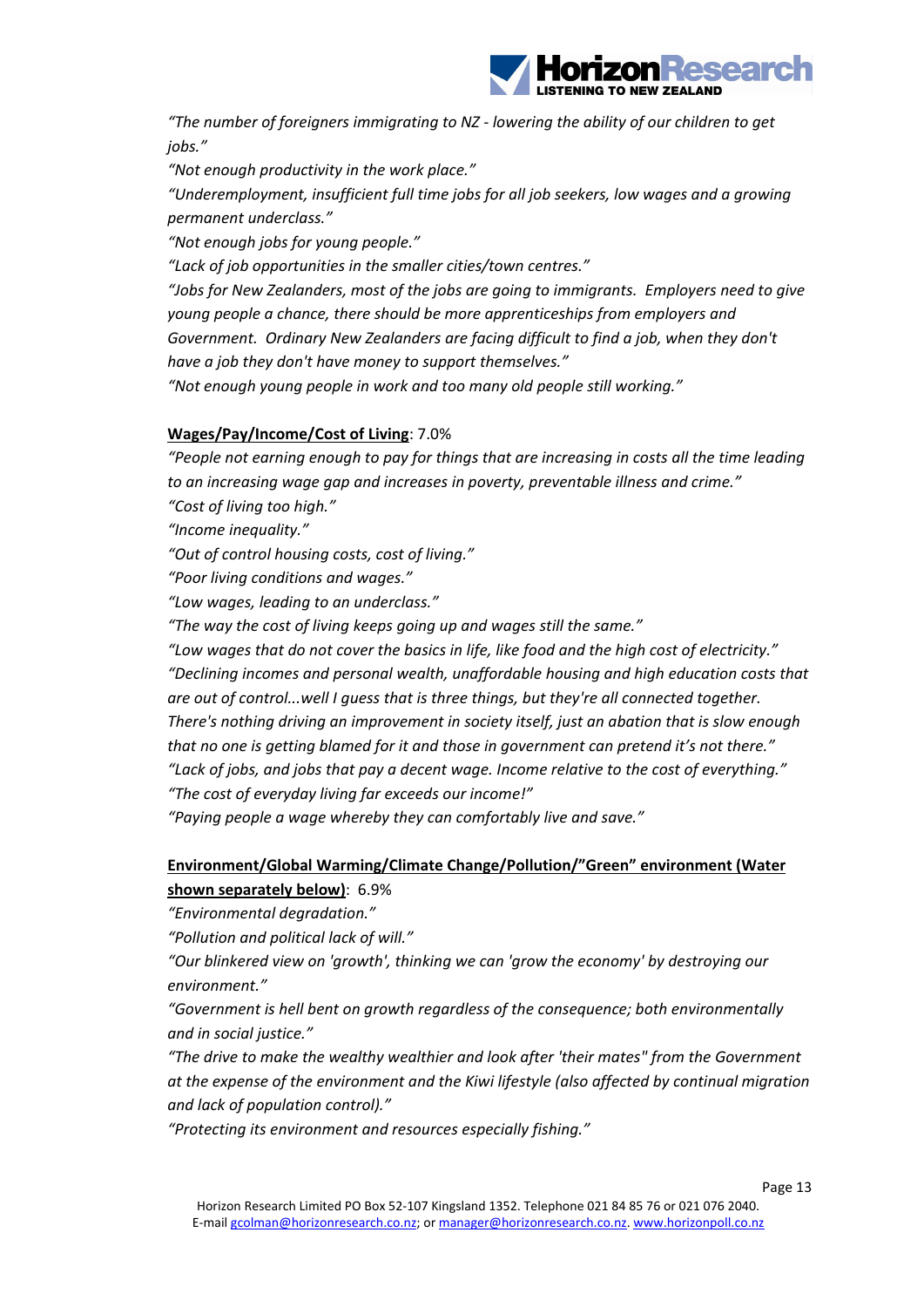

*"Our clean green image has gone down the gurgler because of the way our rivers are so polluted."*

*"Climate change."*

*"Living up to our clean green slogan. We must get better at being self‐sustainable and looking after our environment. We rely on it to produce our goods for us and exports." "The poor or slow progress of ensuring NZ is and will continue to be, a clean and green environment."*

#### **Politicians/Political Parties**: 6.9%

*"MPs who don't listen to the peoples wants. They just do what they want to do. We should every election give them our POLICY views, as well as selecting the people we want as MPs, to then enable the policies the majority want. All parties have some good ideas in their policies and we should pick the best. Currently we can only vote for a party that has a few good ideas and often many other bad ideas and so we end up with possibly the "least worst" party in power. We achieve a mediocre result whereas we should be selecting the best ideas and then select the best people."*

*"Lying politicians at election times."*

*"Government basing its policies on what is best for rich people in the short term, regardless of whether they are NZers or not, over what is best for New Zealand."*

*"Apathetic population of non‐voters: allowing a few voices to sway views, encouraging politicians into short term thinking."*

*"Politicians unwilling to address climate change."*

*"Corrupt political parties."*

*"A political party system offering no real choice between the two."*

#### **The economy/economic growth**: 5.6%

*"Economic growth ‐ how to sustain and develop over all of NZ rather than major cities." "Economic growth and over reliance on our agricultural industry." "Economic stability." "Maintaining economic growth and ensuring social mobility." "Inequality of our economy."*

*"The economy ‐ our economy is too reliant on a couple of primary industries, the income gap is widening, and prices in most areas of the economy are outstripping incomes."*

*"Economic sustainability as our population ages."*

*"Maintaining our economy in the face of the world's unstable economies."*

*"Being able to maintain the economic momentum which is currently taking place. Any drop in the export receipts at this time could have a marked effect on the economy."*

*"Growing the economy so that there are enough jobs for those that want to work & keep the keen young brains from leaving our shores."*

*"Under performing economy due to low productivity and high interest rates."*

*"A blind adhesion to Western economic theory."*

*"Too many people not contributing to the economy."*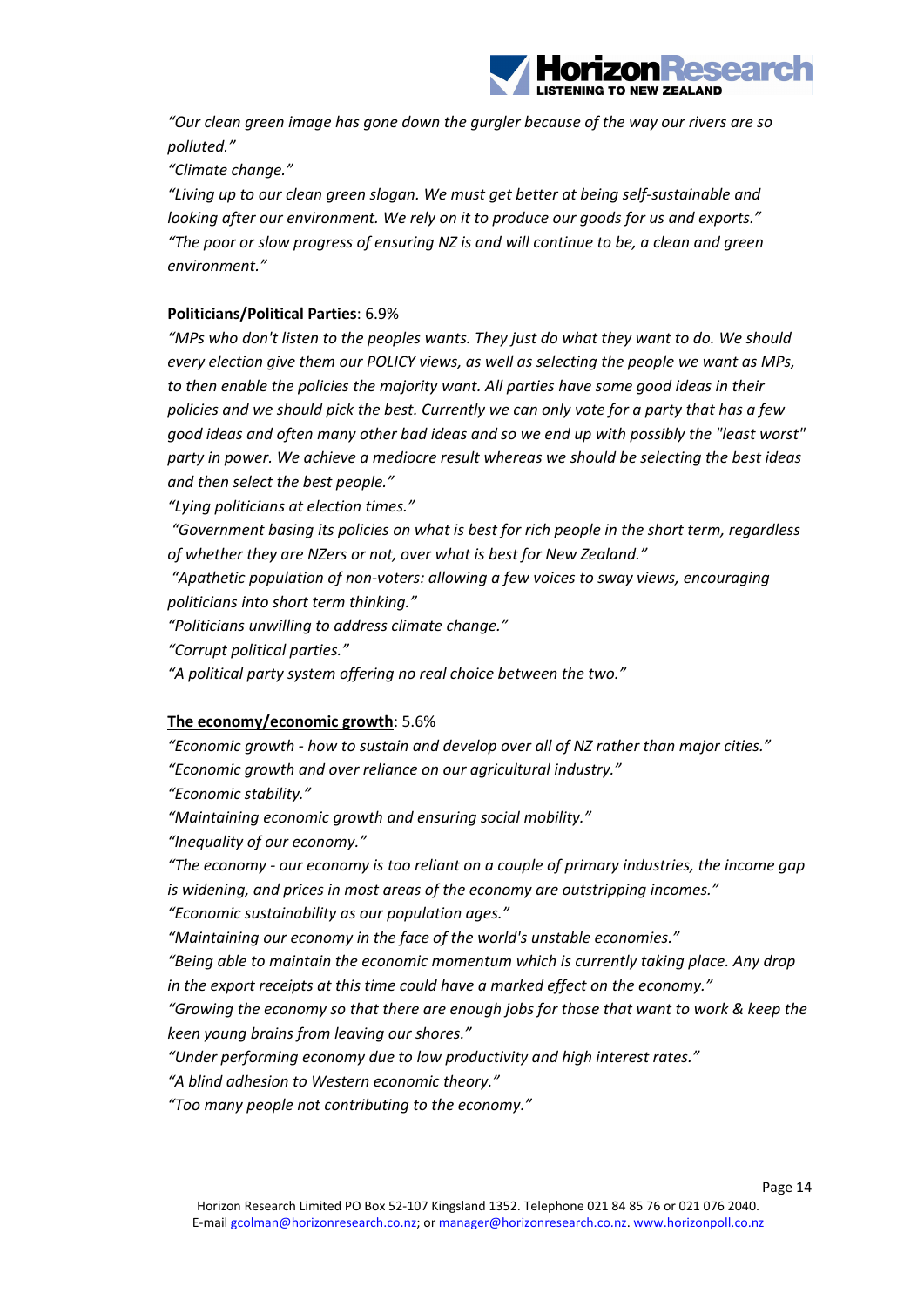

*"It's* (NZs) *own economy ‐ the costs of the compliance gravy train is the root cause and the lack of freedom to use innovation because new ideas don't comply with the compliance officials."*

*"Economic growth balanced by current understanding of acceptable ratio of Business and Ecology. Forschbrung durch Endeavor!"*

#### **Government in general/Corruption**: 5.3%

*"Too many Governments and politicians that don't care about the future of NZ and the people.ie, they are in Govt for the wrong reasons."*

*"Poverty from excessively greedy government. Suppression of freedom by that same government and its bureaucracy."*

*"This current Government."*

*"Our government they are worse than children...do the job they are paid for."*

*"Useless governments that are busy lining their pockets and not giving a toss about the damage they are doing to the population in general."*

*"That governments are being fragmented by minor parties, and there is nothing being done." "Right wing govt destroying NZ, selling off NZ to mates and reducing NZ to 3rd world country!"*

*"The minority naysayers who are having too much influence on major economic advancement in New Zealand. Hopefully this government will cut through this nonsense." "A government that does not take sustainability seriously and allows degradation of our natural resources and foreign ownership of resources."*

*"I feel people do not all get the same treatment with the government. The richer you are the more help is given with finance."*

*"Government arrogance."*

*"Government corruption."*

*"The TPPA, GCSB, the Governments illegal activities, FATCA."*

*"Our constitution permits governmental actions that are seriously harmful to people in the future."*

"The gap between trying to run the country purely as a business instead of like a family firm the books need to be kept in order but the welfare of the entire family is as equally or even *more important."*

#### **Finance/Money/Tax/Debt**: 4.5%

*"Capitalism."*

*"High interest rates."*

*"Debt."*

*"Our ballooning debt."*

*"GST taxation, particularly on food, electricity and other basic living commodities."*

*"Not enough money / tax breaks to help businesses grow in order to grow the economy."*

*"Financial disparity ‐ 38% earn less than \$20k p.a."*

*"Unfair taxes and tax evasion by wealth manipulators."*

*"The financial situation."*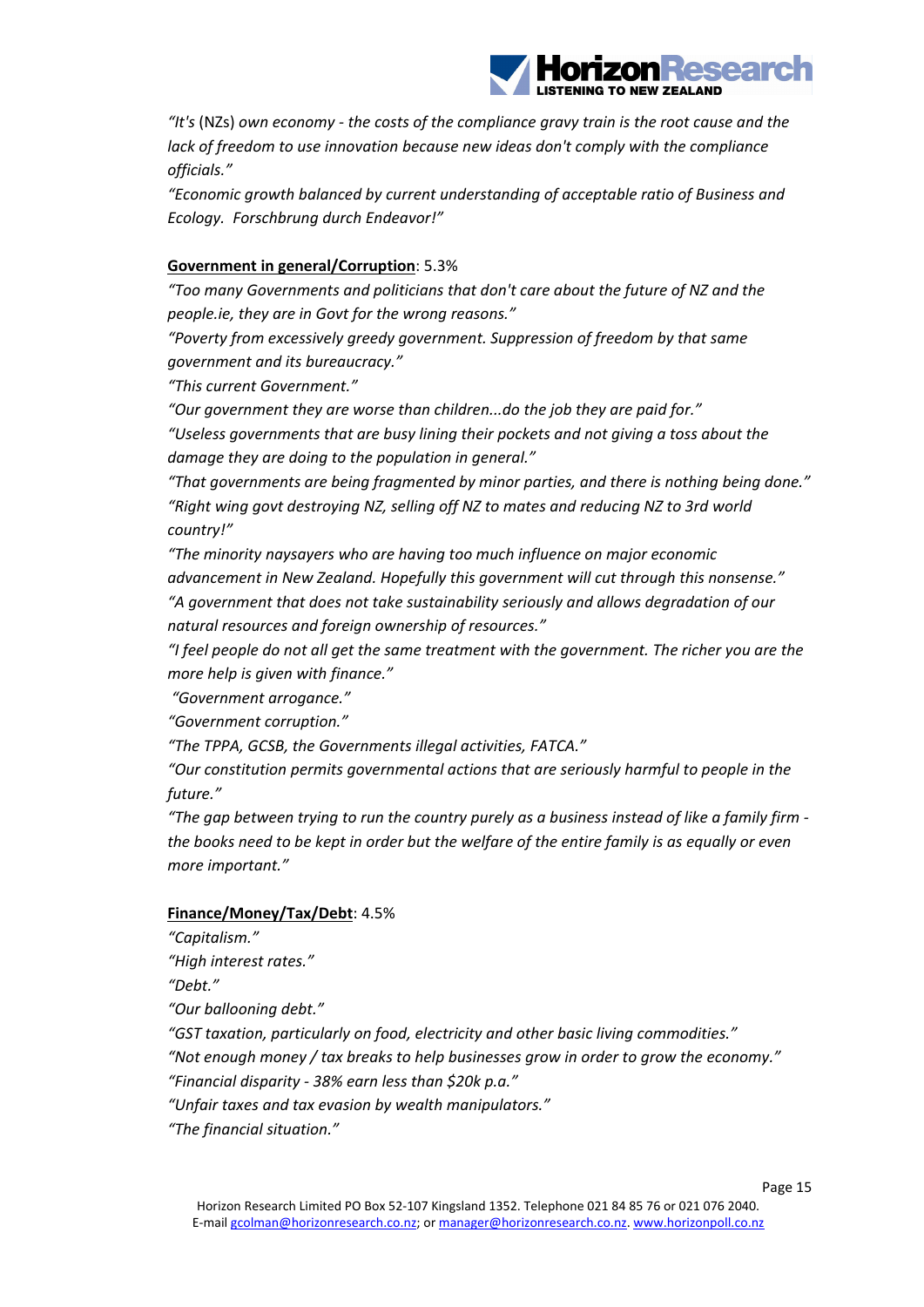

*"Money issues ‐ reserve bank issues ‐ like who are they and why. Interest charged on figures that do not even exist."*

*"Over taxation."*

*"Too many companies and individuals not paying income tax in NZ. Using their overseas connections to get out of paying taxes in this country."*

*"The badly constructed global economy. The problem is not that people are greedy, but that money is constantly being invested in finance instead of industry. This prevents low‐skilled jobs from being created and well paid, and constantly increases debt and interest for everyone."*

*"The wholesale exit of funds including a staggering overseas debt level." "Financial illiteracy, which will lead to people trying to live off the government later in life, and we can't afford that."*

*"Rising government debt."*

*"Paying back or lessening our overseas debt."*

#### **Health/Drugs/Obesity**: 3.7%

*"The way the health dollars are spent. Too many hospitals have people employed with fancy titles and questionable productivity. The people at the coalface are on the whole not well paid and many are only there through loyalty to their fellow workers and a feeling of duty to the public."*

*"Obesity & Depression."*

*"Illegal drugs."*

*"Health issues for low income families."*

*"Booze and drugs."*

*"Lack of resources in health and education."*

*"Mental health support."*

*"Healthcare for the elderly."*

*"Drugs ‐ methamphetamine specifically."*

*"Drug and alcohol abuse."*

#### **Crime/Violence**: 3.6%

*"Family violence."*

*"Crime ‐ and the crimsters getting younger and younger."*

*"Lack tougher sentences for child abusers and violent crime."*

*"Too soft on criminals."*

*"The level of violence, particularly to children."*

*"Increase in crime, making it harder for people to live their daily lives."*

*"Crime."*

*"Escalation in crime. Incompetence of Judges."*

*"Gang violence."*

*"High youth crime."*

*"Domestic violence."*

*"Society seems to be unable to accept that some crimes are not ok and people continue to stretch boundaries, it's as if there are no boundaries and anything goes."*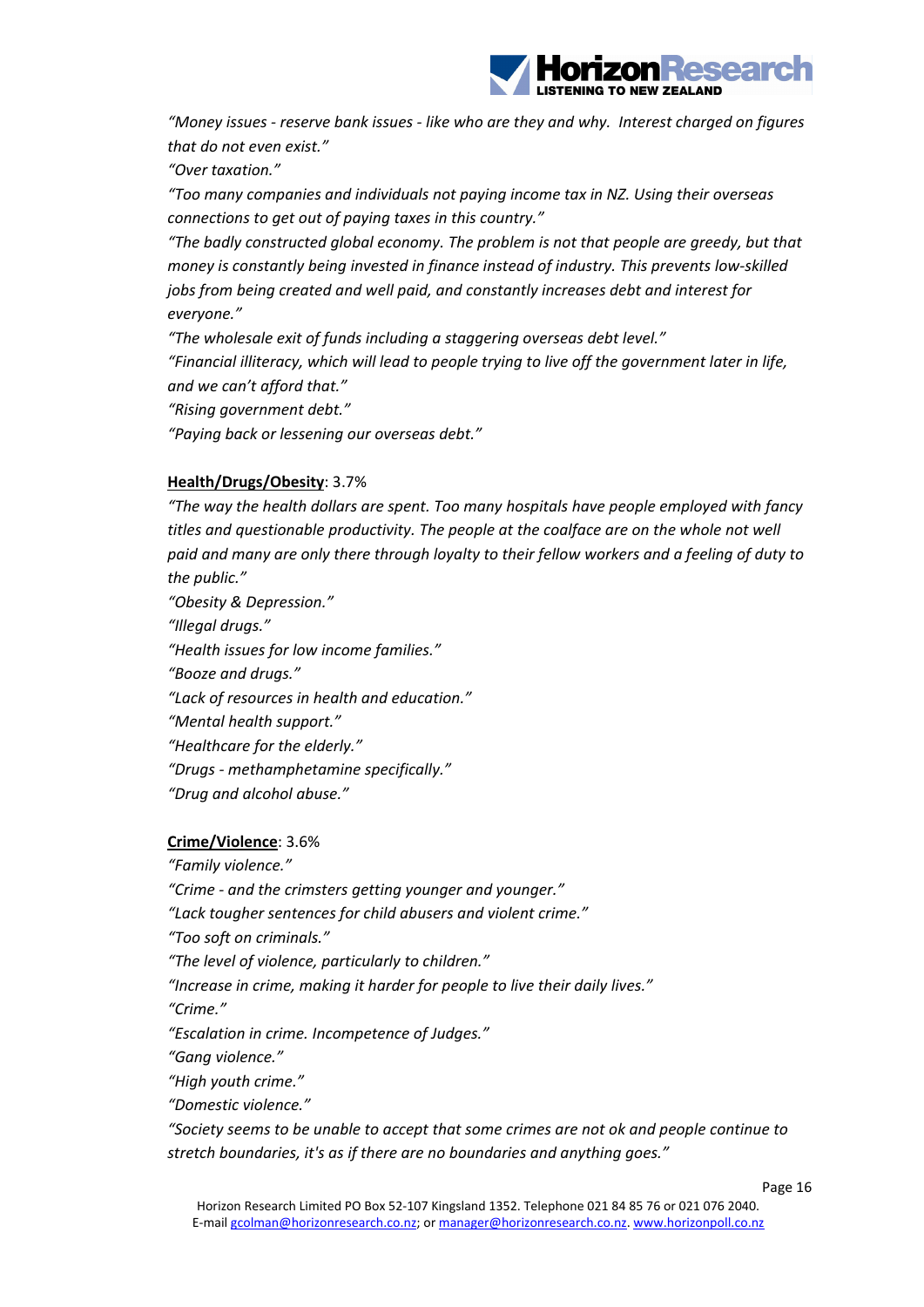

*"Violent crime."*

*"Unnecessary violence (in the home + drunk people brawling)." "Violence within families."*

#### **Gap between rich and poor/"haves" and "have nots"**: 3.4%

*"The rich getting richer and the poor getting poorer and the fact that our government is letting our country be raped of its natural resources while not caring about our local animal and plant life. The government is also the reason for the rich getting richer and the poor getting poorer. Where's all these jobs beneficiaries are supposed to be getting????" "The very large gap between the haves and the have‐nots, which leads to a huge boost in crime and major lack of respect for others."*

*"Gap between rich and poor and number of families living in poverty."*

*"The division between rich and poor."*

*"Gap between rich and poor, plus current government's 'money driven' thinking affecting everything from not enough done to save endangered species to allowing mineral exploration to go into our nature reserves ‐ bloody nuts!!!!"*

#### **Housing**: 3.3%

*"Lack of housing for all economic groups."*

*"Out of control housing costs, cost of living."*

*"Housing affordability."*

*"Housing ‐ Prices are way beyond the reach of those trying to break into the market. It just isn't affordable."*

*"The number of houses being built in already over populated areas. In many places the infrastructure is just not there to support all the new housing."*

*"Affordable and sustainable housing and related costs of living."*

*"Affordable rental housing."*

*"Rents rising, not enough housing for lower income earners."*

*"Land/homes sold to foreigners."*

*"Housing problem. Poor people can't afford to buy a small house even they work very hard." "The impossible task for my children to buy a home in this country."*

*"Affordable housing caused by foreign ownership and people owning too many rental properties."*

#### **Inequality**: 3.2%

*"Social inequality."*

*"Inequality of our economy."*

*"Inequality in the class system."*

*"Inequality, the 80% who are literally have nots compared to the 20% who have all the money."*

*"Growing inequality in the society."*

*"Inequality and meanness of spirit."*

*"Inequality and a widening gap between the few at the top and the vast majority below them."*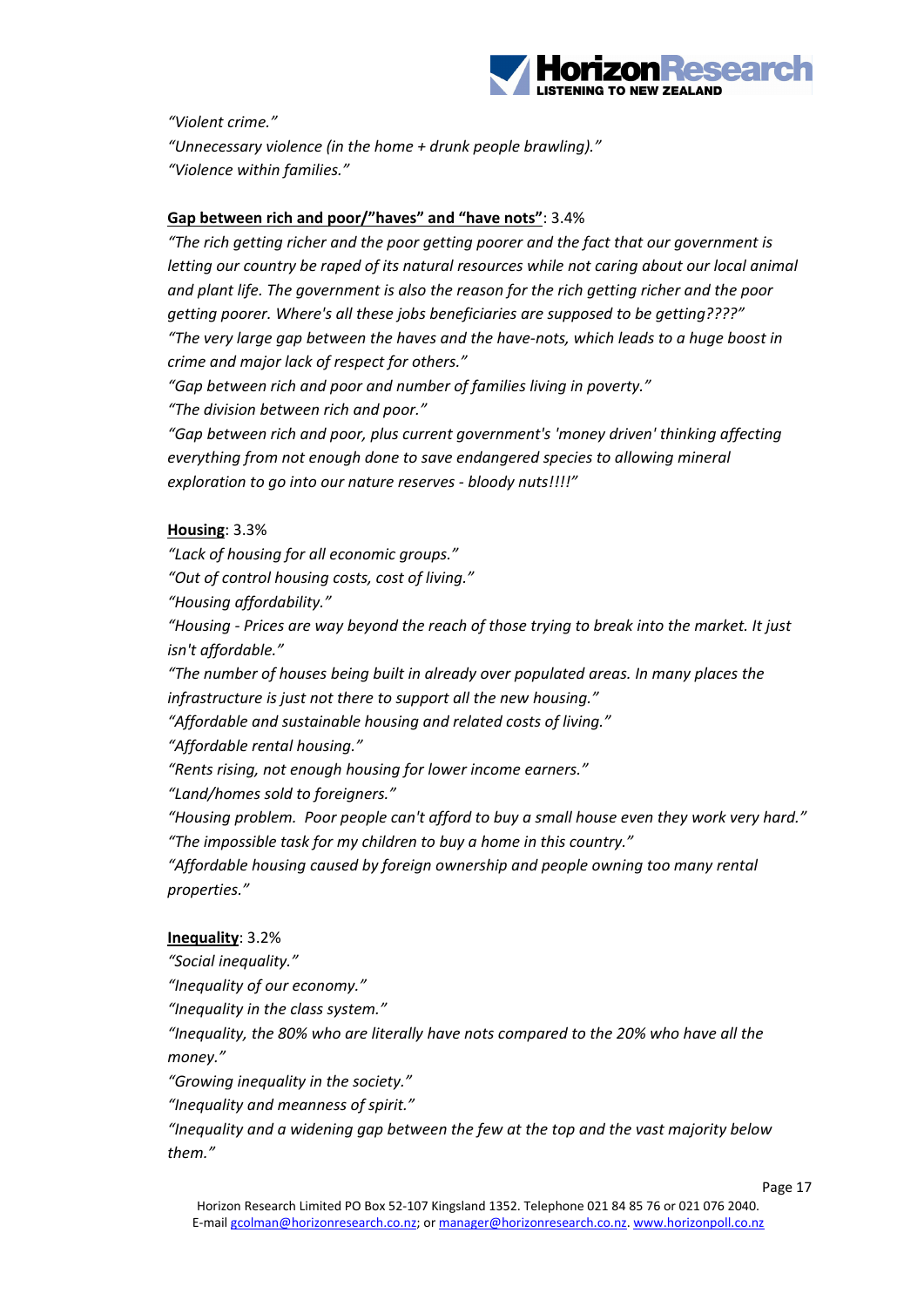

*"Inequality of the distribution of wealth, but simply taxing the rich is not the answer. A major and fundamental change to our structure is required."*

*"Inequality because it stops people from achieving their full potential and therefore is bad for people's wellbeing, bad for the economy, and bad for New Zealand. Also leads to more crime, substance abuse and health problems."*

#### **Water/Waterways/Rivers**: 1.9%

*"Polluted waterways."*

*"Clean water."*

*"Dirty water."*

*"River and stream water quality."*

*"Coming to terms with intensive farming versus water quality."*

*"Chemical sprays on the food and pastures and seeping into our water ways, poisoning them."*

*"The degradation of land and waterways in favour of short term gain, therefor the biggest threat to people and country."*

*"Water quality."*

*"Sea and fresh water pollution."*

*"Protection of our environment and waterways."*

#### **Immigration**: 1.6%

*"The problem of bringing in immigrants for their money or as refugees rather than their desire & willingness to be absorbed into the Kiwi way of life and communities ‐ our language/culture/values/heritage/traditions etc. ‐ e.g. Dotcom, Sri Lankan boat people, some Asians."*

*"Too many imported people overloading an already overloaded system."*

*"Too many Chinese immigrants that are old."*

*"Allowing too many Asians into NZ."*

*"Immigration pressures."*

*"Immigration policies."*

*"Excessive immigration from countries that do not share the same cultural underpinnings." "The Asian invasion."*

*"Overcrowding with too many immigrants with no skills."*

*"We need to work as a country, not factions trying to upset things. Screen immigrants more carefully so we do not lose our character."*

*"The number of foreigners immigrating to NZ ‐ lowering the ability of our children to get jobs."*

*"Too much immigration."*

#### **Child abuse/Domestic abuse**: 1.5%

*"Child abuse." "The abuse of our tamariki."*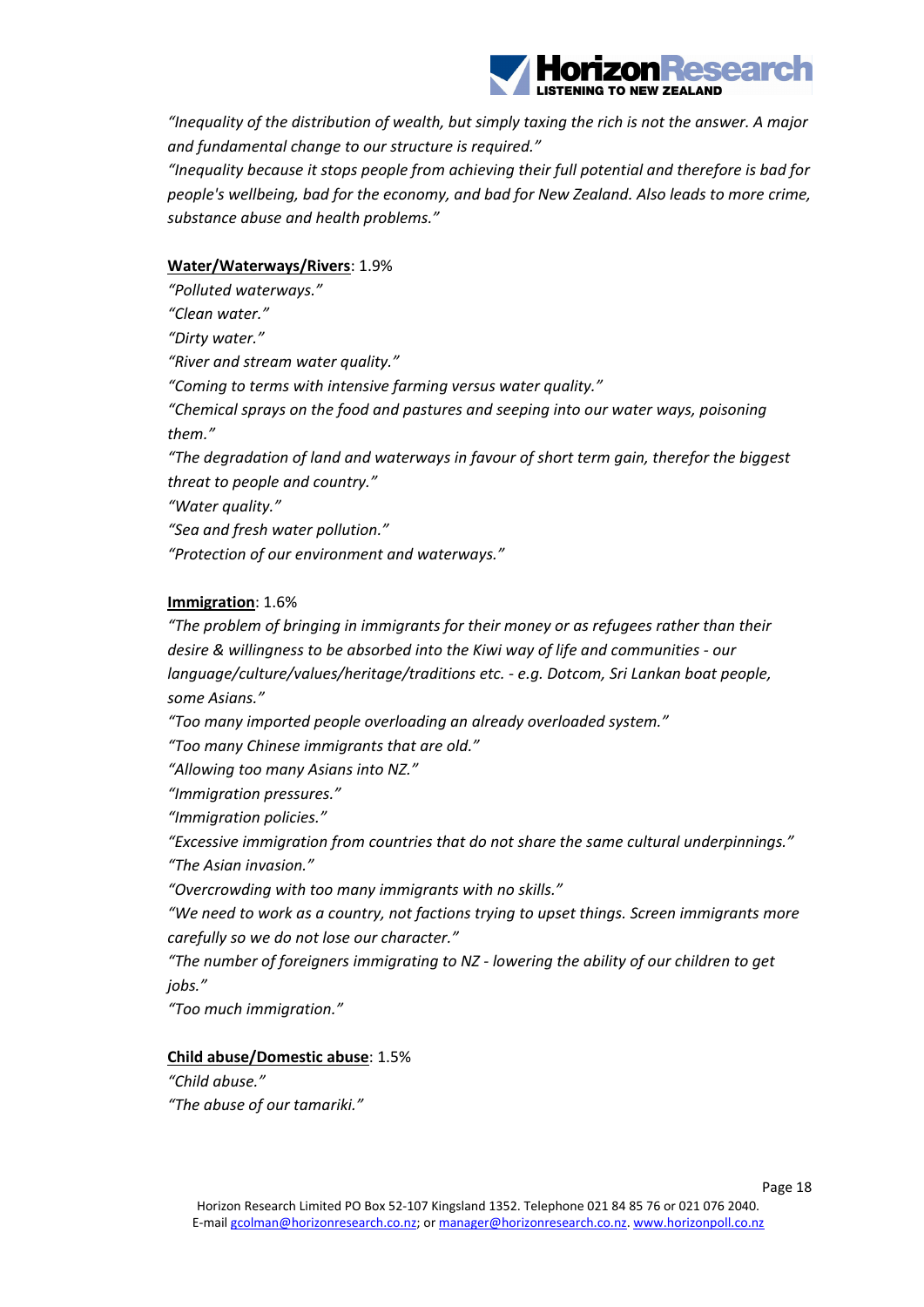

*"After going through the court systems with child abusers and going to the protests for the Roastbusters, our justice systems and laws around these types of cases need to be seriously uprooted and relooked at."*

*"Abuse and the family dysfunction." "Abused women and children."*

#### **Education**: 1.4%

*"Educational failure."*

*"The biggest problem for today and which will flow in to the future is the huge focus on sports and especially rugby and similar sports and other forms of entertainment ALONE as a source of career and contribution to society instead of getting a proper education." "Lack of proper education."*

*"How our current government is implementing educational strategies used by other countries and not communicating with the people who work on the ground, at the school level for their ideas, advice, proven strategies for improving student achievement outcomes. We have an arrogant government leading our country is the problem."*

*"Meeting educational needs."*

*"Ensuring the quality of education to support more demanding work situations and to minimise widening social and economic divisions."*

*"Maori education, or the lack of."*

*"The ongoing decay of the state funded education system. Too many radicals attempting to politicize the fundamental role of teaching. Privatization of the entire primary and secondary system using state funding to assist should be our goal."*

*"The appalling state of education ‐ at all levels."*

*"High education costs that are out of control."*

*"Our liberal education system where we have moved away from teaching the basics so that many kids leave school unable to read or do basic maths."*

*"I think education is the biggest issue here. Schools waste precious time till the child turns 13 or 14 and after that with no knowledge of proper grammar, spelling etc. they are expected to clear exams. No wonder there are drop outs."*

#### **Welfare/Benefits/Beneficiaries**: 1.3%

*"Too many people on benefits."*

*"The welfare system."*

*"Welfare abuse."*

*"Beneficiaries and free loaders."*

*"Long term benefit dependency."*

*"People putting their hand out for welfare money without contributing to NZs growth."*

*"The number of people that are allowed to live off the benefit on a permanent basis. It drives honest working people away because they know they have no advantage over the*

*beneficiaries because they too will always get looked after (and probably more so) when they are old."*

*"Continuing welfare dependency which has become intergenerational." "Welfare spending."*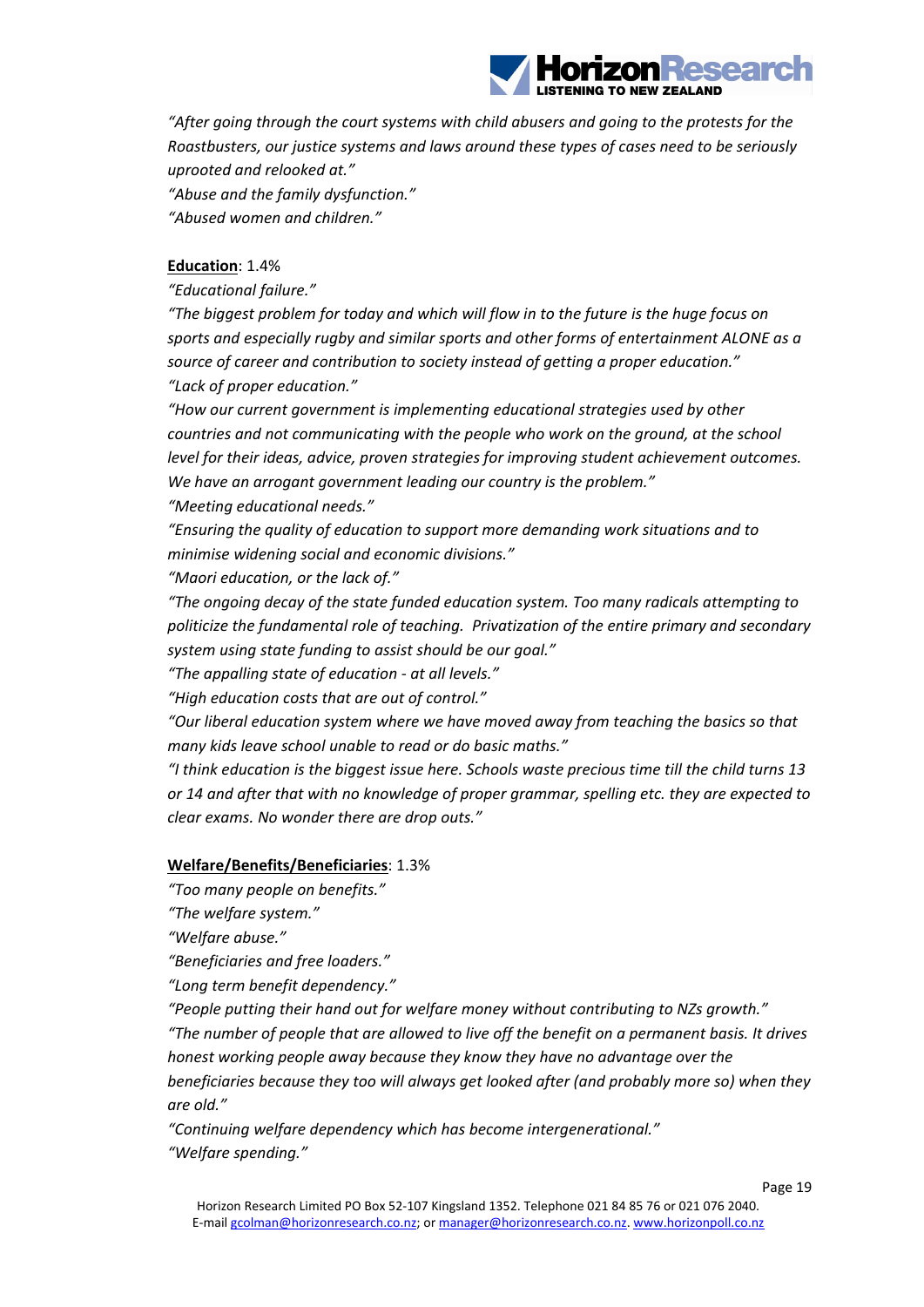

*"Those on a pension or welfare not having enough to survive." "Ripping off WINZ in turn ripping off tax payers."*

#### **Green movement/Greenies**: 0.9%

*"Possibility of Greens in government."*

*"Green extremists and their economic sabotage."*

*"The green movement trying to stop sensible development and being responsible for unemployment as a result of their policies."*

*"Greenies trying to stop mining & oil exploration etc, it will provide many jobs and money to our economy which we need!"*

## **2. Engagement in environmental citizenship5 activities**

Respondents were asked how likely they were to engage in the following activities in the next 12 months:

- Speak in favour of pro-environmental policies in conversations with your friends or family;
- Boycott companies that are not environmentally friendly;
- Vote for a candidate at least in part because he or she is in favour of strong environmental protection;
- Join public demonstrations or protests supporting environmental protection

In general, respondents are more likely to engage in activities that are less public rather than joining public protests or demonstrations. Average scores were at the midpoint of the scale (3) for the first three activities, but below the midpoint at an average of 2 ("Unlikely") for likelihood to join public demonstrations or protests.

Horizon Research's experience is that the level of respondents who say they will definitely take an action approximates the percentage of the population who will actually take that action. While, overall, 14.0% indicated they were likely to join public demonstrations or protests supporting environmental protection, those who said they were "Very likely" to do so (7.8%) is the likely **maximum** response to a call for protest or demonstrations.

 $<sup>5</sup>$  Environmental Citizenship is an idea that each person is an integral part of a larger ecosystem and that people's</sup> future depends on each person acting responsibly and positively toward their environment. The Center for Environmental Philosophy, affiliated with the University of North Texas, indicates the idea of environmental citizenship was first developed by Environment Canada.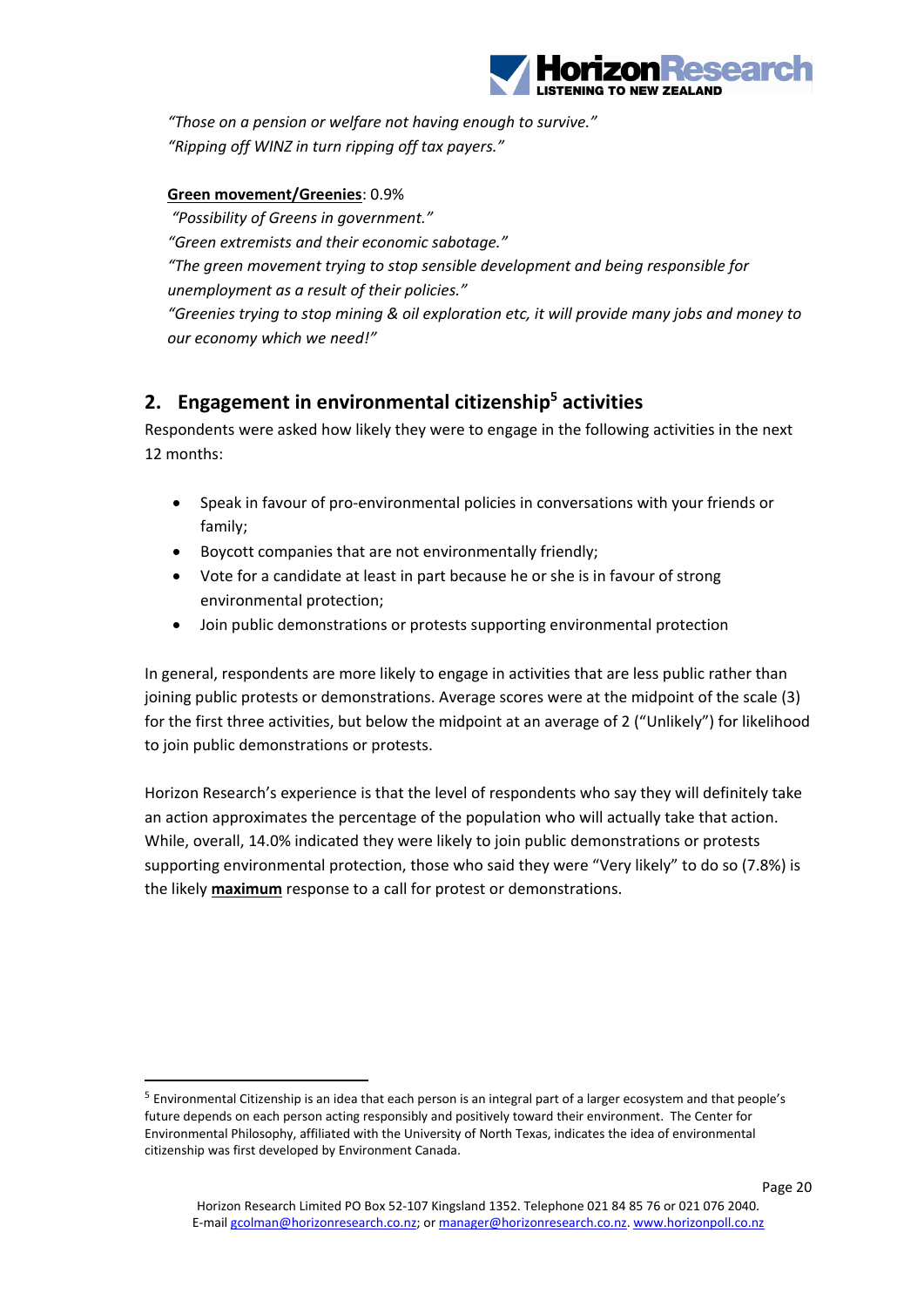



The approximate numbers of New Zealanders 18 years of age or over who are very likely to take these actions is estimated as follows:

- Speak in favour of pro‐environmental policies in conversations with your friends or family: 716,600
- Vote for a candidate at least in part because he or she is in favour of strong environmental protection: 607,800
- Boycott companies that are not environmentally friendly: 553,400
- Join public demonstrations or protests supporting environmental protection: 249,500

The following table shows that those who are very likely to protest or demonstrate are much more inclined to be very likely to take other actions. Also note that, in general, willingness to take action reduces as actions become more overt.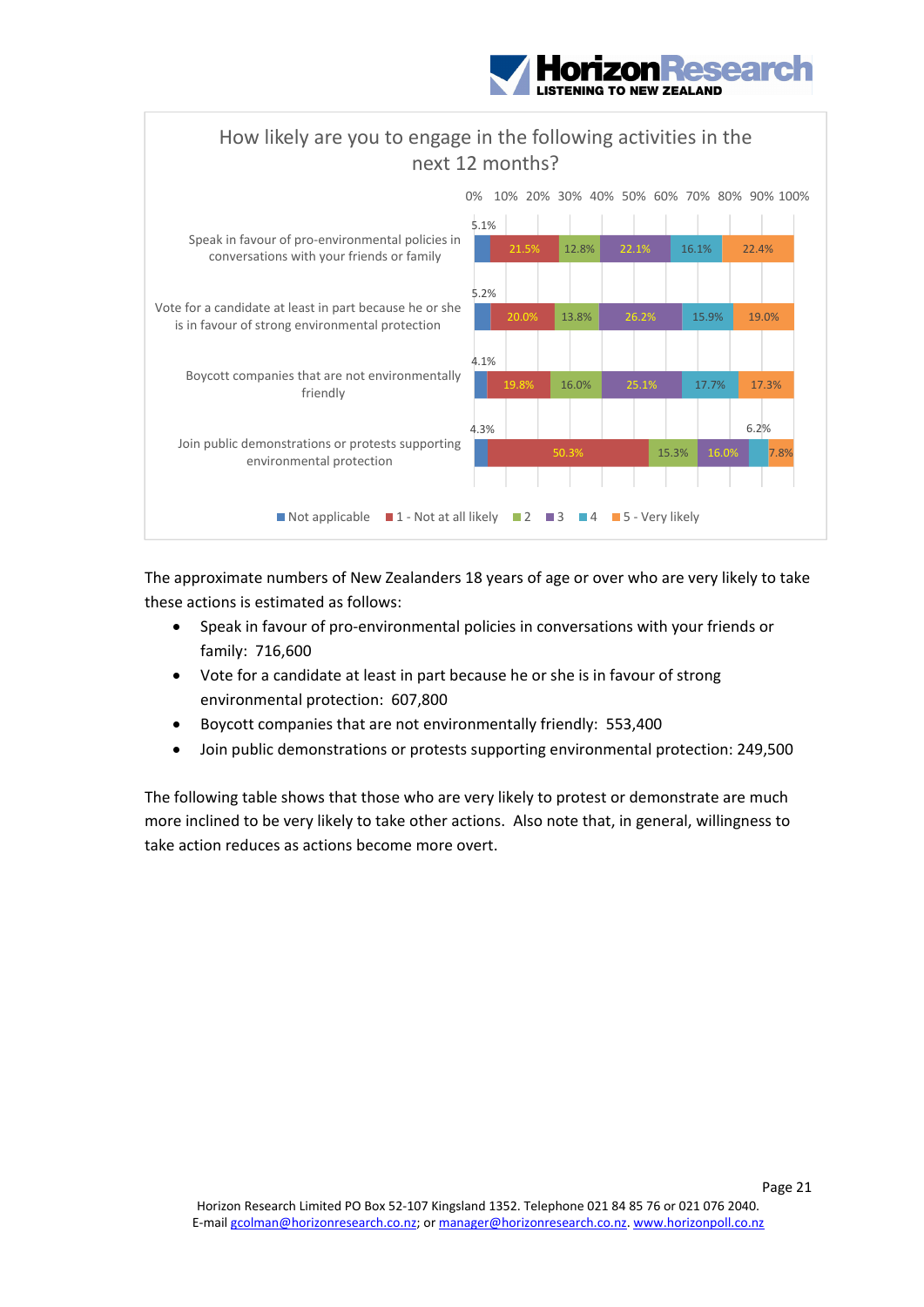

| Very likely to take these actions                                                                             | Speak in<br>favour of pro-<br>environmental<br>policies in<br>conversations<br>with your<br>friends or<br>family | Vote for a<br>candidate at<br>least in part<br>because he or<br>she is in<br>favour of<br>strong<br>environmental<br>protection | Boycott<br>companies that<br>are not<br>environmentally<br>friendly | Join public<br>demonstrations<br>or protests<br>supporting<br>environmental<br>protection |
|---------------------------------------------------------------------------------------------------------------|------------------------------------------------------------------------------------------------------------------|---------------------------------------------------------------------------------------------------------------------------------|---------------------------------------------------------------------|-------------------------------------------------------------------------------------------|
| Speak in favour of pro-environmental<br>policies in conversations with your<br>friends or family              |                                                                                                                  | 69.9%                                                                                                                           | 61.5%                                                               | 79.3%                                                                                     |
| Vote for a candidate at least in part<br>because he or she is in favour of strong<br>environmental protection | 58.6%                                                                                                            |                                                                                                                                 | 63.5%                                                               | 73.5%                                                                                     |
| Boycott companies that are not<br>environmentally friendly                                                    | 47.1%                                                                                                            | 58.1%                                                                                                                           |                                                                     | 74.4%                                                                                     |
| Join public demonstrations or protests<br>supporting environmental protection                                 | 27.6%                                                                                                            | 30.5%                                                                                                                           | 33.7%                                                               |                                                                                           |
|                                                                                                               |                                                                                                                  |                                                                                                                                 |                                                                     |                                                                                           |
| N (unweighted)                                                                                                | 620                                                                                                              | 510                                                                                                                             | 444                                                                 | 172                                                                                       |

## **3. Household actions that could impact on climate change**

Respondents were asked how likely they were to engage in specified household actions; the selected actions potentially reduce greenhouse gas emissions.

Respondents were very willing to install household products to save energy: 72.8% said they were likely to do so, including 53.7% who were "Very likely". As measures become potentially harder for respondents, however, the proportion who were likely to engage in the actions progressively reduced.

As shown in the following chart:

- A majority of respondents were likely to install household products to save energy (72.8%), conserve water at home (67.8%) and reduce home energy use (62.1%).
- Respondents were, on average, neither likely nor unlikely to avoid or reduce car travel (40.9% likely, 31.6% unlikely) or to consider energy or greenhouse gas emissions when making major purchasing decisions (39.4% likely, 29.0% unlikely).
- Respondents were probably unlikely to avoid or reduce air travel (26.6% likely, 40.7% unlikely) and unlikely to generate renewable energy at home (54.0% unlikely), avoid or reduce eating meat (64.2% unlikely) or avoid or reduce eating dairy products (66.5% unlikely).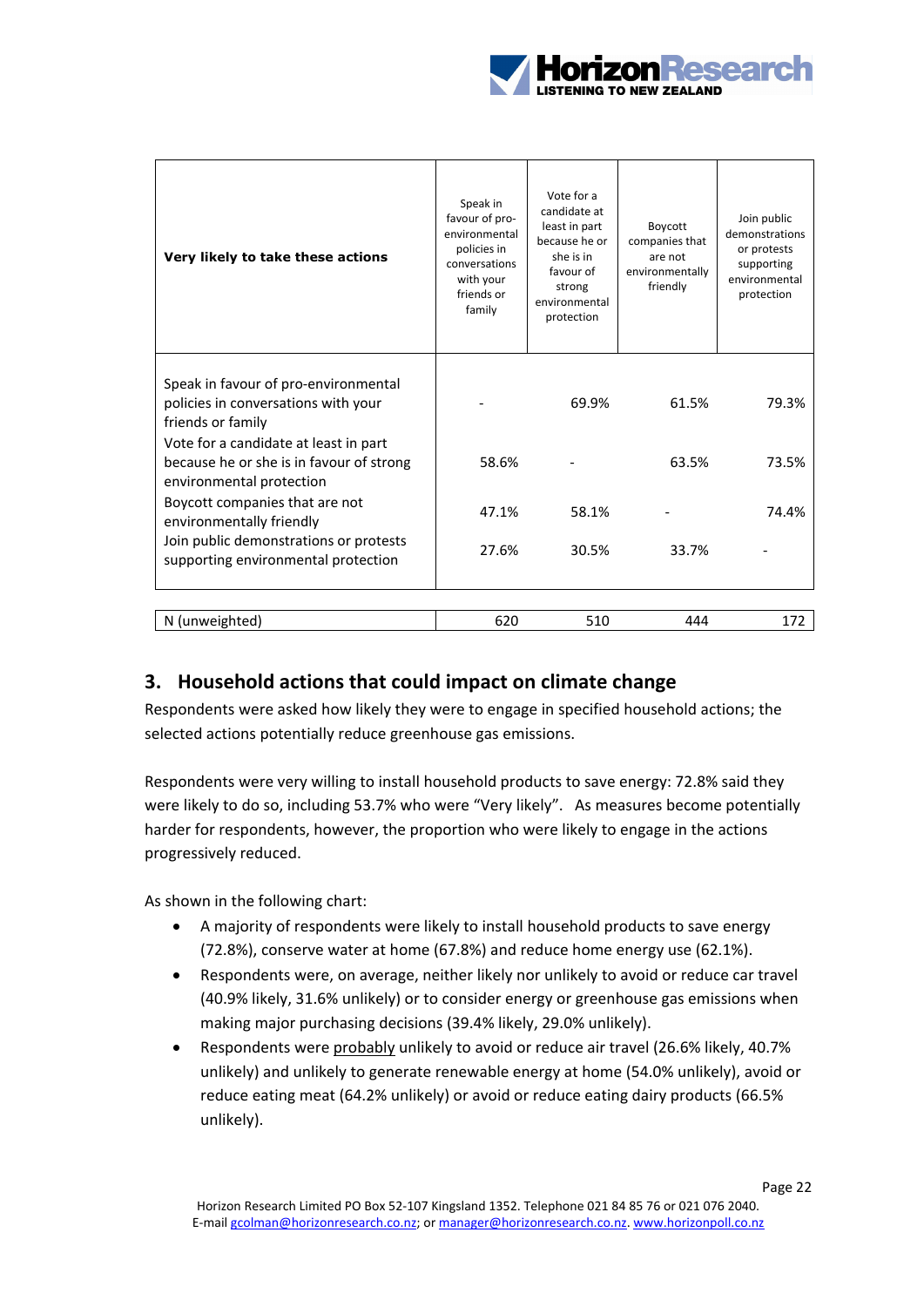





The approximate numbers of New Zealanders 18 years of age or over who are very likely to take these actions are estimated as follows:

- Install household products to save energy (e.g., low-energy light bulbs): 1,717,800.
- Conserve water at home: 1,317,900.
- Reduce home energy use for air-conditioning, heating or lighting: 1,202,800.
- Avoid or reduce car travel: 729,300.
- Consider energy or greenhouse gas emissions when making major purchasing decisions: 633,400.
- Avoid or reduce air travel: 492,600.
- Generate renewable energy at home: 412,700.
- Avoid or reduce eating meat: 339,100. At 10.6% this is above the 4 to 5% reported on http://liveto100.everybody.co.nz/nutrition/vegetarianism-and-veganism as vegetarians or semi‐vegetarians in New Zealand. Note that 57.1% of those who are very likely to avoid or reduce eating meat are also very likely to avoid or reduce eating dairy products.
- Avoid or reduce eating dairy products: 284,700.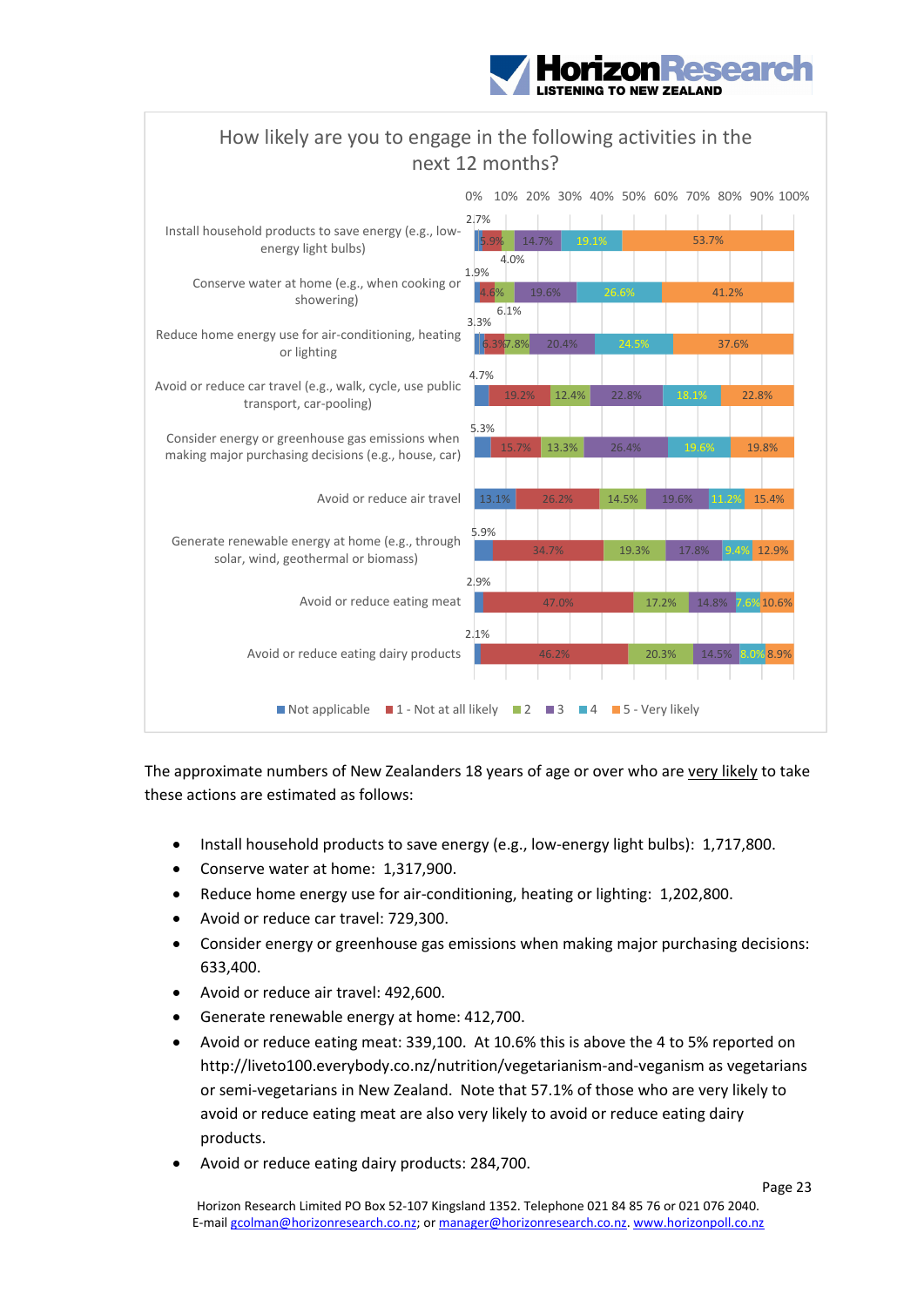

There is a strong correlation between conserving water at home and reducing home energy use for air‐conditioning, heating or lighting; i.e. a person doing one of these is very likely to do the other.

Analysis of those who are very likely to take each action by every other action they could take indicates that as the actions become potentially harder for respondents, those who are very likely to take the action are also very likely to do more of the other actions. For example, those who are very likely to install household products to save energy are very likely to take 2.6 actions, on average. By comparison, those who are likely to avoid or reduce eating dairy products as a climate change measure are very likely to take 5.1 actions.

A table of those who are very likely to take each action compared with the other actions they are very likely to take is shown in Appendix 2.

## **4. Triggers and barriers to reducing greenhouse gas emissions**

#### **4.1 Main triggers and driving forces**

Respondents were asked to give the main triggers and driving forces that help them engage in activities that reduce their greenhouse gas emissions.

40.2% of respondents either did not answer, said there were no triggers/drivers for them or did not know what the triggers might be. 59.8% nominated one or more triggers/drivers.

It was clear that there was a strong group of people who do not believe in climate change, global warming or greenhouse gases. These people generally gave responses grouped below in "No triggers/nothing/not applicable", but there may also be some within the 18.8% who did not provide an answer.

Responses covered a wide range of areas. They were thematically grouped, with the primary groupings and the percentage of respondents who mentioned them shown below with representative comments. Note that significantly more respondents talked about cost (a downside) than talked about savings (an upside).

| Did not answer: | 18.8% |
|-----------------|-------|
| Don't know:     | 8.9%  |

#### **No triggers/nothing/not applicable**: 12.6%

*"I don't worry about my greenhouse gas emissions at all. The earth's climate has constantly changed over the millennia and will continue to do so. We would do better to worry about plastic polluting the sea, heavy metal contamination, pollution of our water etc. I will change to LED bulbs but only because it saves power and therefore money...nothing to do with CO2." "I don't care about greenhouse gas emissions I am totally against all this panic doomsday, modern day, end is nigh talk. I am totally against carbon trading...i.e. involving money with*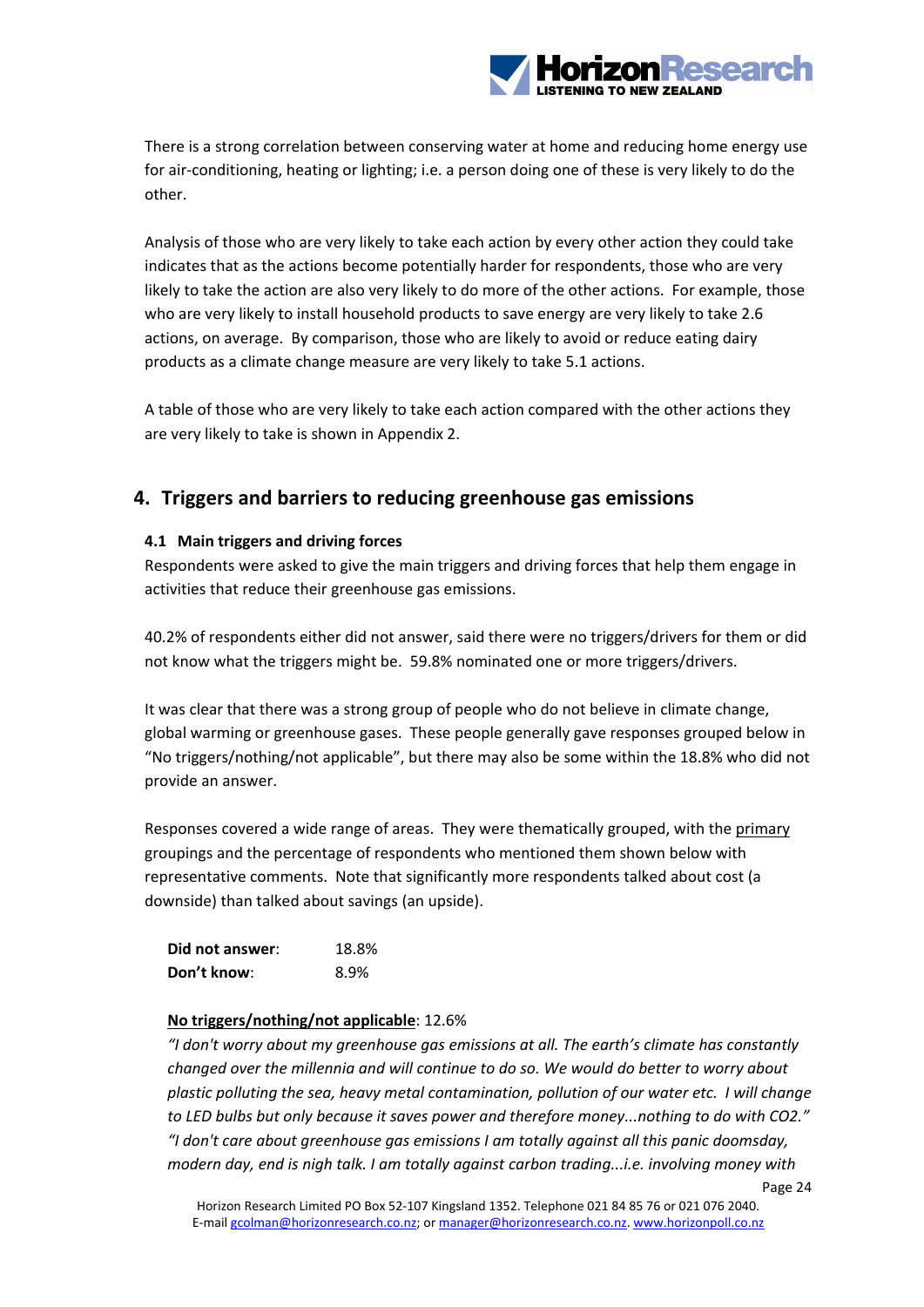

*carbon reduction schemes. I am for plain old simple non‐pressured talk about reducing pollution."*

*"Don't bother."*

*"There are no triggers."*

*"I don't think I actively try to reduce my greenhouse emissions. I drive my car about once a* week, I'm vegetarian, I only use my heat pump when I need to and I fly very rarely so I think *that's OK."*

*"Greenhouse gases are a symptom of natural causes not man generated."*

*"I don't. Reducing emissions should be done centrally via government regulations. Stagnating progress is not the way forward. Prices should reflect environmental costs, which they don't seem to today."*

*"I believe that the carbon level in atmosphere is negligible and from what I have heard is not caused by man. There is nothing I can do to reduce these, but would not cut down rain forests willy nilly."*

"I do not believe that anything we can do can help this. What is more, some of the very gases we are trying to eliminate are ones that we NEED for plants, etc. to produce their crops. The *media and 'green fanatics' have a done a good job frightening people into thinking it is their* fault that the world is in the mess it is in. The miniscule impact that our efforts to reduce *greenhouse gases is meaningless when countries like China and the USA do not participate ‐*  and I think they are doing the right thing. There are volcanoes in Iceland e.g. that spit our more gases every day than the whole of NZ does in a year. This is a natural phenomenon and *there is nothing man can do about that. So many of the things we have been told about global warming, for instance, are proving to be incorrect. Al Gore's 'Inconvenient Truth' is one example. It is full of falsehoods and should be banned but meanwhile people who have not done their own study have been taken in by it. And the questions you are asking have obviously 'bought into' this deception. Sitting on committees where there was access to information that the public does not see has caused me to be very sceptical about global warming climate change, and greenhouse gases."*

*"The main reason is that studies that explore the causes of climate change show that 1) it was always going to happen regardless of our actions 2) we cannot slow it down, we've passed the tipping point and 3) the issue now is no longer 'what can we do to reduce emissions' but 'what can we do to adapt to the change in the climate'." "I do not believe in this rubbish."*

*"Au contraire. Anthropomorphic climate change is a delusion."*

*"Climate change is a myth. No activities are required to reduce emissions unless for public health benefits."*

*"None. Greenhouse gas emissions are a con. When the CO2 was at 8000 parts per million, 20 times what it is now, the earth was only 4 deg warmer."*

*"I will not reduce Greenhouse gas emissions, and in fact actively seek ways to increase these emissions."*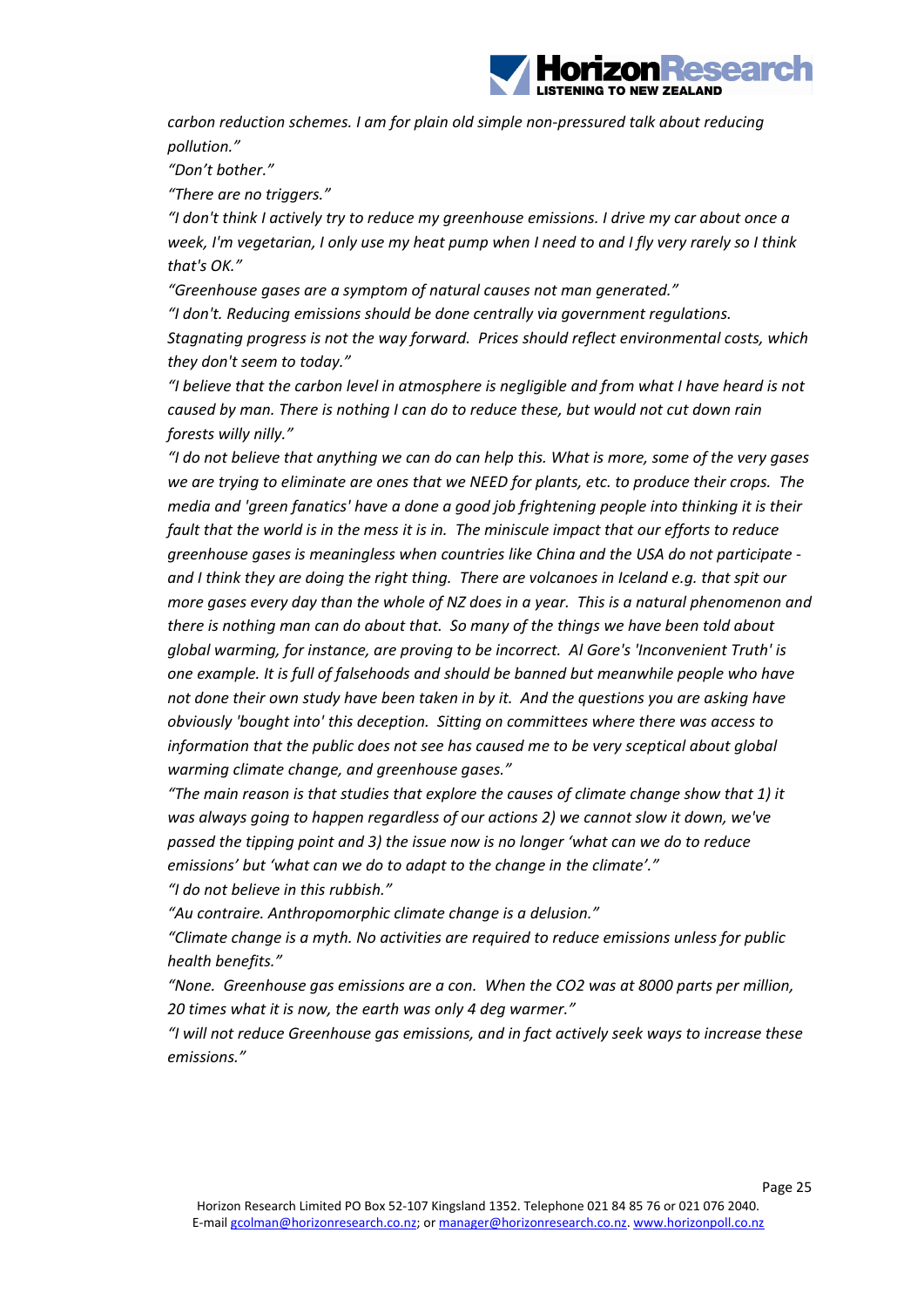

#### **Cost/Price/Economic/Financial/Affordable/Saving/Saving money/Saving power**: 15.0%

*"Cost helps, I recently switched to riding an electric bike from Te Atatu in Auckland to the* CBD nearly every day. The cost to me is 25c per day, free parking, get fitter, lost 19kg so far, *doesn't take too much extra time etc. This helps me and the environment." "Cost of electricity and cost of petrol."*

*"Money."*

*"Cost to me and my family."*

*"The cost of Solar panels etc. The cheaper they are the more likely I am to use them." "Having the money to do them without starving... which has not been the case at any point in my life. Green alternatives are frequently more expensive."*

*"Concern for the planet ‐ reducing my costs ‐ feeling better about my albeit small contribution."*

*"Pure economic reasons ‐ if it's cheaper I'll do it."*

*"Cost ‐ if a green alternative is very expensive, I just can't afford it."*

*"Financial considerations."*

*"The cost vs gain."*

*"Economic incentives ‐ e.g. subsidized heat pumps, insulation etc."*

*"Pricing. Make people aware of the social and environmental cost of their actions. Pleading alone won't do it."*

*"An affordable local bus and train service would make it easier not to use the car."*

*"Reduction of costs of electric or solar energy vehicles."*

*"Either a cheaper option (financial) or some other tangible benefit which has an immediate positive and personal impact."*

*"Our house is double glazed and we have solar hot water. Would like to install more solar /wind power for generating electricity, but is largely quite prohibitive cost‐wise."*

"Costs - if it will cost more, I am unlikely to carry out the activity. If it also saves me money I *am more likely to do it. Note also that I do not believe in man‐made global warming."*

*"Cost. Preserving the environment is expensive, so only the rich/middle‐income earners can* afford to do it. Since most people do not fall into these categories, they are unable to make *environmentally friendly purchasing/behavioural decisions."*

*"Saving money."*

*"Reduction to the exorbitant cost of electricity and saving power so there's more for others to waste."*

*"Personal satisfaction, the awareness that most actions also save money ‐ win/win." "The belief that my small efforts contribute in some way to the overall picture. The fact that in doing so can save money."*

*"Saving money and conserving natural resources." "Saving power."*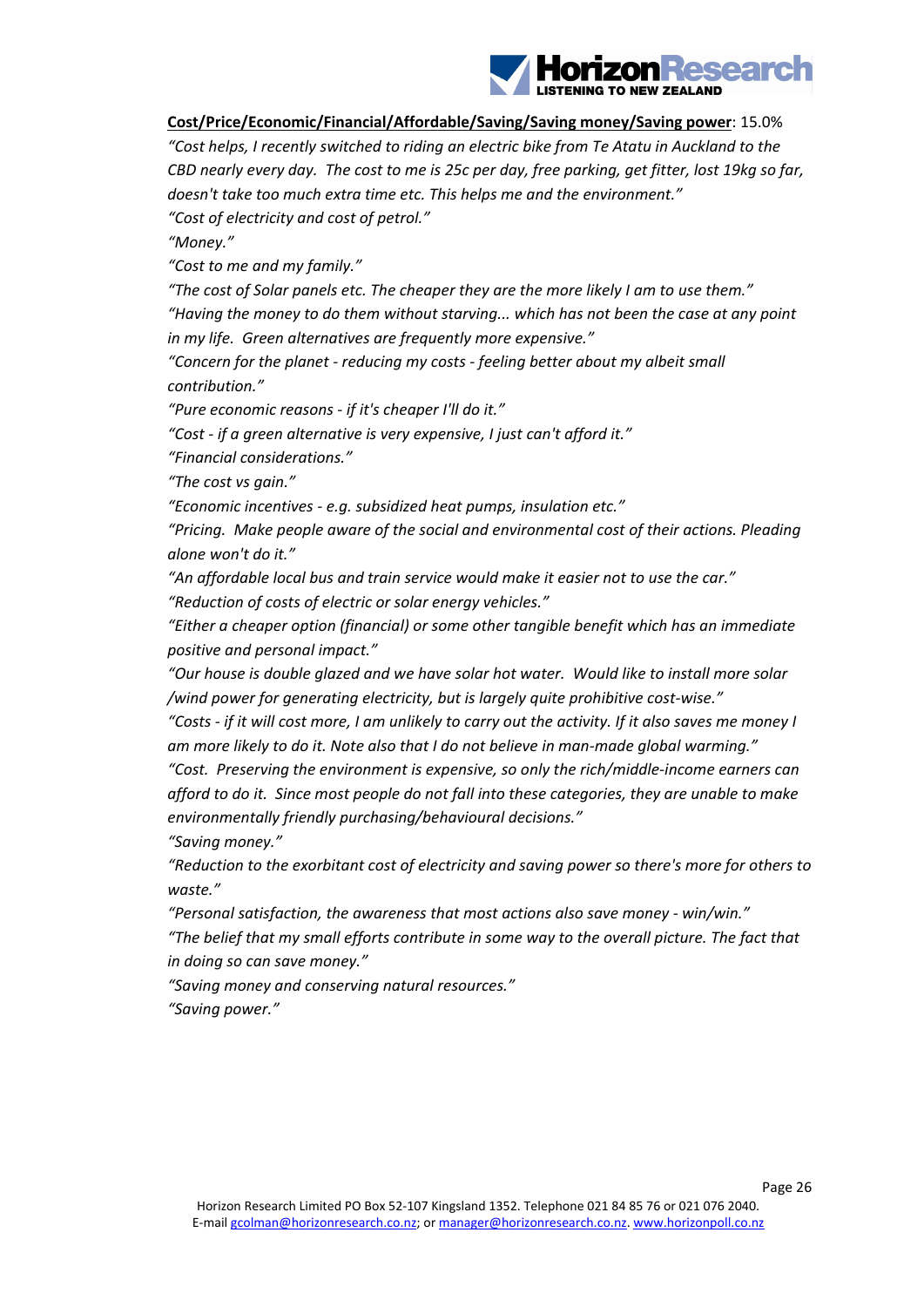

#### **Knowledge/Education/Understanding/Information/Awareness**: 5.7%

*"Awareness and ability to fit in. Personal actions not corporate." "The state of things around us provide an impetus. Things are not good ‐ they're only perceived to be good due to our low population. If things continued at the current rate as population continued to climb, NZ would be a barren wasteland due to severe mismanagement. Advanced European countries help drive my thinking regarding a reduction of greenhouse gas emissions. They're doing things better." "Knowing what they* (the triggers) *are."*

*"Social awareness, community engagement, availability of positive choices." "Awareness."*

*"Ideas from companies on how to reduce greenhouse gas emissions." "Better ways to tell who is genuinely reducing emissions, to redirect my buying." "Raised awareness from NGOs, discussion and pressure from family. High transportation prices."*

*"Documentaries and other information act as triggers. Easy to implement ideas that are cost efficient and are able to be done without hiring someone to help."*

*"Information from non‐partial sources that give you access to alternatives."*

*"Understanding the science and likely outcomes of increasing CO2 in the atmosphere." "Education. We need to be constantly bombarded with messages that make us sit up and take notice and to make responsible choices."*

*"Knowing the value of these activities in reducing greenhouse gas emissions."*

#### **The future**: 2.3%

*"The thought of what sort of state I'm leaving the world in for my children and grandchildren and future generations."*

*"Thinking of future generations. We should leave the environment better than we found it. That is not what is happening currently in NZ."*

*"Concern for future quality of life."*

*"Thinking about the future. The importance of sustainability."*

*"Thought that I am ruining the environment for future generations."*

*"Personally want a clean, green environment for myself and the future generations to enjoy." "Concern for the future of the planet."*

*"I want my current and future family to enjoy a less polluted and more 'natural' world."*

#### **Easy/Sensible/Practicality**: 2.1%

*"Sensible‐ness and achievability. I won't install solar power at home until it works in the dark* when I'm there. I will use public transport when it goes where I want to go in a single trip and *a reasonable time. I commute by bike for fitness. I use energy efficient devices when they make economic sense over the lifetime."*

*"Affordability and practicality ‐ i.e. lack of bus service means I can't use public transport to* get to work and live too far away/too hilly to walk or bike. These will be factors taken into *account when buying our next house."*

"I am prepared to look at methods that will assist the reduction of GGE as long as I live a *comfortable life."*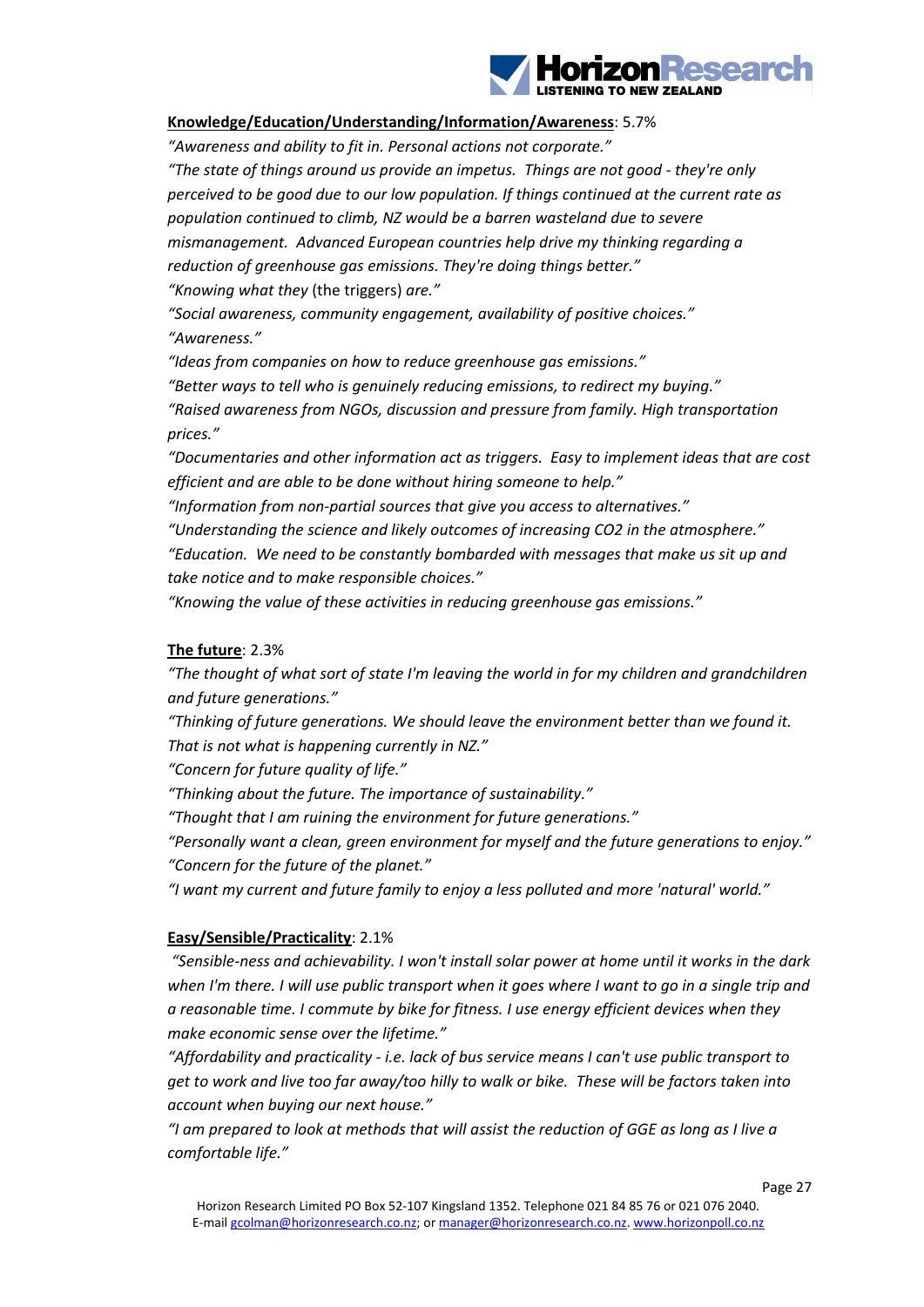

*"When it is made easy to do so."*

*"Making it easy e.g. recycling opportunities."*

*"Being easy to do. Recycling using the council bins / crates is easy to do and there is an incentive to it (to take up less space in the 'paid' rubbish bags). This motivates people to recycle."*

*"Opportunity, ease. I have already changed my behaviour about as much as I can individually."*

"Ease of doing the activity - If it takes me no longer or only a little longer to act green, then I *will."*

*"Availability and ease of use of alternatives with less greenhouse gas emissions." "Easy to remember/fulfil tasks that fit in with everyday life!"*

#### **Climate change/environmental concern/conservation/ecology**: 1.8%

*"Main trigger is concern over effects of climate change."*

*"I realise that greenhouse gas emissions are destroying the ozone layer."*

*"The main trigger is, of course, climate change. The driving force is good information to permit me to make choices that really do have an effect (compared to actions that don't have any effect on reducing CO2e, e.g. installing solar to offset our hydro)."*

*"Global warming, climate change, long‐held personal commitment, resistance to putting unrecyclable objects into the earth, the thought of sending plastics and rubbish off to China and other economies where people are cynically put at risk to recycle our rubbish."*

*"The impact on communities of extreme weather, such as flooding and gale‐force winds. These events seem to be happening more frequently and would appear to be climate change related."*

*"Ecology."*

*"The effect on the environment and in particular the depletion of the ozone layer."*

#### **4.2 Main barriers**

Respondents were asked about the main barriers they encountered when trying to engage in activities that reduce their greenhouse gas emissions.

38.5% of respondents either did not answer, said the question was not applicable, said they were not reducing greenhouse gas emissions, or that they did not know what barriers there might be. A further 7.3% said that for them, there were no barriers.

Note that it cannot be inferred from this survey that the respondents who said they were doing nothing to reduce greenhouse gases or who did not believe in climate change were not environmentally aware. A number of them commented on other things they were doing or supported that had a positive impact on the environment. They just did not believe they needed to do anything specifically about greenhouse gases or climate change.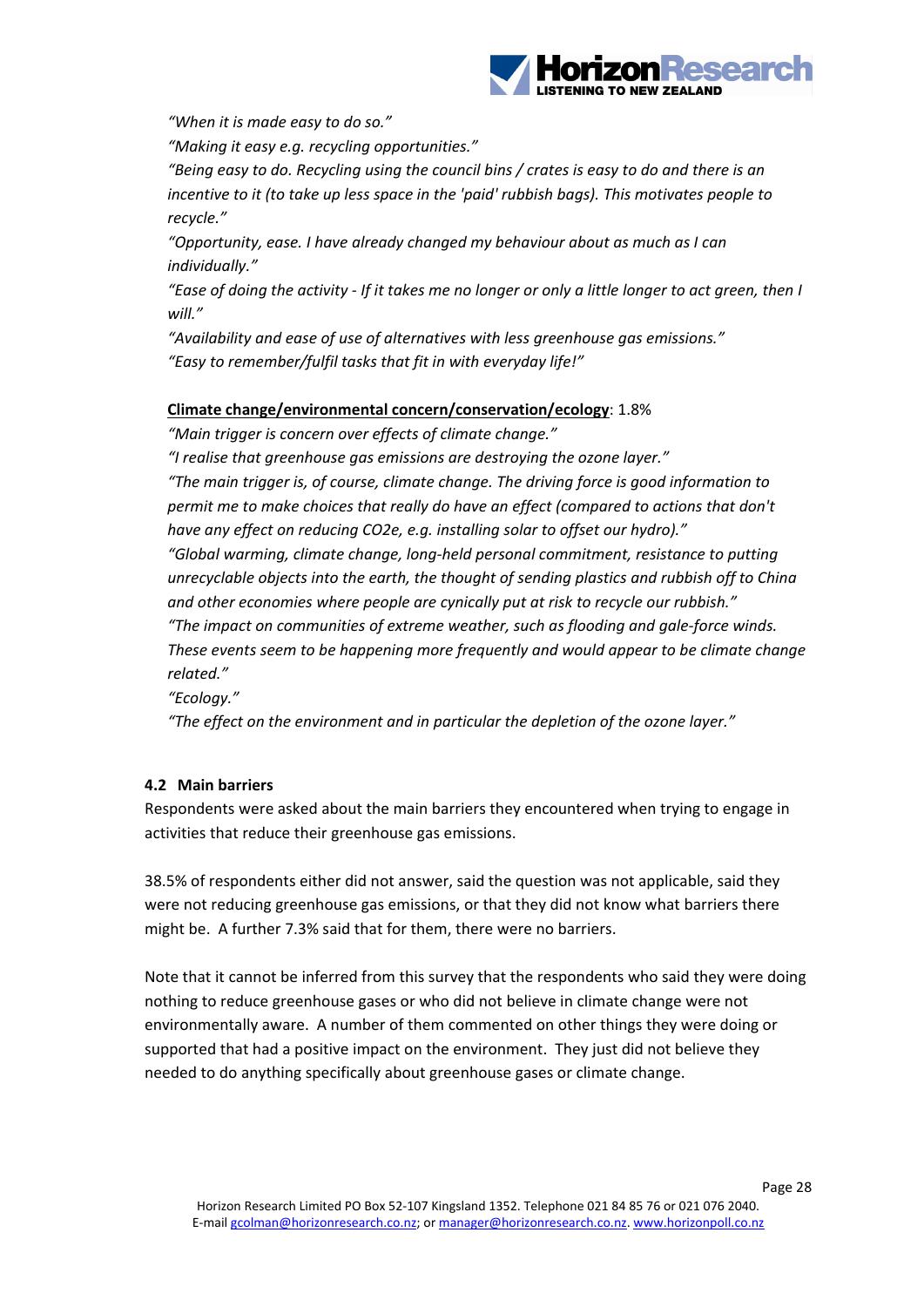

54.2% of respondents nominated one or more barriers. Again, responses covered a wide range of areas and were thematically grouped. The primary groupings and the percentage of respondents who mentioned them are shown below with representative comments.

**No barriers**: 7.3%

| Did not answer: | 22.8% |
|-----------------|-------|
| Don't know:     | 8.9%  |
| Not applicable: | 5.9%  |

#### **Not reducing greenhouse gas emissions: 2.7%**

*"I'm not interested in reducing greenhouse gas emissions because it would have no effect whatsoever. However, I'm all for cleaning up rivers and streams and being careful with rubbish disposal but this doesn't relate to the climate."*

*"Zero confidence in those that declare specific activities to be "environmentally unfriendly". Pot‐heads are pro‐personal‐pollution."*

*"Only one person, how much difference can I make?"*

"I am not going to change the way I do things, as it will not make any bloody difference to *the world. All it would do, would make my life harder ‐ makes no practical sense. If I knew everyone else in the world cared, and tried to reduce emissions, I would go with the flow, but with the Arabs and Chinese and others not giving a toss, why the hell should a tiny country like NZ be penalised for 'trying to be green'. Its utter bullshit."*

*"It's irrelevant, sorry. I'm not a greenie."*

*"An underlying contempt for the Warmists attributing human activity for climate change." "I don't want to reduce my "greenhouse gas" emissions; I want to raise them. Carbon dioxide is good for the environment; plants can't grow without it."*

#### **Cost**: 20.9%

*"A lot of things need economics of scale to make them affordable. I'd happily fill my car on ethanol if someone built a petrol pump for it, install solar panels if they were 1/20th of what they cost currently, how about curbside rubbish collection accepting paper bags rather than* plastic? I could go on, if they want to encourage these sort of things, they need to make them *available and affordable, because the current approach of trying to guilt people into going* out of their way and pay more isn't going to cut it, heck it probably causes the general public *to resent environmental causes and is thus counterproductive. Most people aren't anti‐ environmental when it's easy and affordable, but for that to happen it has to be government and councils who drive things rather than trying to avoid responsibility."*

*"Activities which are too expensive or too difficult."*

*"Would love solar heating & power but too expensive."*

*"Benefit / cost ratio is generally negative, lack of incentives to change, little trustworthy information about products and brand available on the market, lack of free individualised advice."*

*"The price of organic products & the cost of alternative fuels & power sources."*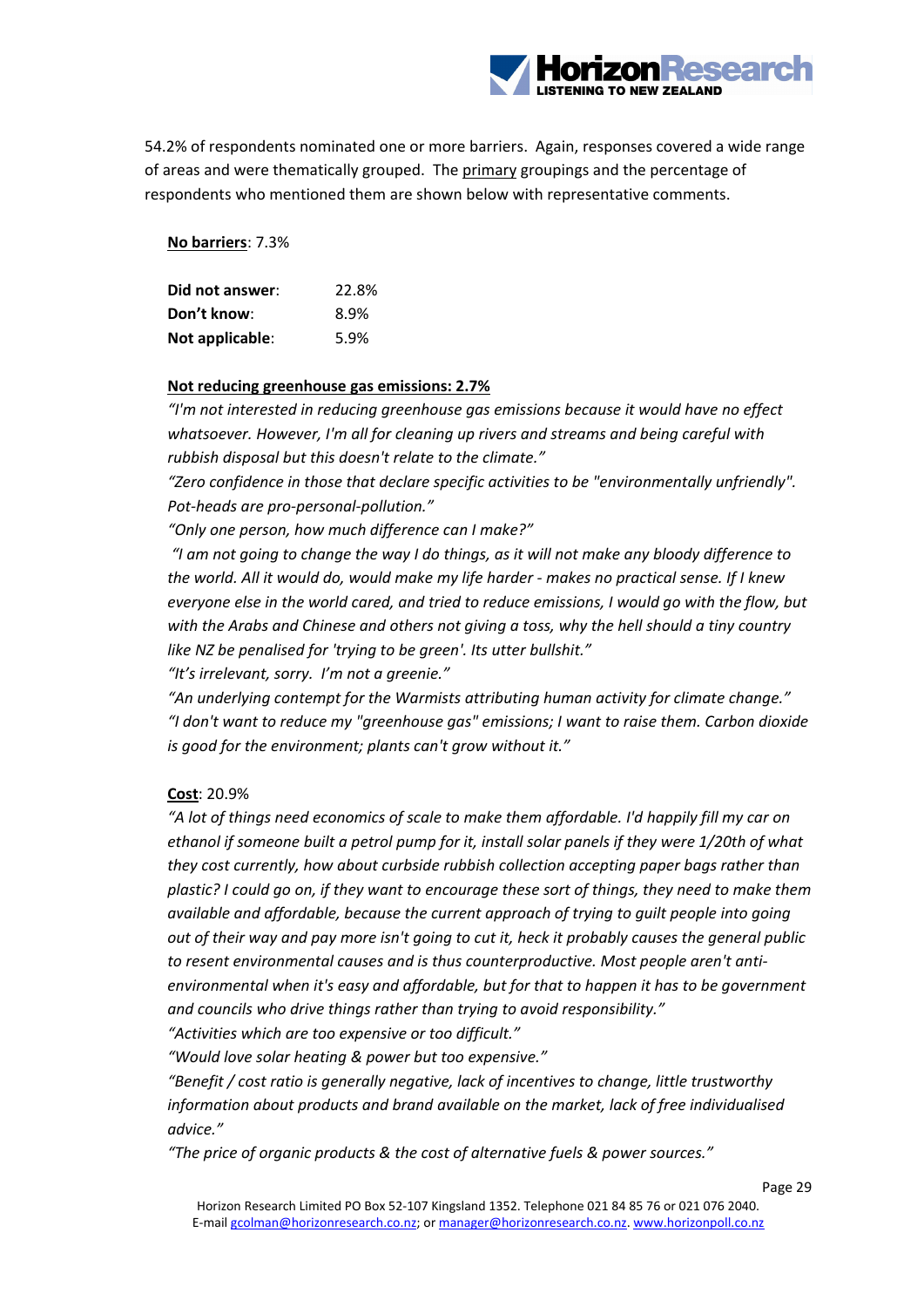

*"Cost."*

*"Cost ‐ alternative energy solutions are quite expensive. Also, New Zealand is quite sparsely populated so travel is essential for many people. With sparse populations, public transport is limited."*

*"Cost and availability"*

*"Cost and lack of convenience (e.g. I would use public transport more, but even in Wellington the bus service to where I live is not very frequent)."*

*"High cost of alternative energy systems and equipment."*

*"Cost is the major barrier. Farmers who do the utmost to reduce greenhouse gas emissions* with their stock and land are forced to pass on the cost of doing that, and the extra cost is *usually significant."*

*"Cost of alternatives."*

*"Expense."*

*"Cost of making the house more energy efficient ‐ insulation, double‐glazing, etc. Can't afford* to pay for it outright, don't want to get into deeper debt to do it, even with subsidies and *being able to pay it off through council rates. In other purchasing decisions, lack of accessible and reliable information about products being responsibly / ethically produced makes it difficult to choose more environmentally‐friendly products. Lack of alternatives often means we continue to support polluting companies, however reluctantly (e.g. dairy products)."* "Cost, if it is expensive (such as installing solar panels) then there is no way I can do it even *though I would love to."*

*"Up‐front cost."*

*"Too expensive."*

*"Cost, mobility and smug environmentalists."*

*"Cost. Up until very recently it was much more expensive to have a conscience, as the pay back times for most actions was so long, however we have had solar hot water, low energy light bulbs, low‐energy appliances, gravity fed water, solar water pumps, back boiler on the wood burner, etc for many many years. However, it has only recently become economic to install PV cells to generate electricity and there is still no viable alternative transport option. There should be tax credits for electric vehicle purchase and the installation of a rapid charge network to replace petrol pumps."*

*"Market & commerce structured to make these activities hard e.g. lack of choice, fixed charges on power & water."*

#### **Other people**: 2.3%

*"Family disinterest."*

*"Other people's attitudes."*

"A lot of older people are still not addressing the problems which lay ahead of us. They really *don't want to think about it but I find the younger generation are more mindful. Many people in the area where I live are lighting outdoor fires (rural area) Grrrrr this annoys me." "My family are not as committed as I am and we share a living space ‐ lowest common denominator issue."*

*"Lack of understanding by others." "Other people's apathy."*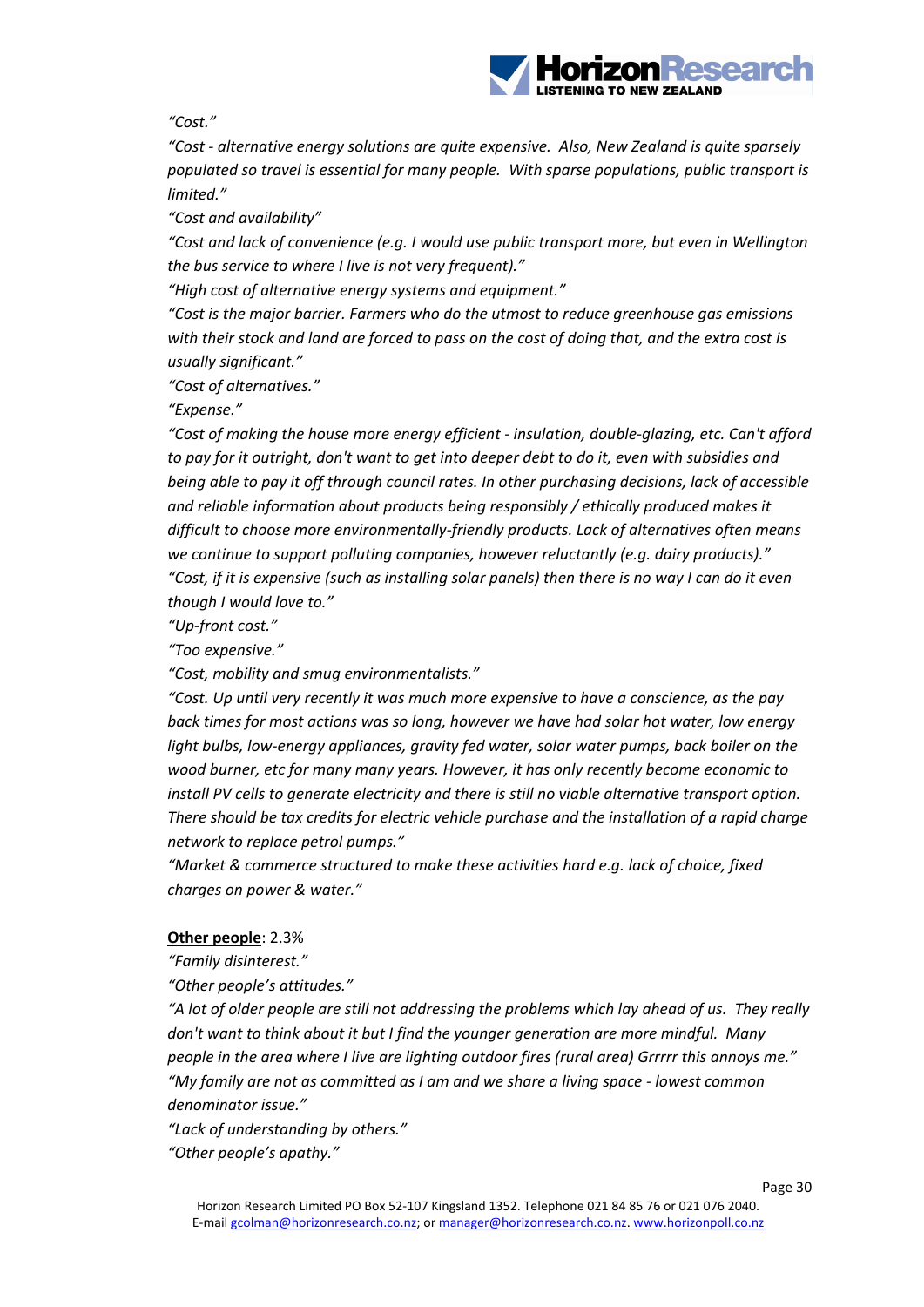

*"People don't take it seriously, and don't see the true need for us all to do something."*

*"Resistance to recycling at a family friends and workmates level."*

*"Others going against your wishes."*

*"The wife."*

*"My husband."*

*"My flatmates."*

*"Decisions by other family members."*

*"Old people (seniors) that 'don't believe in climate change/recycling/environmentalism' are big obstacles in the fight to reduce waste and help with efforts to be environmentally friendly."*

#### **Distance/Travel requirements/Alternate transport availability**: 1.8%

#### *"Distance we live from the city."*

*"Local infrastructure e.g. inadequate cycling provision, lack of west‐east bus services, insufficient local car share cars, glitches with Skype, insufficient long distance transport services throughout NZ."*

*"Work commitments that require driving long distances."*

*"Physical distance from work to home and the dangerous stretch of road to take the journey.* Having to drop my kids off at daycare on the way to work means that cycling is not an option *currently too."*

*"Distance to travel, direction of travel when no public transport."*

*"I live on a farm & travel a considerable distance to work with no option of public transport or carpooling."*

*"Rural isolation ‐ can't even use internet to bypass need for travel e.g. shopping." "Poor long distance public transport to allow me to avoid domestic air travel."*

*"Main barrier to car travel reduction is I attend meetings all over the city and public transport does not allow me to do this. Also only two buses come to our suburb. One in morning one in evening."*

*"Living in rural NZ, distance means car use."*

#### **Rented accommodation**: 0.6%

*"I wish our rental had a bath as that's my luxury/destresser so instead I end up taking longer showers and probably using more water than a bath! :) If I had my own place and not renting I would invest in solar powered water heating."*

*"Unable to add renewable energy to my house as I am renting."*

*"I don't have a problem personally. I don't own my own home, my landlord is not forth coming in helping to reduce the cost associated with my power bills by installing efficient* heating. If I was to approach my landlord if he would do this, my rent would go up and that is *in spite of the house now being freehold. Landlords do little for the amount of rent they charge in order for tenants to live comfortably."*

*"I can't turn off my heat pump when I live in an uninsulated rental home in winter." "Renting home, no interest from landlord to insulate."*

*"Renting, and unable to install alternative energy sources etc. as landlord is unwilling."*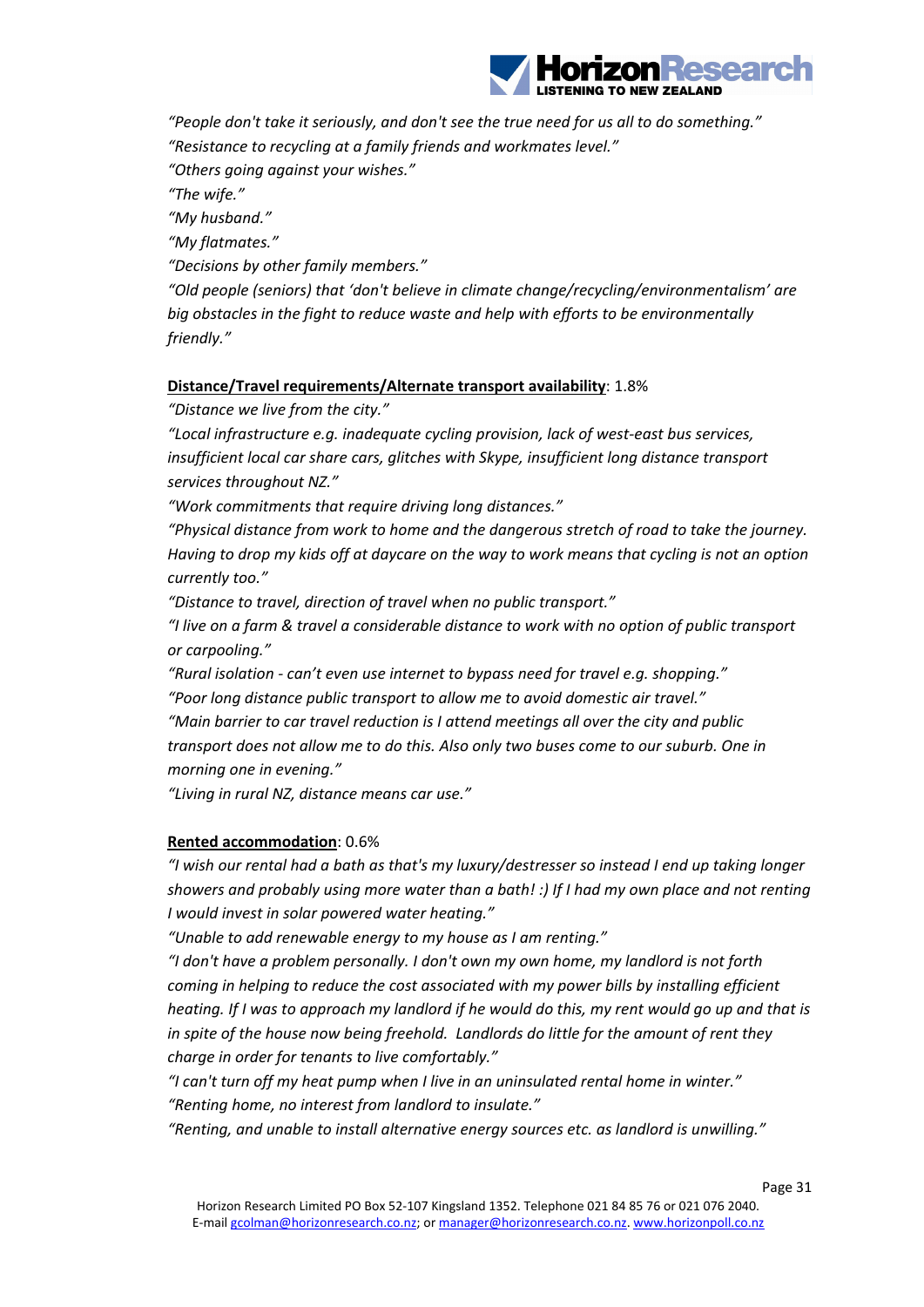

## **5. Reducing energy use and generating renewable energy at home**

#### **5.1 Motivation to use less energy**

Respondents were given a list of measures and asked how likely they were to motivate them to use less energy.

Financial support for energy‐efficient products was the factor reported as most likely to motivate respondents, particularly younger respondents. As shown in the following chart, paying higher energy prices and community collaboration were, on average, unlikely to motivate respondents to use less energy.

In general, the percentage of respondents who selected "Very likely" as the motivation level from each factor declined with increasing age.

Community collaboration is primarily of interest to those aged under 35 years and motivation from this measure tends to drop with increasing household income.

Motivation to use less energy as a result of paying higher energy prices increased as educational qualification level increased and decreased as income increased. People in one parent families would be more motivated by this measure than people in two-parent families. Overall, the analysis suggests that paying higher energy prices will be less of a motivator for those who can afford to absorb the additional costs.

Having more information about energy reduction opportunities and products was a much stronger motivator for those under 35 years than for those 35 years of age or over. Respondents with low incomes would also be more motivated to use less energy by this measure than those with higher incomes.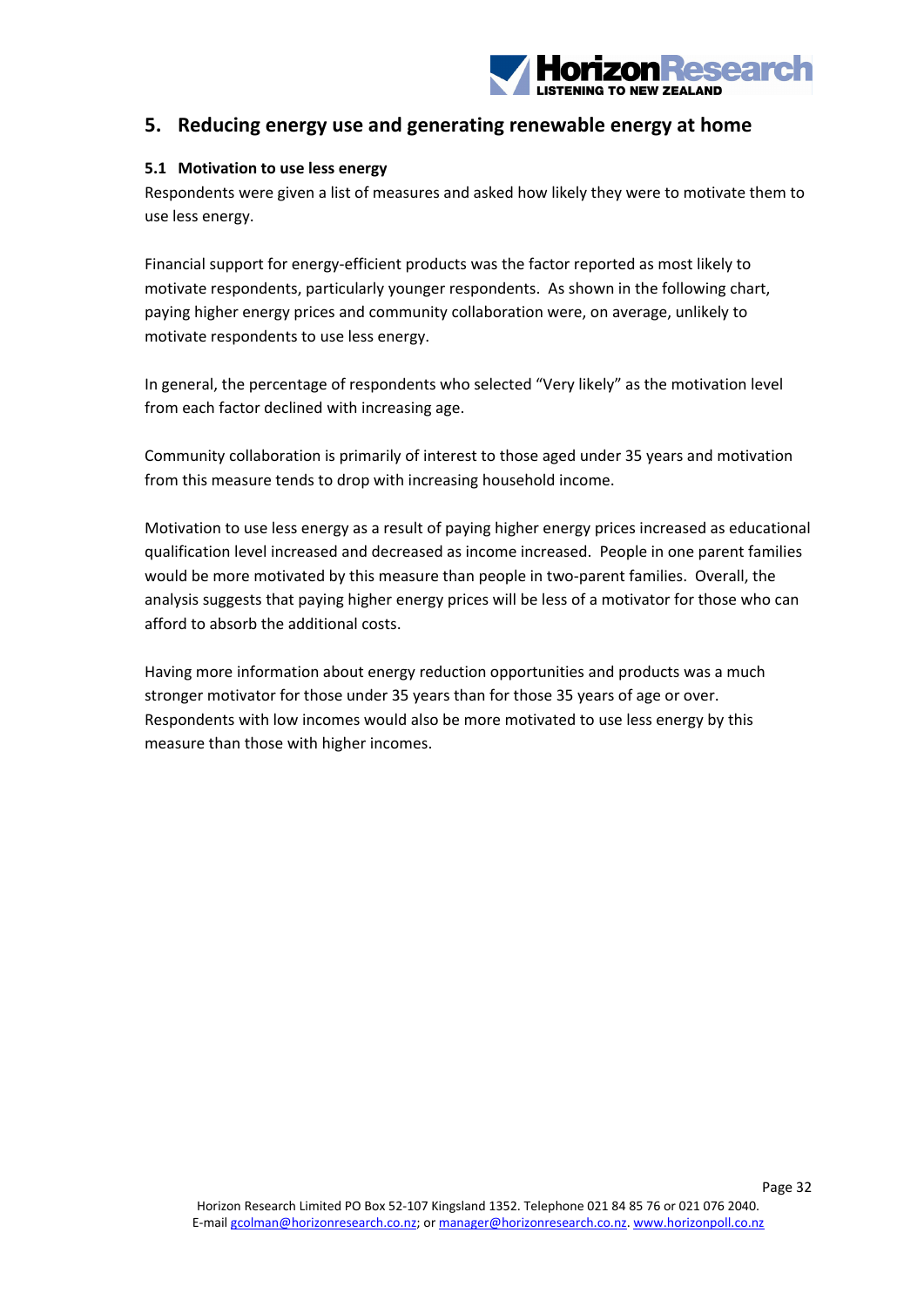





The approximate numbers of New Zealanders 18 years of age or over who are very likely to be motivated to use less energy by these measures are as follows:

- Financial support for energy‐efficient products (e.g. subsidies or low‐interest loans): 1,158,000.
- More information about energy reduction opportunities and products (e.g., home energy metering, consumer guidance, product labelling): 646,200.
- Paying higher energy prices (e.g., electricity, petrol diesel, airline travel): 684,600.
- Community collaboration (e.g., programmes through your local school, community centre, neighbourhood association or church): 351,900.

#### **5.2 Motivation to generate renewable energy at home**

Using similar measures to those outlined in Section 4 above, respondents were asked how likely those were to motivate them to generate renewable energy (e.g. solar, wind, biomass or geothermal) at home.

The results are similar to those for using less energy, although the percentage of respondents who are "Very likely" to be motivated to generate renewable energy at home as a result of each measure is, with the exception of community collaboration, lower than for using less energy. For example:

 35% fewer will "Very likely" be motivated to generate renewable energy by a rise in energy prices than will "Very likely" be motivated to reduce energy use.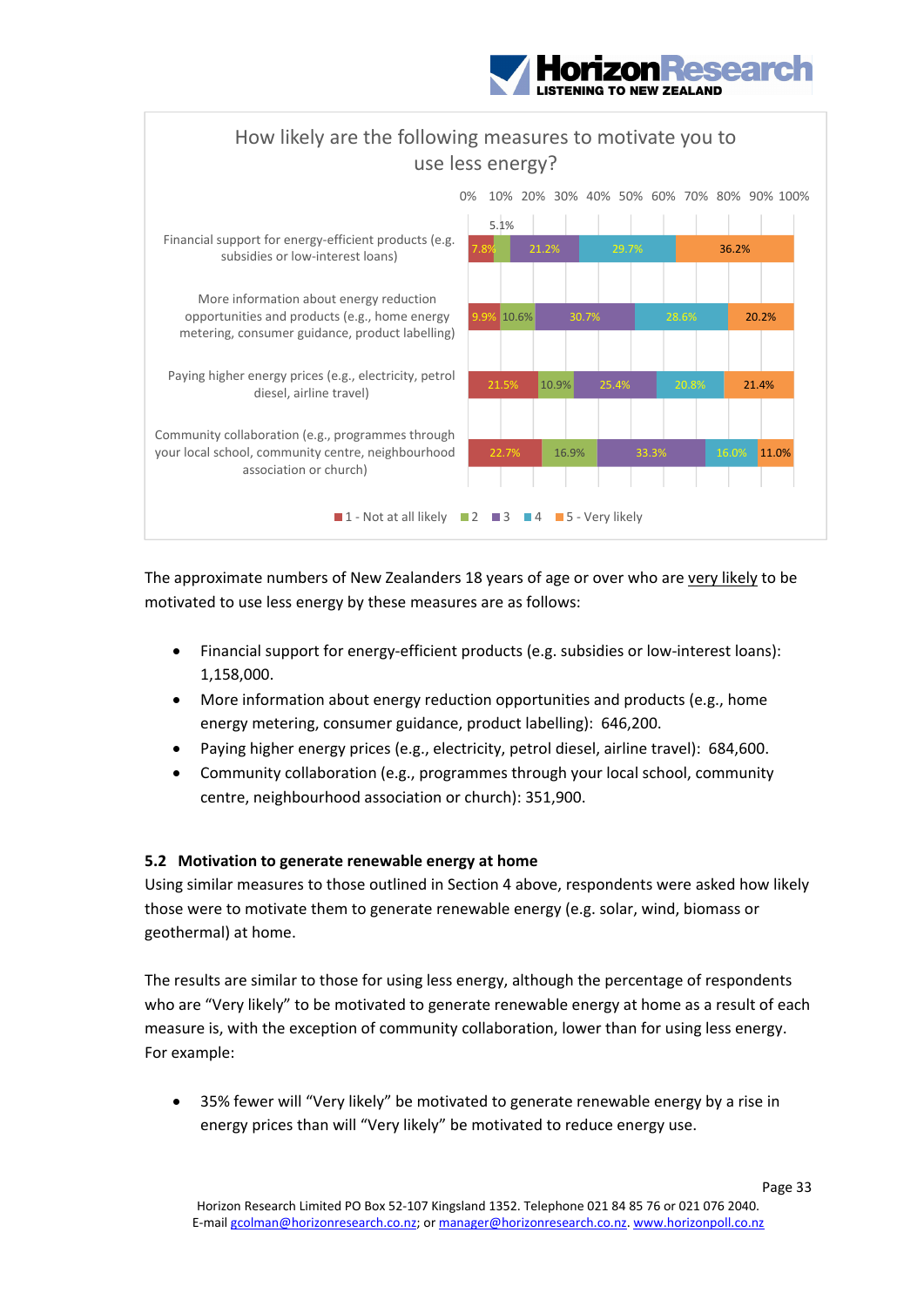

- 25% fewer will "Very likely" be motivated to generate renewable energy by more information than will "Very likely" be motivated to reduce energy use.
- 8% fewer will "Very likely" be motivated to generate renewable energy by financial support than will "Very likely" be motivated to reduce energy use.
- The level motived to reduce energy use and generate renewable energy by community collaboration is the same in both questions.

As with the results for using less energy, the percentage of respondents who selected "Very likely" as the level of motivation from each factor declined with increasing age.

Respondents aged 18‐24, while less motivated in general by any of these measures, were significantly less motivated by community collaboration in generating renewable energy.



The approximate numbers of New Zealanders 18 years of age or over who are very likely to be motivated to use less energy by these measures are estimated as follows:

- Financial support for renewable energy products (e.g. subsidies, low-interest loans, opportunity to sell excess electricity back to the grid): 1,068,400.
- More information about home renewable energy generation opportunities and products (e.g., consumer guidance, product demonstration): 483,000.
- Paying higher energy prices (e.g., electricity, petrol diesel, airline travel): 444,600.
- Community collaboration (e.g., programmes through your local school, community centre, neighbourhood association or church): 351,900.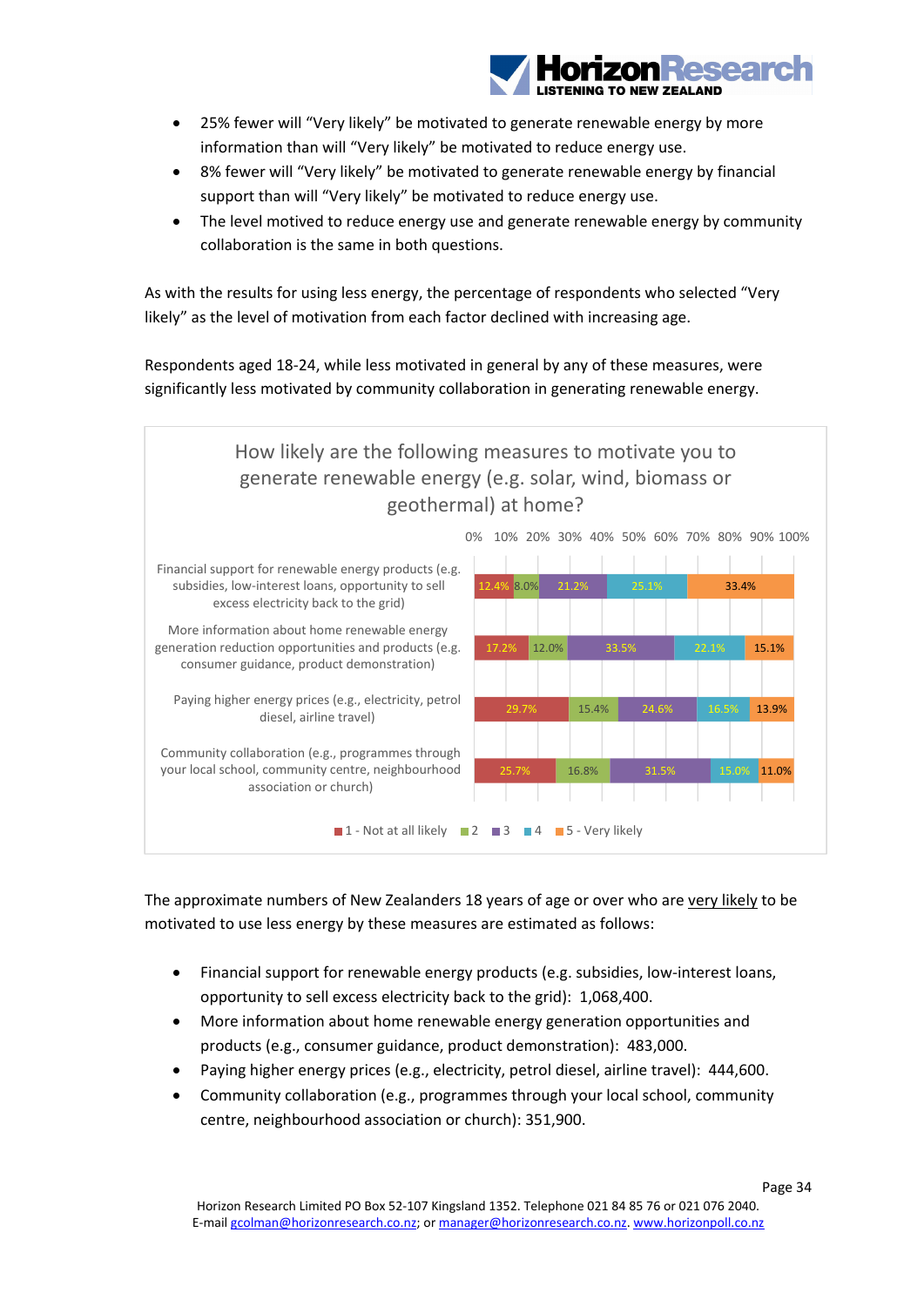

## **6. Beliefs about personal effectiveness to reduce climate change**

Respondents were asked to use a scale from ‐3 (strongly disagree) to 3 (strongly agree) to rate their level of agreement or disagreement with two statements, aimed at measuring their view of the impact their personal actions could make on reducing climate change.

Slightly more respondents disagreed (41.6%) than agreed (37.4%) that even if they did something to reduce climate change, their actions would make no difference. Note that marginally more respondents strongly agreed with this than strongly disagreed. While the difference is statistically significant, it is sufficiently small to suggest that the New Zealand adult population is evenly split on this statement.

Respondents were a little more positive (44.2% v 31.1%) in believing their actions to reduce climate change will encourage others to act. Note, however, that nearly 25% of respondents rated their agreement at zero (i.e. do not agree or disagree).

Because of the balance between agreement and disagreement with the statements, the overall average scores for the two statements are zero.



Males (17.7%) were much more likely than females (9.4%) to agree their actions to reduce climate change would make no difference. 25 to 44 year olds were the most likely to disagree and those aged 55 years or more the most likely to agree.

On average, males were slightly more inclined to disagree that their actions to reduce climate change would encourage others to act. By age, those under 55 years were inclined to agree that their actions would encourage others to act; those 55 years of age and over were inclined to disagree.

The approximate numbers of New Zealanders 18 years of age or over who strongly agreed and strongly disagreed with these statements are as follows: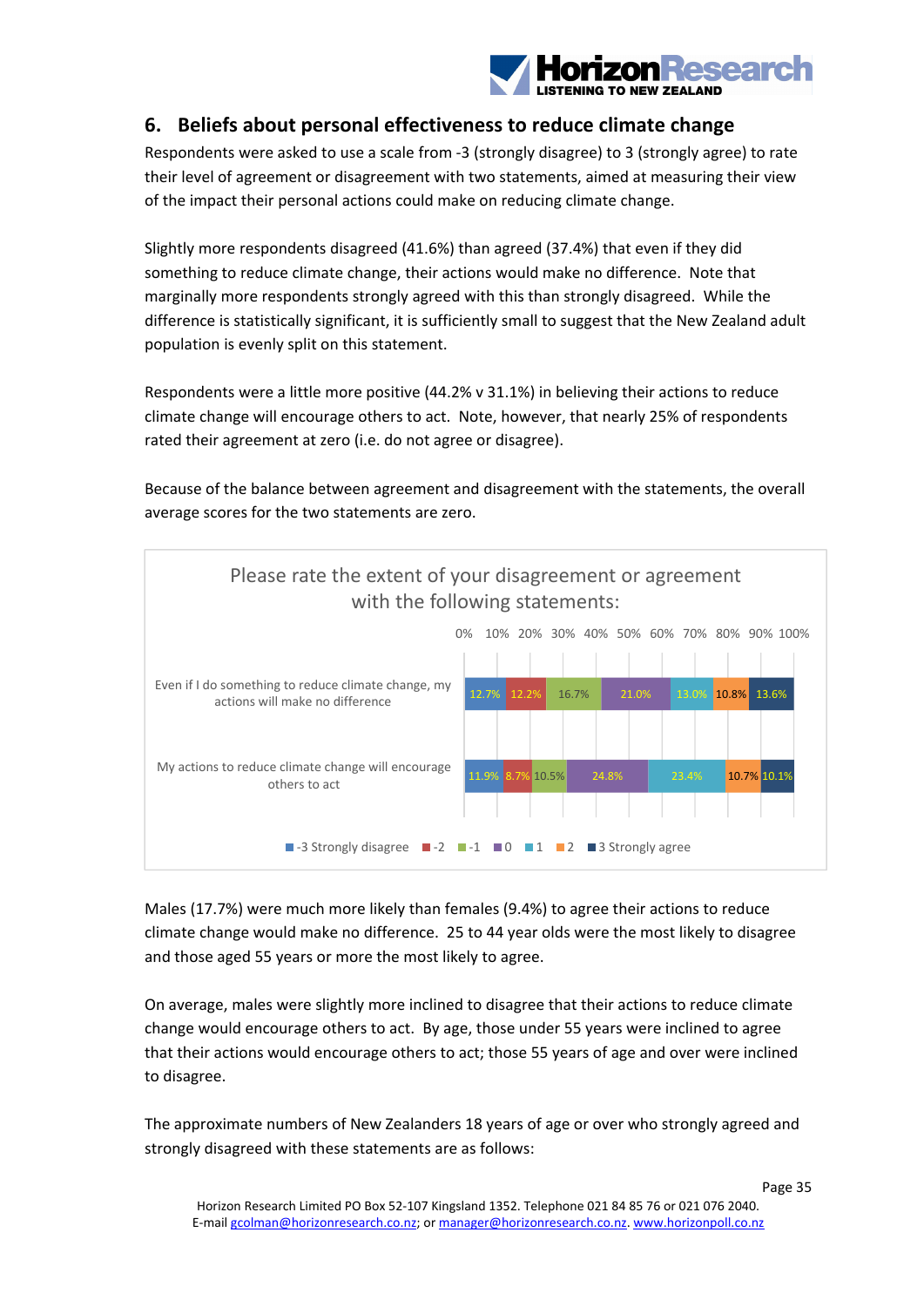

- Even if I do something to reduce climate change, my actions will make no difference: Strongly agree 435,100; strongly disagree 406,300.
- My actions to reduce climate change will encourage others to act: Strongly agree 323,100; strongly disagree 380,700.

## **7. Beliefs about the impacts of climate change**

Respondents were given a series of statements about climate change and using a 1‐5 scale, were asked how strongly they disagreed or agreed with them.

Between 23% and 38% of respondents chose "3" in rating their agreement with each statement, indicating a sizeable group neither agree nor disagree with the statements.

A majority (53.1%) agreed with the statement "Most scientists agree that humans are causing climate change". 18.7% disagree.

Analysis indicates that people who are uncertain that climate change is really happening are also likely to disagree that "most scientists agree that humans are causing climate change", that "climate change is likely to have a big impact on people like me" and that "New Zealand is likely to be negatively affected by climate change".

It also indicates that agreement that "Climate change is likely to have a big impact on people like me" is primarily explained by two factors<sup>6</sup>:

- Agreement that "New Zealand is likely to be negatively affected by climate change"; and
- Agreement that "Most scientists agree that humans are causing climate change".

 $6$  40% of the variance in the answers for "Climate change is likely to have a big impact on people like me" is explained by these two factors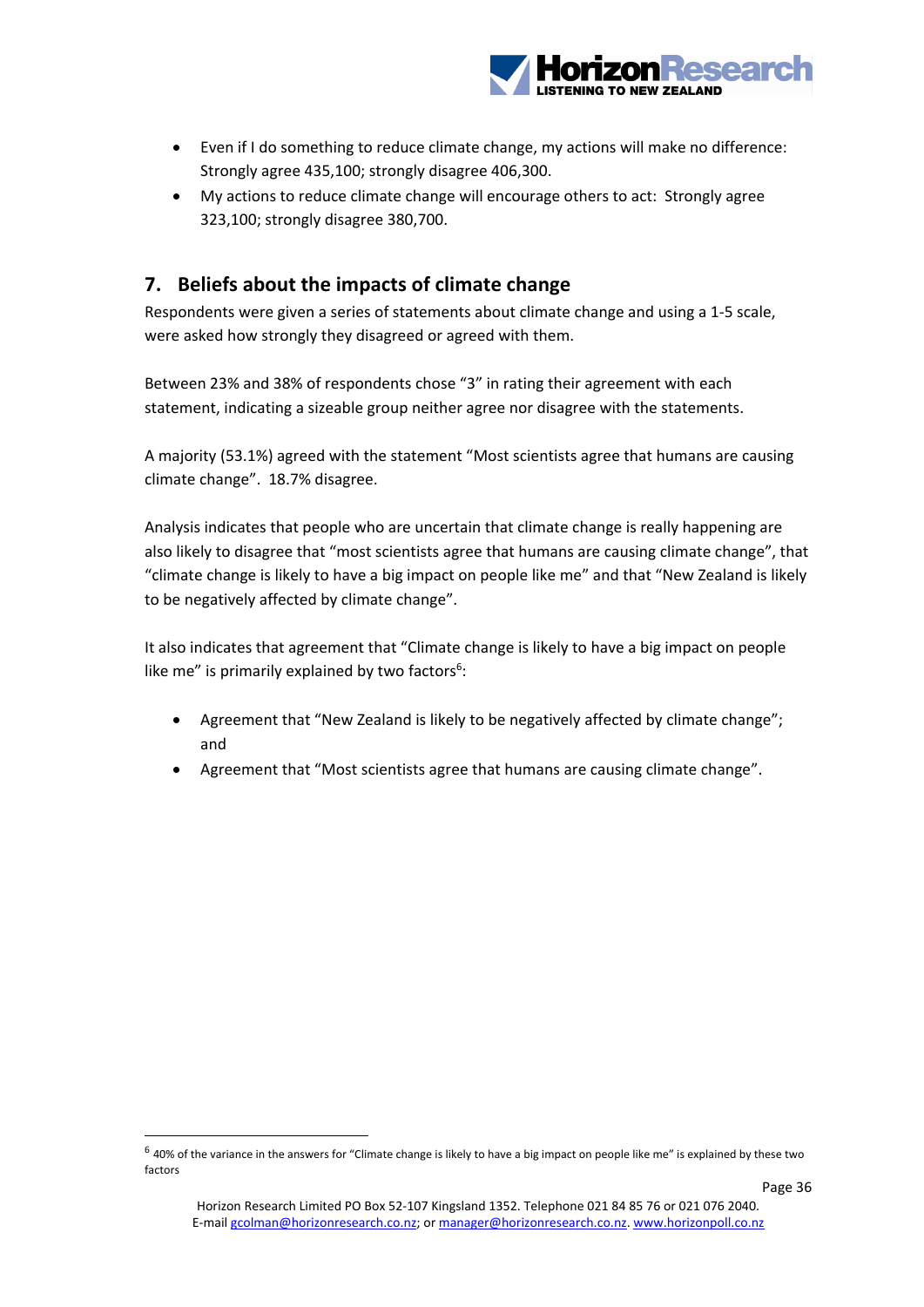



The approximate numbers of New Zealanders 18 years of age or over who feel strongly about these statements are estimated as follows:

- "Most scientists agree that humans are causing climate change": 882,900 strongly agree; 281,500 strongly disagree.
- "New Zealand is likely to be negatively affected by climate change": 652,600 strongly agree; 479,800 strongly disagree.
- "Climate change is likely to have a big impact on people like me": 678,200 strongly agree; 355,100 strongly disagree.
- "I am uncertain that climate change is really happening": 451,000 strongly agree; 898,900 strongly disagree.
- "The negative impacts of climate change will mostly affect other countries": 319,900 strongly agree; 671,800 strongly disagree.

## **8. Concern about the effects of climate change**

Respondents were asked whether they were concerned they were about climate change, considering the potential effects on themselves and society in general. Overall, respondents were more concerned about the effects of climate change on society in general than on themselves individually.

Concern about climate change declines as age increased and also declines with increasing household and personal income. Concern is highest up to 54 years, peaking among 25‐34 year olds and declining from 55 years – particularly concern considering any potential effects on respondents themselves.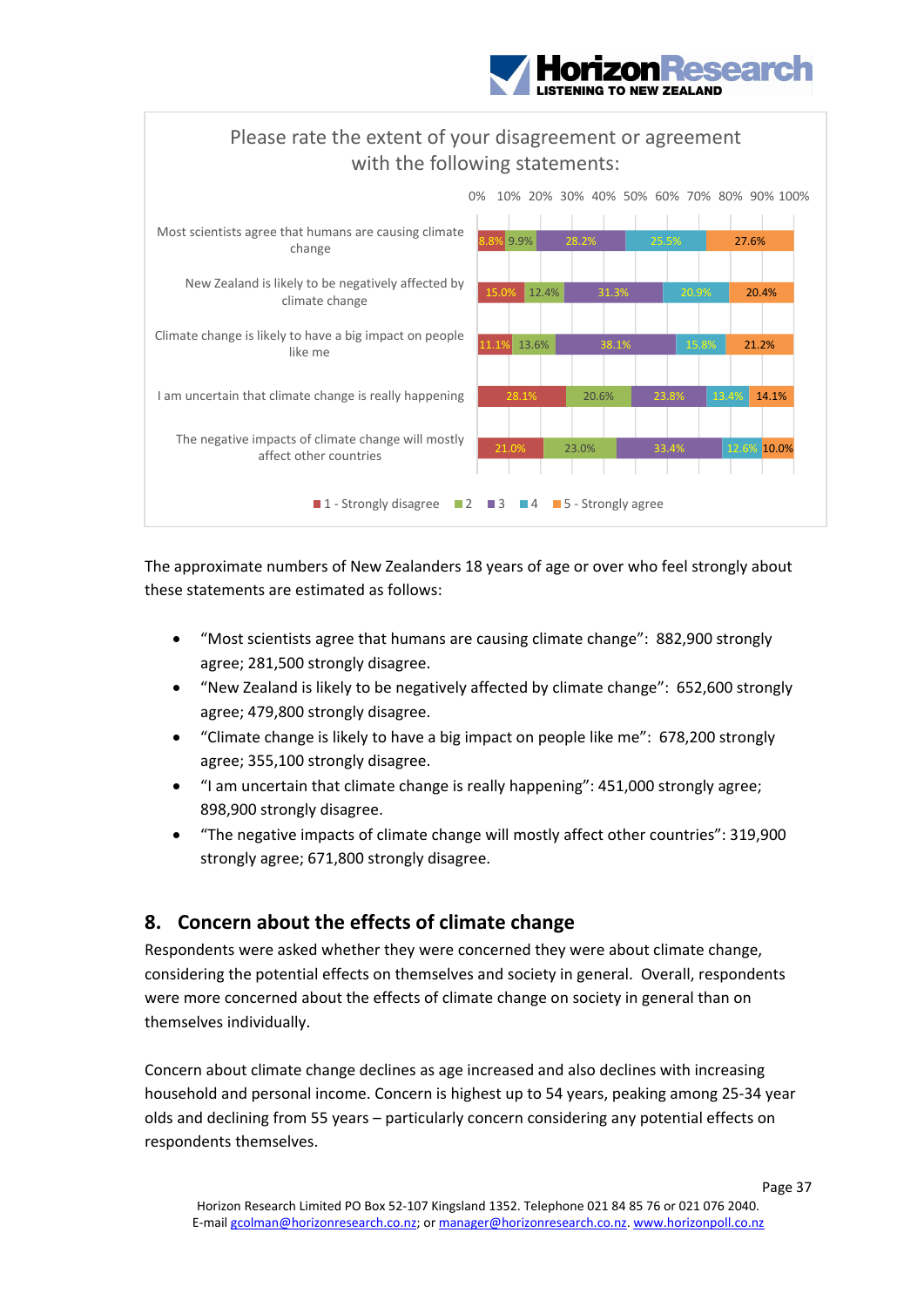



Overall, 57.6% of respondents, equivalent to approximately 1,842,600 New Zealanders 18+, have some concern (i.e. scored either 3 or 4) about the effects of climate change on themselves. 694,200 of them say they are very concerned.

62.9% of respondents, equivalent to approximately 2,012,100 New Zealanders 18+, have some concern about the effects of climate change on society in general. 831,700 of them say they are very concerned.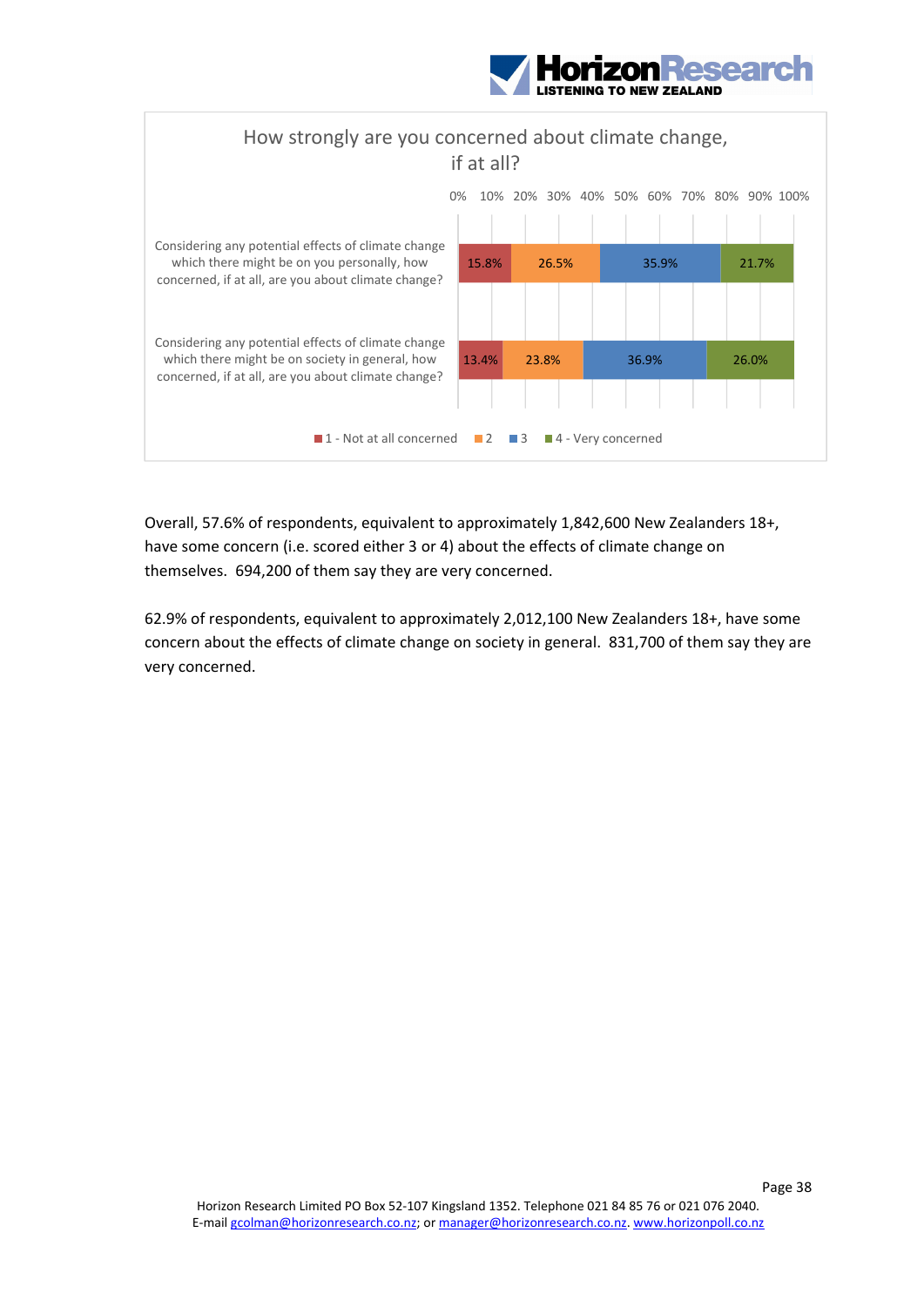

## **APPENDIX 1 – SAMPLE**

#### **Sample**

2,246 members of the HorizonPoll National Panel, representing the New Zealand population 18+, responded to the survey between 29 July and 01 September 2014.

The sample is weighted on age, gender, education, personal income and employment and has a maximum margin of error at a 95% confidence level of ±2.1% overall.

Where estimated numbers of New Zealanders are shown in this report, they are based on the New Zealand population 18 years of age or over as shown in the 2013 New Zealand Census of Population and Dwellings. Estimates are rounded to the nearest 100 people based on an 18+ population of 3,198,963 derived from the age group Census results.

#### **Respondent comments**

All comments from respondents are captured as entered by respondents and are available from the Horizon Research system.

#### **Contact**

For more information about this survey or additional analysis, please contact Grant McInman on 021 076 2040, email gmcinman@horizonresearch.co.nz.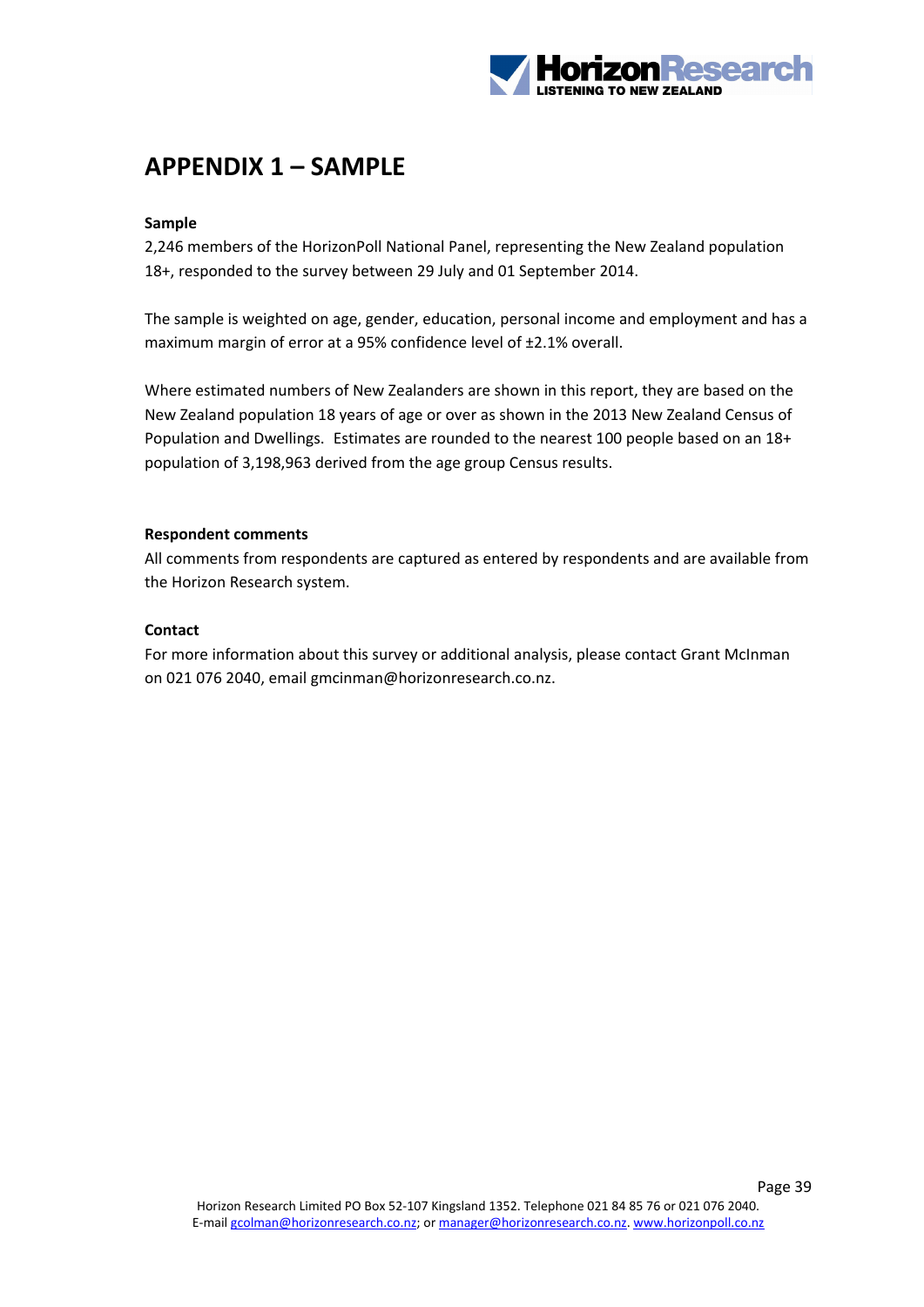

## **APPENDIX 2 – INDIVIDUAL ACTIONS**

| Very likely to take these actions                                                                           | Install<br>household<br>products<br>to save<br>energy<br>$(e.g., low-$<br>energy<br>light bulbs) | Conserve<br>water at<br>home (e.g.,<br>when<br>cooking or<br>showering) | Reduce<br>home<br>energy use<br>for air-<br>conditioning,<br>heating or<br>lighting | Avoid or<br>reduce car<br>travel (e.g.,<br>walk, cycle,<br>use public<br>transport,<br>car-<br>pooling) | Consider<br>energy or<br>greenhouse<br>gas<br>emissions<br>when<br>making<br>major<br>purchasing<br>decisions<br>(e.g.,<br>house, car) | Avoid or<br>reduce air<br>travel | Generate<br>renewable<br>energy at<br>home (e.g.,<br>through<br>solar, wind,<br>geothermal<br>or<br>biomass) | Avoid or<br>reduce<br>eating<br>meat | Avoid or<br>reduce<br>eating<br>dairy<br>products |
|-------------------------------------------------------------------------------------------------------------|--------------------------------------------------------------------------------------------------|-------------------------------------------------------------------------|-------------------------------------------------------------------------------------|---------------------------------------------------------------------------------------------------------|----------------------------------------------------------------------------------------------------------------------------------------|----------------------------------|--------------------------------------------------------------------------------------------------------------|--------------------------------------|---------------------------------------------------|
|                                                                                                             |                                                                                                  |                                                                         |                                                                                     |                                                                                                         |                                                                                                                                        |                                  |                                                                                                              |                                      |                                                   |
| Install household products to save energy<br>(e.g., low-energy light bulbs)                                 |                                                                                                  | 84.8%                                                                   | 86.0%                                                                               | 76.4%                                                                                                   | 89.7%                                                                                                                                  | 80.8%                            | 91.5%                                                                                                        | 79.5%                                | 81.2%                                             |
| Conserve water at home (e.g., when cooking<br>or showering)                                                 | 64.9%                                                                                            |                                                                         | 83.3%                                                                               | 74.2%                                                                                                   | 81.3%                                                                                                                                  | 72.8%                            | 82.4%                                                                                                        | 73.4%                                | 71.3%                                             |
| Reduce home energy use for air-<br>conditioning, heating or lighting                                        | 59.8%                                                                                            | 75.4%                                                                   | $\overline{\phantom{a}}$                                                            | 65.1%                                                                                                   | 80.3%                                                                                                                                  | 68.1%                            | 79.6%                                                                                                        | 65.7%                                | 71.9%                                             |
| Avoid or reduce car travel (e.g., walk, cycle,<br>use public transport, car-pooling)                        | 32.4%                                                                                            | 41.1%                                                                   | 39.8%                                                                               |                                                                                                         | 63.3%                                                                                                                                  | 59.9%                            | 47.9%                                                                                                        | 64.3%                                | 59.2%                                             |
| Consider energy or greenhouse gas emissions<br>when making major purchasing decisions<br>(e.g., house, car) | 32.9%                                                                                            | 39.0%                                                                   | 42.5%                                                                               | 54.9%                                                                                                   |                                                                                                                                        | 53.8%                            | 62.1%                                                                                                        | 56.1%                                | 64.4%                                             |
| Avoid or reduce air travel                                                                                  | 23.0%                                                                                            | 27.1%                                                                   | 28.0%                                                                               | 40.3%                                                                                                   | 41.8%                                                                                                                                  |                                  | 38.8%                                                                                                        | 51.4%                                | 54.1%                                             |
| Generate renewable energy at home (e.g.,<br>through solar, wind, geothermal or biomass)                     | 21.7%                                                                                            | 25.6%                                                                   | 27.3%                                                                               | 26.9%                                                                                                   | 40.2%                                                                                                                                  | 32.4%                            |                                                                                                              | 35.0%                                | 35.1%                                             |
| Avoid or reduce eating meat                                                                                 | 15.6%                                                                                            | 18.8%                                                                   | 18.6%                                                                               | 29.8%                                                                                                   | 30.0%                                                                                                                                  | 35.4%                            | 28.9%                                                                                                        | $\overline{\phantom{a}}$             | 67.7%                                             |
| Avoid or reduce eating dairy products                                                                       | 13.4%                                                                                            | 15.4%                                                                   | 17.2%                                                                               | 23.1%                                                                                                   | 29.0%                                                                                                                                  | 31.4%                            | 24.5%                                                                                                        | 57.1%                                |                                                   |
|                                                                                                             |                                                                                                  |                                                                         |                                                                                     |                                                                                                         |                                                                                                                                        |                                  |                                                                                                              |                                      |                                                   |
| N (unweighted)                                                                                              | 1,200                                                                                            | 917                                                                     | 856                                                                                 | 491                                                                                                     | 471                                                                                                                                    | 279                              | 266                                                                                                          | 245                                  | 166                                               |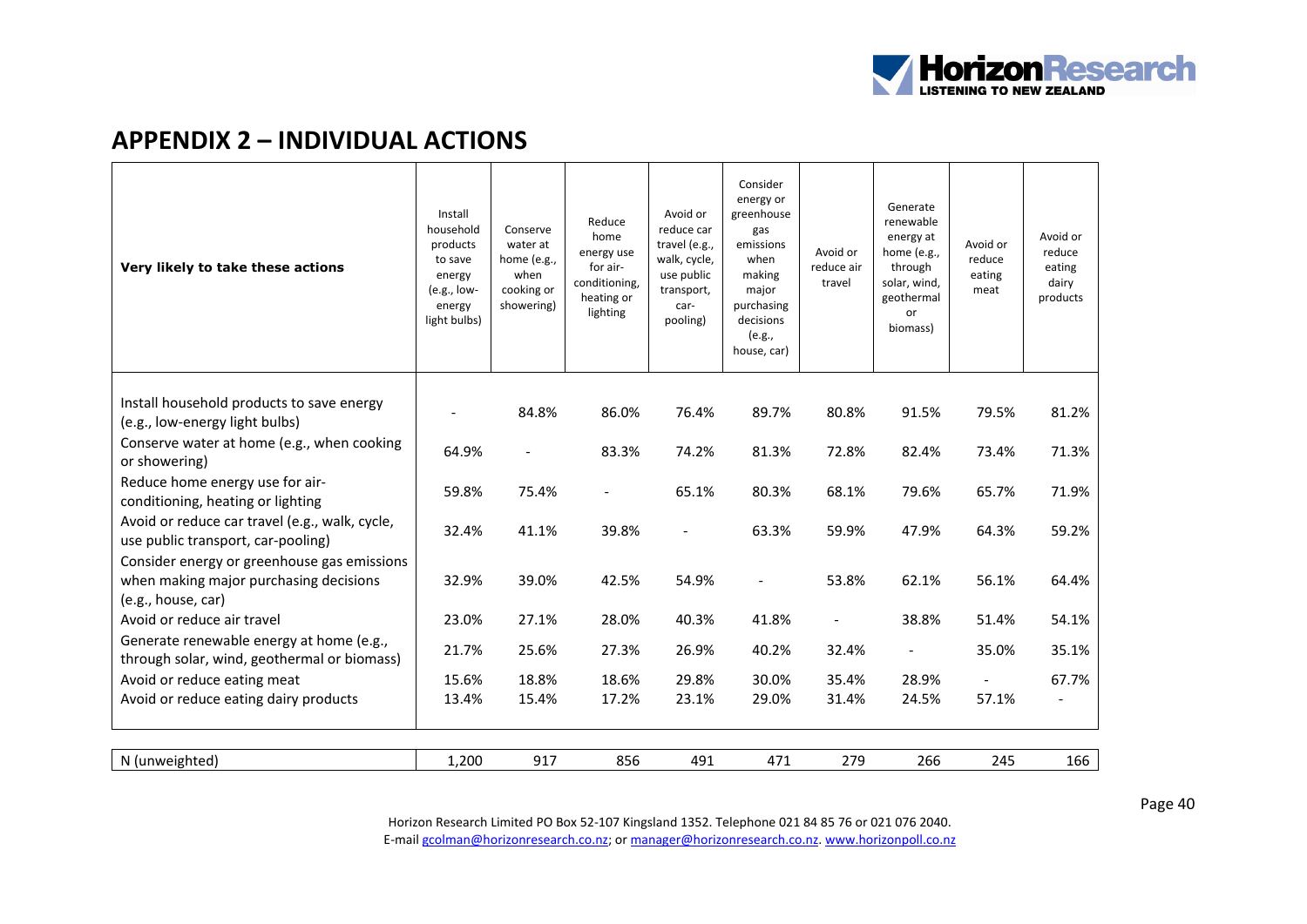

| Install household                                            |       |       | SEX    | <b>AGE GROUP</b> |                    |             |                |                |                |                     |  |
|--------------------------------------------------------------|-------|-------|--------|------------------|--------------------|-------------|----------------|----------------|----------------|---------------------|--|
| products to save energy<br>(e.g., low-energy light<br>bulbs) | ALL   | Male  | Female | 18-24<br>vears   | $25 - 34$<br>vears | 35-44 years | 45-54<br>years | 55-64<br>years | 65-74<br>years | 75 years<br>or over |  |
|                                                              |       |       |        |                  |                    |             |                |                |                |                     |  |
| 1 - Not at all likely                                        | 5.9%  | 7.3%  | 4.6%   | 7.7%             | 9.7%               | 2.7%        | 4.9%           | 6.0%           | 3.7%           | 12.9%               |  |
| 2                                                            | 4.0%  | 5.0%  | 2.9%   | 5.5%             | 1.9%               | 3.3%        | 3.7%           | 5.9%           | 5.1%           | 5.6%                |  |
| 3                                                            | 14.7% | 14.1% | 15.3%  | 10.8%            | 19.6%              | 12.6%       | 14.4%          | 13.1%          | 10.3%          | 14.5%               |  |
| 4                                                            | 19.1% | 21.7% | 16.4%  | 14.6%            | 14.9%              | 18.7%       | 22.6%          | 19.6%          | 16.5%          | 12.6%               |  |
| 5 - Very likely                                              | 53.7% | 48.4% | 59.1%  | 57.2%            | 51.3%              | 60.1%       | 51.2%          | 52.1%          | 64.0%          | 50.6%               |  |
| Not applicable                                               | 2.7%  | 3.5%  | 1.8%   | 4.2%             | 2.6%               | 2.5%        | 3.2%           | 3.2%           | 0.5%           | 3.9%                |  |
|                                                              |       |       |        |                  |                    |             |                |                |                |                     |  |
| N (unweighted)                                               | 2049  | 1,009 | 1,040  | 90               | 237                | 306         | 497            | 400            | 402            | 109                 |  |

|                                                                                   |       |                                   | <b>HOUSEHOLD INCOME</b>                         |                                                    |                                                           |                                                         |                                                      |                                                      |                                    |                                        |  |  |
|-----------------------------------------------------------------------------------|-------|-----------------------------------|-------------------------------------------------|----------------------------------------------------|-----------------------------------------------------------|---------------------------------------------------------|------------------------------------------------------|------------------------------------------------------|------------------------------------|----------------------------------------|--|--|
| Install household<br>products to save energy<br>(e.g., low-energy light<br>bulbs) | ALL   | Less than<br>\$20,000 per<br>year | Between<br>\$20,001 and<br>\$30,000 per<br>year | Between<br>\$30,001<br>and<br>\$50,000 per<br>year | <b>Between</b><br>\$50,001<br>and<br>\$70,000<br>per year | <b>Between</b><br>\$70,001 and<br>\$100,000 per<br>year | Between<br>\$100,001<br>and<br>\$150,000<br>per year | Between<br>\$150,001<br>and<br>\$200,000<br>per year | More than<br>\$200,000<br>per year | Don't<br>know/<br>prefer not<br>to say |  |  |
|                                                                                   |       |                                   |                                                 |                                                    |                                                           |                                                         |                                                      |                                                      |                                    |                                        |  |  |
| 1 - Not at all likely                                                             | 5.9%  | 17.8%                             | 6.8%                                            | 4.2%                                               | 3.4%                                                      | 4.8%                                                    | 2.5%                                                 | 4.0%                                                 | 4.4%                               | 3.5%                                   |  |  |
| 2                                                                                 | 4.0%  | 2.0%                              | 5.5%                                            | 6.3%                                               | 3.5%                                                      | 2.0%                                                    | 7.4%                                                 | 1.1%                                                 | 0.5%                               | 3.0%                                   |  |  |
| 3                                                                                 | 14.7% | 16.8%                             | 12.4%                                           | 14.7%                                              | 15.0%                                                     | 19.9%                                                   | 7.1%                                                 | 11.7%                                                | 27.1%                              | 12.4%                                  |  |  |
| 4                                                                                 | 19.1% | 10.5%                             | 20.8%                                           | 17.5%                                              | 17.9%                                                     | 18.9%                                                   | 21.1%                                                | 16.9%                                                | 18.4%                              | 29.0%                                  |  |  |
| 5 - Very likely                                                                   | 53.7% | 49.4%                             | 53.6%                                           | 55.2%                                              | 57.7%                                                     | 53.8%                                                   | 59.2%                                                | 56.3%                                                | 46.1%                              | 47.1%                                  |  |  |
| Not applicable                                                                    | 2.7%  | 3.5%                              | 0.9%                                            | 2.1%                                               | 2.4%                                                      | 0.7%                                                    | 2.6%                                                 | 10.1%                                                | 3.5%                               | 5.0%                                   |  |  |
|                                                                                   |       |                                   |                                                 |                                                    |                                                           |                                                         |                                                      |                                                      |                                    |                                        |  |  |
| N (unweighted)                                                                    | 2049  | 133                               | 192                                             | 334                                                | 314                                                       | 330                                                     | 292                                                  | 102                                                  | 64                                 | 277                                    |  |  |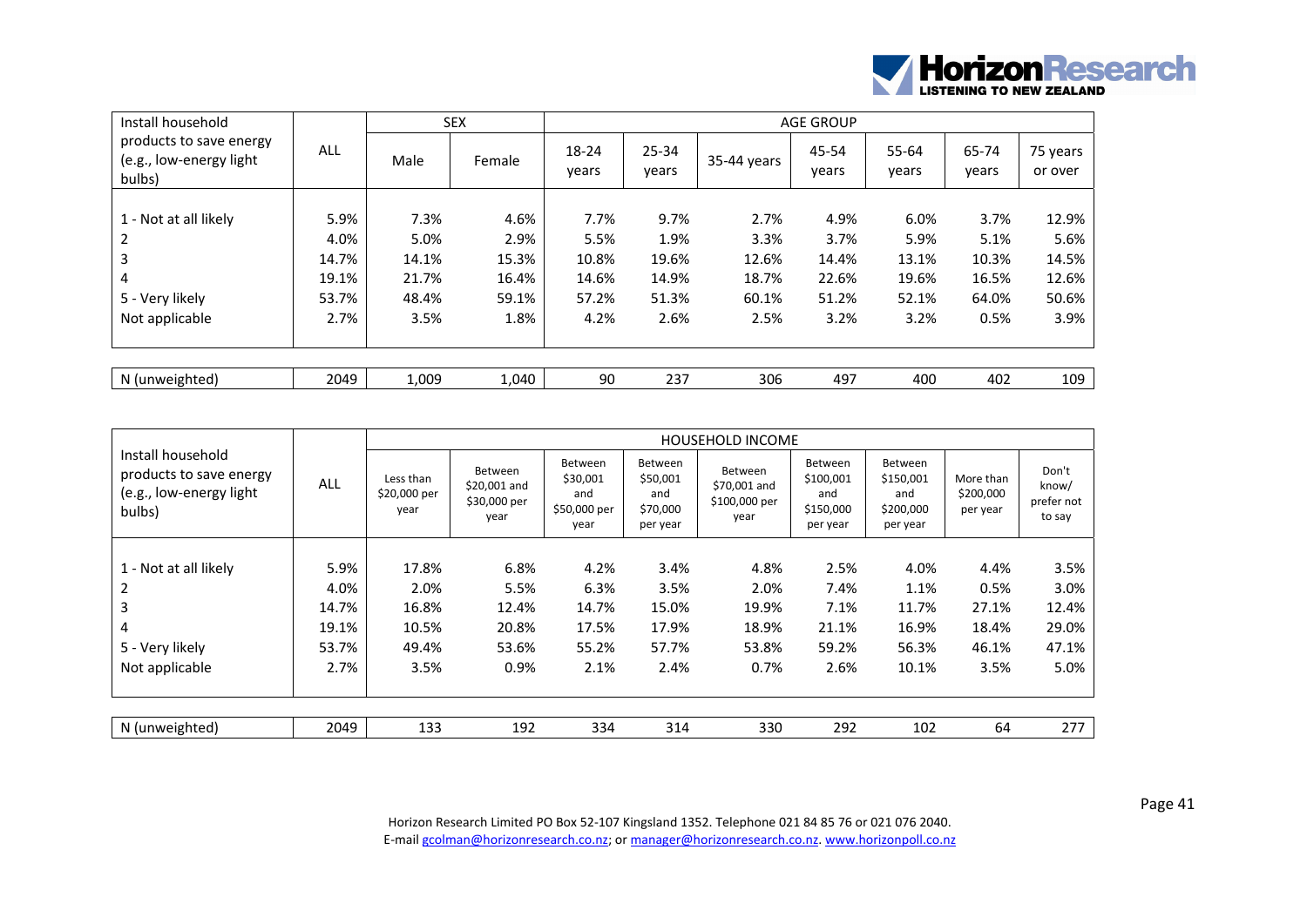

| Install household                                            |            | <b>EMPLOYED</b> |       |  |  |
|--------------------------------------------------------------|------------|-----------------|-------|--|--|
| products to save energy<br>(e.g., low-energy light<br>bulbs) | <b>ALL</b> | Yes             | No    |  |  |
|                                                              |            |                 |       |  |  |
| 1 - Not at all likely                                        | 5.9%       | 4.2%            | 8.9%  |  |  |
| 2                                                            | 4.0%       | 2.9%            | 5.8%  |  |  |
| 3                                                            | 14.7%      | 14.3%           | 15.3% |  |  |
| 4                                                            | 19.1%      | 18.9%           | 19.4% |  |  |
| 5 - Very likely                                              | 53.7%      | 56.9%           | 48.1% |  |  |
| Not applicable                                               | 2.7%       | 2.8%            | 2.5%  |  |  |
|                                                              |            |                 |       |  |  |
|                                                              |            |                 |       |  |  |
| N (unweighted)                                               | 2049       | 1,243           | 794   |  |  |

|                                                                                   |            |                                                          | <b>HIGHEST QUALIFICATION</b>          |                                                                                        |                                      |                                  |                                                 |                                      |                      |  |  |  |
|-----------------------------------------------------------------------------------|------------|----------------------------------------------------------|---------------------------------------|----------------------------------------------------------------------------------------|--------------------------------------|----------------------------------|-------------------------------------------------|--------------------------------------|----------------------|--|--|--|
| Install household<br>products to save energy<br>(e.g., low-energy light<br>bulbs) | <b>ALL</b> | Postgraduate<br>degree<br>(Masters'<br>degree or<br>PhD) | Undergraduate<br>(Bachelor)<br>degree | Vocational<br>qualification<br>(includes<br>trade<br>certificates,<br>diplomas<br>etc) | University<br>Bursary or<br>7th form | Sixth<br>form/UE/NCEA<br>Level 2 | <b>NCEA Level</b><br>1 or School<br>Certificate | No formal<br>school<br>qualification | Prefer not<br>to say |  |  |  |
|                                                                                   |            |                                                          |                                       |                                                                                        |                                      |                                  |                                                 |                                      |                      |  |  |  |
| 1 - Not at all likely                                                             | 5.9%       | 3.5%                                                     | 4.6%                                  | 4.5%                                                                                   | 6.0%                                 | 4.3%                             | 2.5%                                            | 14.9%                                | 6.1%                 |  |  |  |
| 2                                                                                 | 4.0%       | 5.5%                                                     | 3.9%                                  | 2.6%                                                                                   | 0.8%                                 | 3.8%                             | 3.9%                                            | 2.0%                                 | 7.5%                 |  |  |  |
| 3                                                                                 | 14.7%      | 6.7%                                                     | 9.7%                                  | 10.6%                                                                                  | 21.4%                                | 23.0%                            | 10.1%                                           | 15.2%                                | 16.1%                |  |  |  |
| 4                                                                                 | 19.1%      | 16.2%                                                    | 26.2%                                 | 22.7%                                                                                  | 23.5%                                | 18.5%                            | 22.3%                                           | 13.6%                                | 12.3%                |  |  |  |
| 5 - Very likely                                                                   | 53.7%      | 67.4%                                                    | 54.5%                                 | 57.5%                                                                                  | 42.3%                                | 46.3%                            | 59.9%                                           | 50.8%                                | 55.2%                |  |  |  |
| Not applicable                                                                    | 2.7%       | 0.7%                                                     | 1.1%                                  | 2.2%                                                                                   | 6.0%                                 | 4.1%                             | 1.3%                                            | 3.4%                                 | 2.8%                 |  |  |  |
|                                                                                   |            |                                                          |                                       |                                                                                        |                                      |                                  |                                                 |                                      |                      |  |  |  |
| N (unweighted)                                                                    | 2049       | 245                                                      | 492                                   | 517                                                                                    | 131                                  | 198                              | 172                                             | 156                                  | 63                   |  |  |  |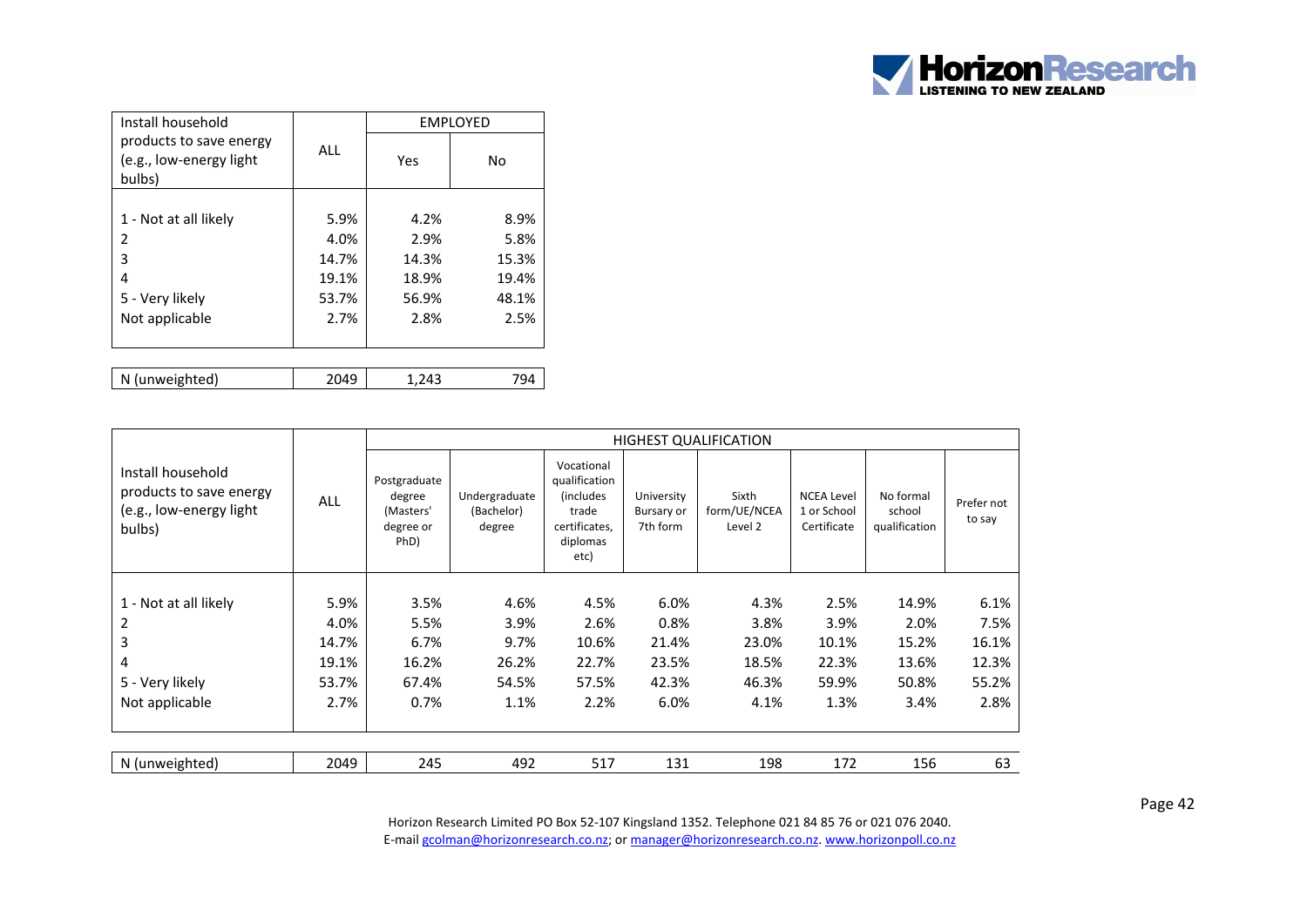

|                                                                                   |       |                               |                                                 |                                                            |                                                                     | <b>HOUSEHOLD TYPE</b>                                   |                                                                  |                                                   |                    |                      |
|-----------------------------------------------------------------------------------|-------|-------------------------------|-------------------------------------------------|------------------------------------------------------------|---------------------------------------------------------------------|---------------------------------------------------------|------------------------------------------------------------------|---------------------------------------------------|--------------------|----------------------|
| Install household<br>products to save energy<br>(e.g., low-energy light<br>bulbs) | ALL   | Single<br>person<br>household | Couple only<br>(no<br>children/none<br>at home) | Two parent<br>family, one<br>or two<br>children at<br>home | Two<br>parent<br>family,<br>three or<br>more<br>children at<br>home | One parent<br>family, one or<br>two children<br>at home | One parent<br>family,<br>three or<br>more<br>children at<br>home | Flatting or<br>boarding -<br>not a family<br>home | Extended<br>family | Prefer not<br>to say |
|                                                                                   |       |                               |                                                 |                                                            |                                                                     |                                                         |                                                                  |                                                   |                    |                      |
| 1 - Not at all likely                                                             | 5.9%  | 6.1%                          | 17.7%                                           | 4.4%                                                       | 3.9%                                                                | 4.5%                                                    | 7.0%                                                             | $0.0\%$                                           | 2.5%               | 2.5%                 |
| 2                                                                                 | 4.0%  | 7.5%                          | 6.4%                                            | 2.6%                                                       | 3.5%                                                                | 10.1%                                                   | 1.5%                                                             | 6.9%                                              | 2.0%               | 10.3%                |
| 3                                                                                 | 14.7% | 16.1%                         | 12.3%                                           | 13.4%                                                      | 17.6%                                                               | 19.4%                                                   | 16.6%                                                            | 55.4%                                             | 6.8%               | 17.4%                |
| 4                                                                                 | 19.1% | 12.3%                         | 14.9%                                           | 19.5%                                                      | 21.5%                                                               | 12.2%                                                   | 16.5%                                                            | 8.5%                                              | 24.1%              | 27.1%                |
| 5 - Very likely                                                                   | 53.7% | 55.2%                         | 46.9%                                           | 58.6%                                                      | 53.4%                                                               | 46.0%                                                   | 58.3%                                                            | 29.2%                                             | 57.3%              | 41.4%                |
| Not applicable                                                                    | 2.7%  | 2.8%                          | 1.8%                                            | 1.5%                                                       | 0.1%                                                                | 7.8%                                                    | 0.1%                                                             | 0.0%                                              | 7.3%               | 1.3%                 |
| N (unweighted)                                                                    | 2049  | 329                           | 749                                             | 431                                                        | 114                                                                 | 120                                                     | 12                                                               | 125                                               | 78                 | 45                   |

| Conserve water at home |            | <b>SEX</b> |        | <b>AGE GROUP</b> |           |             |       |       |       |          |  |
|------------------------|------------|------------|--------|------------------|-----------|-------------|-------|-------|-------|----------|--|
| (e.g., when cooking or | <b>ALL</b> | Male       | Female | 18-24            | $25 - 34$ | 35-44 years | 45-54 | 55-64 | 65-74 | 75 years |  |
| showering)             |            |            |        | vears            | vears     |             | years | years | years | or over  |  |
|                        |            |            |        |                  |           |             |       |       |       |          |  |
| 1 - Not at all likely  | 4.6%       | 7.4%       | 1.7%   | 6.4%             | 8.7%      | 3.5%        | 3.1%  | 3.1%  | 2.2%  | 11.9%    |  |
|                        | 6.1%       | 6.8%       | 5.4%   | 5.1%             | 8.0%      | 6.1%        | 5.1%  | 5.6%  | 4.7%  | 5.0%     |  |
|                        | 19.6%      | 21.3%      | 17.7%  | 20.4%            | 23.3%     | 19.4%       | 19.2% | 15.9% | 14.9% | 17.8%    |  |
| 4                      | 26.6%      | 29.6%      | 23.5%  | 36.4%            | 21.6%     | 24.8%       | 24.8% | 27.1% | 32.2% | 25.8%    |  |
| 5 - Very likely        | 41.2%      | 32.7%      | 49.9%  | 29.2%            | 35.9%     | 45.2%       | 45.0% | 47.0% | 45.3% | 37.2%    |  |
| Not applicable         | 1.9%       | 2.2%       | 1.7%   | 2.5%             | 2.5%      | 1.1%        | 2.9%  | 1.3%  | 0.7%  | 2.3%     |  |
|                        |            |            |        |                  |           |             |       |       |       |          |  |
|                        |            |            |        |                  |           |             |       |       |       |          |  |
| N (unweighted)         | 2044       | 1,009      | 1,035  | 91               | 236       | 304         | 495   | 400   | 402   | 108      |  |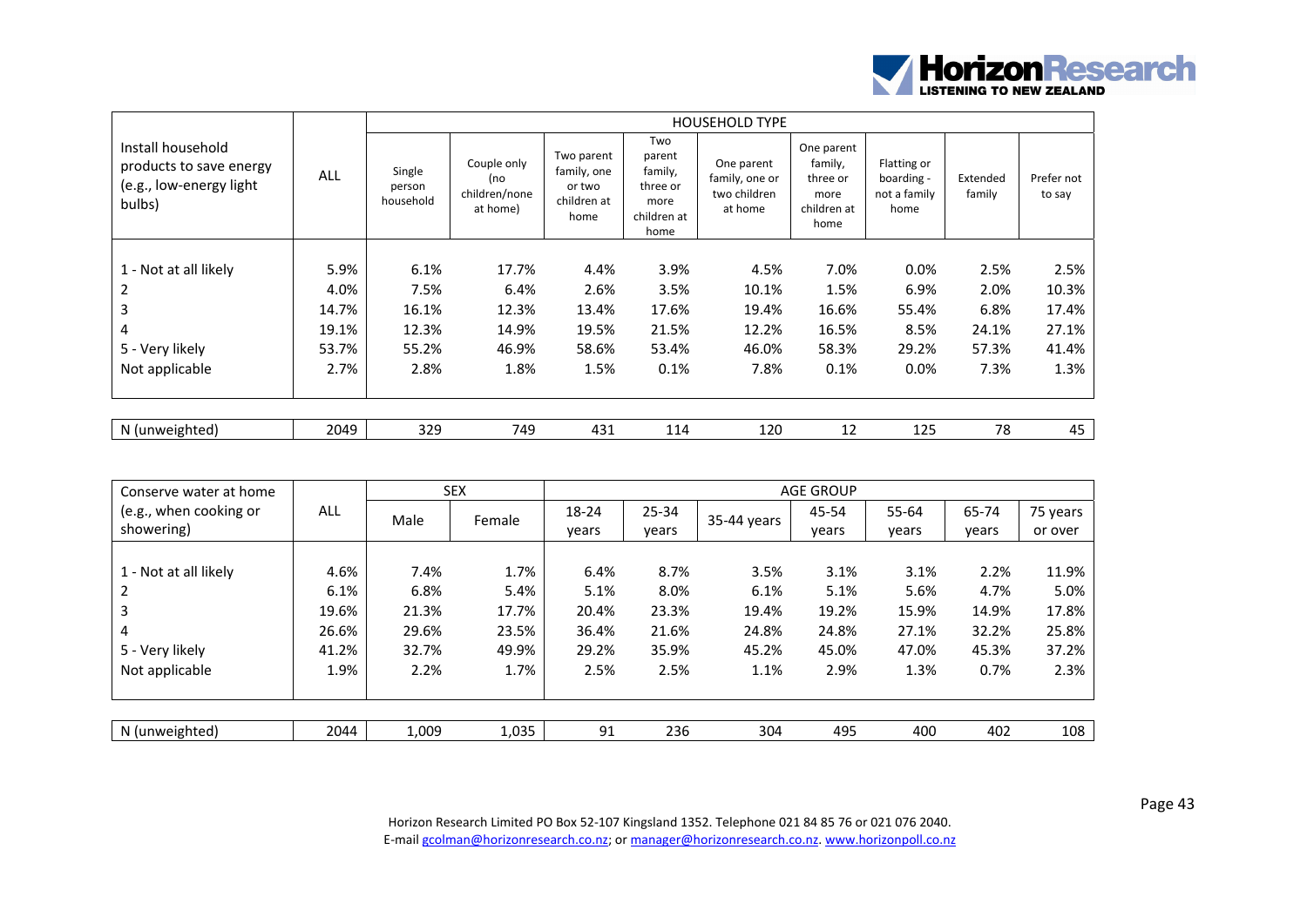

|                                                                |       |                                   |                                                 |                                                    |                                                    | <b>HOUSEHOLD INCOME</b>                          |                                                             |                                                             |                                    |                                        |
|----------------------------------------------------------------|-------|-----------------------------------|-------------------------------------------------|----------------------------------------------------|----------------------------------------------------|--------------------------------------------------|-------------------------------------------------------------|-------------------------------------------------------------|------------------------------------|----------------------------------------|
| Conserve water at home<br>(e.g., when cooking or<br>showering) | ALL   | Less than<br>\$20,000 per<br>year | Between<br>\$20,001 and<br>\$30,000 per<br>year | Between<br>\$30,001<br>and<br>\$50,000 per<br>year | Between<br>\$50,001<br>and<br>\$70,000<br>per year | Between<br>\$70,001 and<br>\$100,000 per<br>year | <b>Between</b><br>\$100,001<br>and<br>\$150,000<br>per year | <b>Between</b><br>\$150,001<br>and<br>\$200,000<br>per year | More than<br>\$200,000<br>per year | Don't<br>know/<br>prefer not<br>to say |
|                                                                |       |                                   |                                                 |                                                    |                                                    |                                                  |                                                             |                                                             |                                    |                                        |
| 1 - Not at all likely                                          | 4.6%  | 11.9%                             | 1.7%                                            | 3.5%                                               | 4.3%                                               | 4.1%                                             | 3.9%                                                        | 2.0%                                                        | 4.5%                               | 3.4%                                   |
|                                                                | 6.1%  | 2.9%                              | 6.5%                                            | 8.8%                                               | 4.5%                                               | 7.7%                                             | 9.7%                                                        | 4.7%                                                        | 4.7%                               | 3.5%                                   |
| 3                                                              | 19.6% | 17.9%                             | 19.0%                                           | 19.0%                                              | 18.1%                                              | 20.0%                                            | 19.1%                                                       | 36.1%                                                       | 20.1%                              | 19.9%                                  |
| 4                                                              | 26.6% | 19.2%                             | 26.4%                                           | 25.3%                                              | 29.6%                                              | 26.3%                                            | 31.2%                                                       | 29.1%                                                       | 40.4%                              | 27.1%                                  |
| 5 - Very likely                                                | 41.2% | 44.4%                             | 45.9%                                           | 41.9%                                              | 41.6%                                              | 41.2%                                            | 35.2%                                                       | 27.8%                                                       | 28.9%                              | 41.8%                                  |
| Not applicable                                                 | 1.9%  | 3.7%                              | 0.4%                                            | 1.5%                                               | 2.0%                                               | 0.7%                                             | 0.9%                                                        | 0.2%                                                        | 1.4%                               | 4.4%                                   |
|                                                                |       |                                   |                                                 |                                                    |                                                    |                                                  |                                                             |                                                             |                                    |                                        |
| N (unweighted)                                                 | 2044  | 134                               | 190                                             | 332                                                | 312                                                | 328                                              | 292                                                         | 103                                                         | 64                                 | 278                                    |

| Conserve water at home               |       |       | <b>EMPLOYED</b> |
|--------------------------------------|-------|-------|-----------------|
| (e.g., when cooking or<br>showering) | ALL   | Yes   | No              |
|                                      |       |       |                 |
| 1 - Not at all likely                | 4.6%  | 3.6%  | 6.4%            |
| 2                                    | 6.1%  | 7.0%  | 4.7%            |
| 3                                    | 19.6% | 20.1% | 18.7%           |
| 4                                    | 26.6% | 24.6% | 30.1%           |
| 5 - Very likely                      | 41.2% | 43.0% | 38.0%           |
| Not applicable                       | 1.9%  | 1.8%  | 2.2%            |
|                                      |       |       |                 |
|                                      |       |       |                 |
| N (unweighted)                       | 2044  | 1,239 | 793             |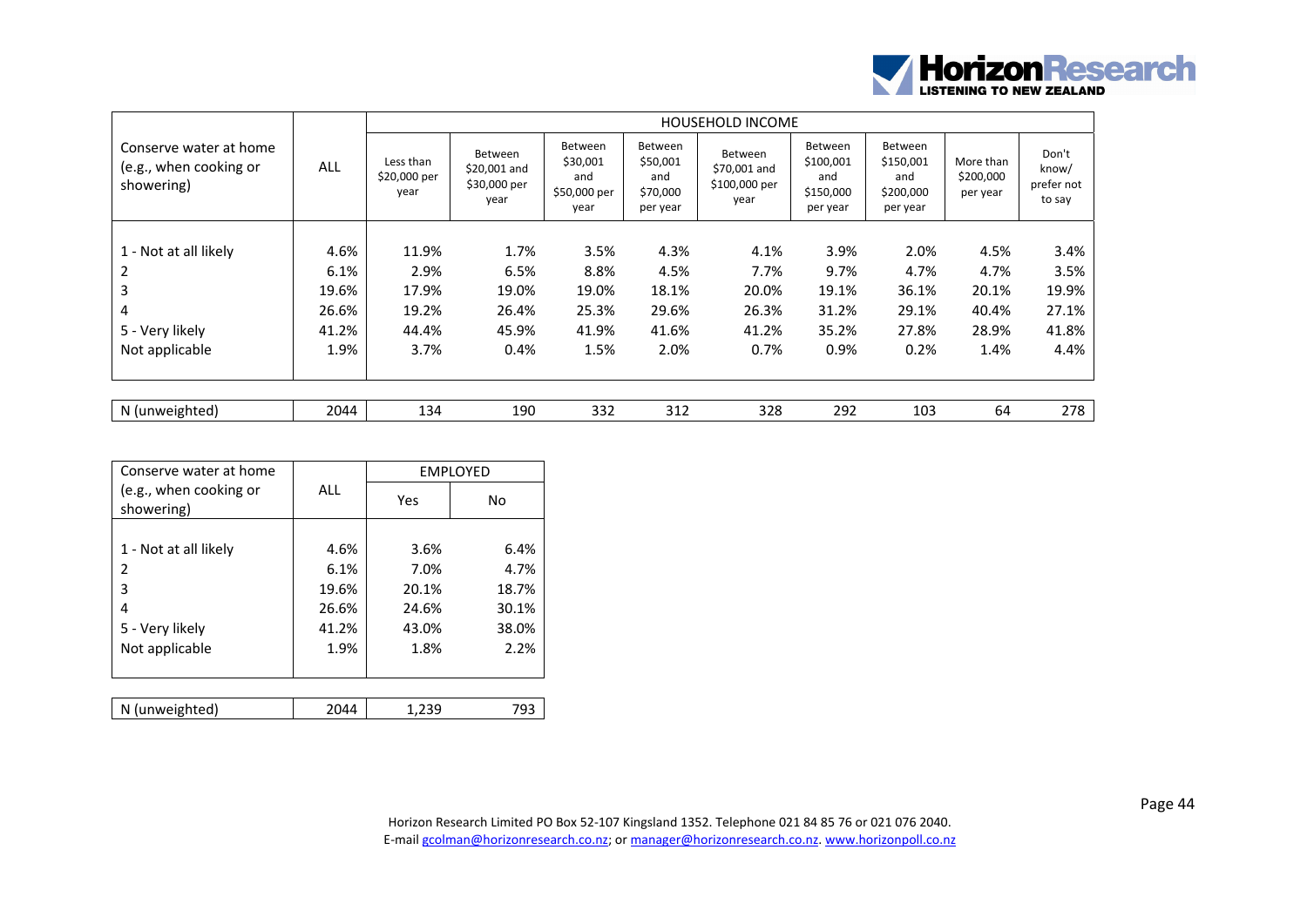

|                                                                |            |                                                          |                                       |                                                                                                |                                             | <b>HIGHEST QUALIFICATION</b>     |                                                 |                                      |                      |
|----------------------------------------------------------------|------------|----------------------------------------------------------|---------------------------------------|------------------------------------------------------------------------------------------------|---------------------------------------------|----------------------------------|-------------------------------------------------|--------------------------------------|----------------------|
| Conserve water at home<br>(e.g., when cooking or<br>showering) | <b>ALL</b> | Postgraduate<br>degree<br>(Masters'<br>degree or<br>PhD) | Undergraduate<br>(Bachelor)<br>degree | Vocational<br>qualification<br><i>(includes)</i><br>trade<br>certificates,<br>diplomas<br>etc) | University<br><b>Bursary or</b><br>7th form | Sixth<br>form/UE/NCEA<br>Level 2 | <b>NCEA Level</b><br>1 or School<br>Certificate | No formal<br>school<br>qualification | Prefer not<br>to say |
|                                                                |            |                                                          |                                       |                                                                                                |                                             |                                  |                                                 |                                      |                      |
| 1 - Not at all likely                                          | 4.6%       | 4.1%                                                     | 4.1%                                  | 5.8%                                                                                           | 3.7%                                        | 5.8%                             | 1.1%                                            | 6.4%                                 | 5.8%                 |
| 2                                                              | 6.1%       | 7.1%                                                     | 4.2%                                  | 6.0%                                                                                           | 3.9%                                        | 9.1%                             | 5.0%                                            | 6.1%                                 | 4.0%                 |
| 3                                                              | 19.6%      | 8.3%                                                     | 17.7%                                 | 16.4%                                                                                          | 34.9%                                       | 22.8%                            | 24.2%                                           | 14.1%                                | 18.4%                |
| 4                                                              | 26.6%      | 26.6%                                                    | 37.6%                                 | 27.1%                                                                                          | 26.9%                                       | 28.8%                            | 21.8%                                           | 21.9%                                | 25.9%                |
| 5 - Very likely                                                | 41.2%      | 53.6%                                                    | 35.7%                                 | 42.7%                                                                                          | 29.3%                                       | 31.9%                            | 47.1%                                           | 47.5%                                | 43.0%                |
| Not applicable                                                 | 1.9%       | 0.2%                                                     | 0.8%                                  | 1.9%                                                                                           | 1.3%                                        | 1.6%                             | 0.8%                                            | 4.0%                                 | 2.8%                 |
|                                                                |            |                                                          |                                       |                                                                                                |                                             |                                  |                                                 |                                      |                      |

| unweighted.<br>- N /<br>.cu.<br>. . | $\cap$ $\Delta$<br>- | $\overline{\phantom{a}}$ | ^0∩<br>$\sim$ $\sim$ $\sim$ $\sim$ $\sim$ $\sim$ | ັ | - -<br>-- | 198 | $-$<br>-<br>- - - - | ا ال⊾ | ັບ∠ |
|-------------------------------------|----------------------|--------------------------|--------------------------------------------------|---|-----------|-----|---------------------|-------|-----|
|-------------------------------------|----------------------|--------------------------|--------------------------------------------------|---|-----------|-----|---------------------|-------|-----|

|                                                                |            |                               |                                                 |                                                            |                                                                     | <b>HOUSEHOLD TYPE</b>                                   |                                                                  |                                                   |                    |                      |
|----------------------------------------------------------------|------------|-------------------------------|-------------------------------------------------|------------------------------------------------------------|---------------------------------------------------------------------|---------------------------------------------------------|------------------------------------------------------------------|---------------------------------------------------|--------------------|----------------------|
| Conserve water at home<br>(e.g., when cooking or<br>showering) | <b>ALL</b> | Single<br>person<br>household | Couple only<br>(no<br>children/none<br>at home) | Two parent<br>family, one<br>or two<br>children at<br>home | Two<br>parent<br>family,<br>three or<br>more<br>children at<br>home | One parent<br>family, one or<br>two children<br>at home | One parent<br>family,<br>three or<br>more<br>children at<br>home | Flatting or<br>boarding -<br>not a family<br>home | Extended<br>family | Prefer not<br>to say |
|                                                                |            |                               |                                                 |                                                            |                                                                     |                                                         |                                                                  |                                                   |                    |                      |
| 1 - Not at all likely                                          | 4.6%       | 5.8%                          | 11.3%                                           | 2.9%                                                       | 5.2%                                                                | 3.8%                                                    | 4.7%                                                             | 3.4%                                              | 3.2%               | 1.3%                 |
|                                                                | 6.1%       | 4.0%                          | 7.0%                                            | 5.9%                                                       | 4.4%                                                                | 10.9%                                                   | 2.9%                                                             | 10.1%                                             | 6.2%               | 15.4%                |
| 3                                                              | 19.6%      | 18.4%                         | 20.2%                                           | 18.3%                                                      | 26.7%                                                               | 13.7%                                                   | 20.2%                                                            | 48.3%                                             | 10.2%              | 15.5%                |
| 4                                                              | 26.6%      | 25.9%                         | 22.1%                                           | 28.1%                                                      | 24.0%                                                               | 29.5%                                                   | 21.2%                                                            | 25.4%                                             | 35.3%              | 24.4%                |
| 5 - Very likely                                                | 41.2%      | 43.0%                         | 39.4%                                           | 43.4%                                                      | 39.4%                                                               | 36.0%                                                   | 50.8%                                                            | 12.8%                                             | 42.0%              | 42.7%                |
| Not applicable                                                 | 1.9%       | 2.8%                          | 0.1%                                            | 1.3%                                                       | 0.3%                                                                | 6.0%                                                    | 0.1%                                                             | 0.0%                                              | 3.0%               | 0.6%                 |
|                                                                |            |                               |                                                 |                                                            |                                                                     |                                                         |                                                                  |                                                   |                    |                      |
| N (unweighted)                                                 | 2044       | 326                           | 747                                             | 433                                                        | 114                                                                 | 119                                                     | 12                                                               | 125                                               | 77                 | 45                   |

Page 45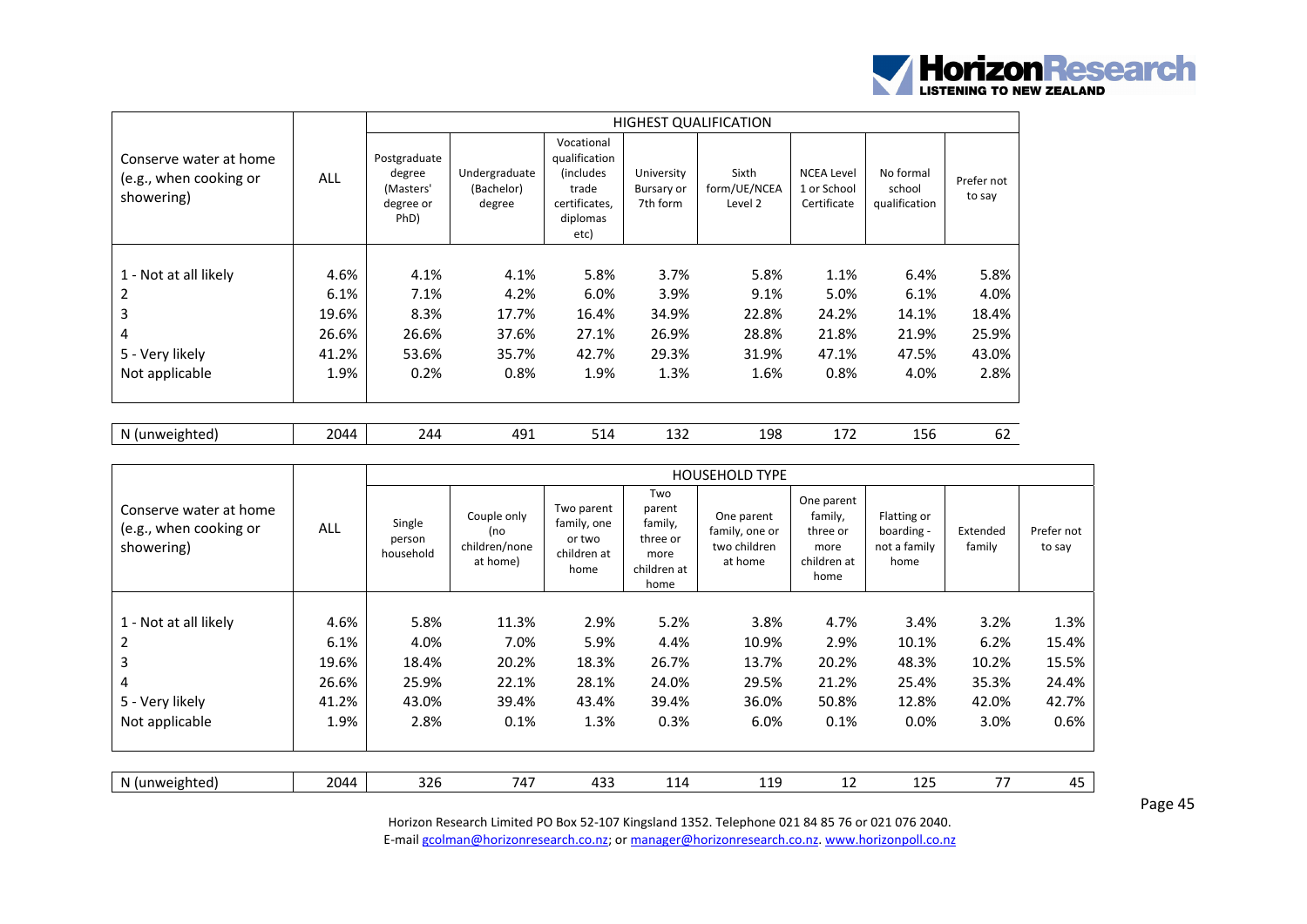

| Reduce home energy use |       |       | <b>SEX</b> |       |           |             | <b>AGE GROUP</b> |       |       |          |
|------------------------|-------|-------|------------|-------|-----------|-------------|------------------|-------|-------|----------|
| for air-conditioning,  | ALL   | Male  | Female     | 18-24 | $25 - 34$ | 35-44 years | 45-54            | 55-64 | 65-74 | 75 years |
| heating or lighting    |       |       |            | vears | vears     |             | years            | years | years | or over  |
|                        |       |       |            |       |           |             |                  |       |       |          |
| 1 - Not at all likely  | 6.3%  | 8.2%  | 4.4%       | 7.6%  | 10.8%     | 4.8%        | 2.3%             | 6.3%  | 3.2%  | 18.7%    |
| 2                      | 7.8%  | 9.9%  | 5.6%       | 4.6%  | 8.4%      | 6.9%        | 6.5%             | 8.7%  | 8.0%  | 2.6%     |
| 3                      | 20.4% | 18.8% | 22.0%      | 21.0% | 28.2%     | 19.0%       | 20.4%            | 15.4% | 17.1% | 18.9%    |
| 4                      | 24.5% | 26.8% | 22.2%      | 30.9% | 13.6%     | 24.5%       | 27.5%            | 29.1% | 26.3% | 20.7%    |
| 5 - Very likely        | 37.6% | 31.9% | 43.5%      | 36.0% | 36.0%     | 43.1%       | 36.3%            | 37.2% | 44.5% | 37.5%    |
| Not applicable         | 3.3%  | 4.3%  | 2.2%       | 0.0%  | 3.1%      | 1.7%        | 7.0%             | 3.2%  | 0.9%  | 1.5%     |
|                        |       |       |            |       |           |             |                  |       |       |          |
|                        |       |       |            |       |           |             |                  |       |       |          |
| N (unweighted)         | 2030  | 998   | 1,032      | 90    | 236       | 304         | 490              | 398   | 398   | 106      |

|                                                                        |       |                                   |                                                 |                                                    |                                                           | <b>HOUSEHOLD INCOME</b>                                 |                                                      |                                                      |                                    |                                        |
|------------------------------------------------------------------------|-------|-----------------------------------|-------------------------------------------------|----------------------------------------------------|-----------------------------------------------------------|---------------------------------------------------------|------------------------------------------------------|------------------------------------------------------|------------------------------------|----------------------------------------|
| Reduce home energy use<br>for air-conditioning,<br>heating or lighting | ALL   | Less than<br>\$20,000 per<br>year | Between<br>\$20,001 and<br>\$30,000 per<br>year | Between<br>\$30,001<br>and<br>\$50,000 per<br>year | <b>Between</b><br>\$50,001<br>and<br>\$70,000<br>per year | <b>Between</b><br>\$70,001 and<br>\$100,000 per<br>year | Between<br>\$100,001<br>and<br>\$150,000<br>per year | Between<br>\$150,001<br>and<br>\$200,000<br>per year | More than<br>\$200,000<br>per year | Don't<br>know/<br>prefer not<br>to say |
|                                                                        |       |                                   |                                                 |                                                    |                                                           |                                                         |                                                      |                                                      |                                    |                                        |
| 1 - Not at all likely                                                  | 6.3%  | 14.4%                             | 3.8%                                            | 6.8%                                               | 4.7%                                                      | 6.5%                                                    | 3.3%                                                 | 2.9%                                                 | 5.1%                               | 5.1%                                   |
| 2                                                                      | 7.8%  | 3.1%                              | 12.4%                                           | 6.1%                                               | 6.1%                                                      | 6.2%                                                    | 12.2%                                                | 14.1%                                                | 5.5%                               | 10.2%                                  |
| 3                                                                      | 20.4% | 17.9%                             | 9.7%                                            | 19.4%                                              | 22.3%                                                     | 24.5%                                                   | 23.4%                                                | 10.8%                                                | 31.3%                              | 23.9%                                  |
| 4                                                                      | 24.5% | 16.6%                             | 29.6%                                           | 20.9%                                              | 28.6%                                                     | 25.5%                                                   | 24.8%                                                | 49.7%                                                | 26.8%                              | 20.6%                                  |
| 5 - Very likely                                                        | 37.6% | 40.9%                             | 40.3%                                           | 46.7%                                              | 35.1%                                                     | 34.6%                                                   | 33.6%                                                | 22.3%                                                | 31.3%                              | 34.7%                                  |
| Not applicable                                                         | 3.3%  | 7.1%                              | 4.2%                                            | 0.1%                                               | 3.2%                                                      | 2.6%                                                    | 2.6%                                                 | 0.2%                                                 | 0.0%                               | 5.5%                                   |
|                                                                        |       |                                   |                                                 |                                                    |                                                           |                                                         |                                                      |                                                      |                                    |                                        |
| N (unweighted)                                                         | 2030  | 131                               | 188                                             | 331                                                | 310                                                       | 326                                                     | 289                                                  | 102                                                  | 64                                 | 278                                    |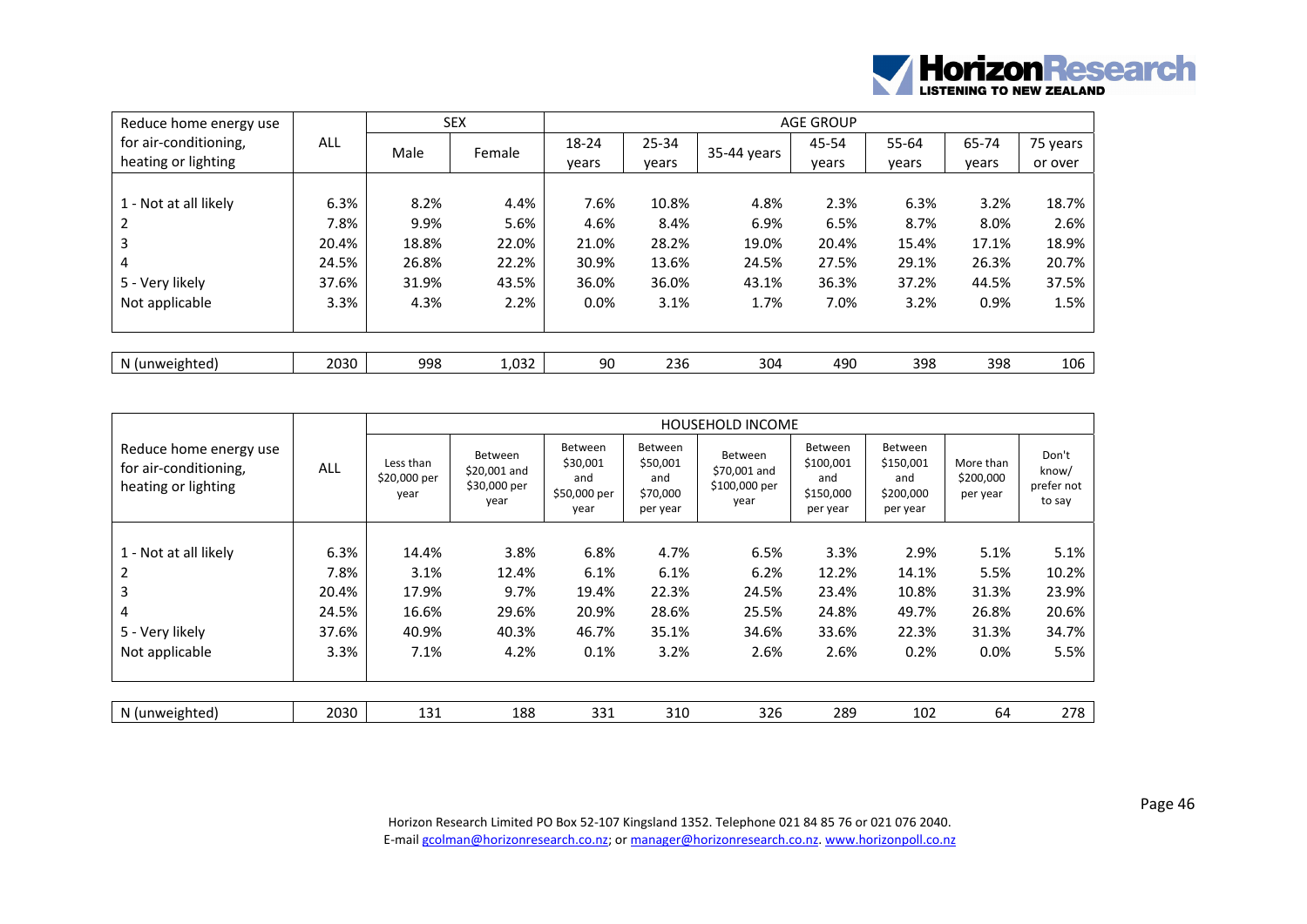

| Reduce home energy use                       |                |                | <b>EMPLOYED</b> |
|----------------------------------------------|----------------|----------------|-----------------|
| for air-conditioning,<br>heating or lighting | ALL            | Yes            | No              |
| 1 - Not at all likely<br>2                   | 6.3%<br>7.8%   | 5.0%<br>7.4%   | 8.7%<br>8.4%    |
| 3<br>4                                       | 20.4%<br>24.5% | 20.4%<br>25.3% | 20.3%<br>23.3%  |
| 5 - Very likely                              | 37.6%          | 39.2%          | 34.8%           |
| Not applicable                               | 3.3%           | 2.7%           | 4.3%            |
|                                              |                |                |                 |
| N (unweighted)                               | 2030           | 1,236          | 782             |

|                                                                        |            |                                                          |                                       |                                                                                                |                                      | <b>HIGHEST QUALIFICATION</b>     |                                                 |                                      |                      |
|------------------------------------------------------------------------|------------|----------------------------------------------------------|---------------------------------------|------------------------------------------------------------------------------------------------|--------------------------------------|----------------------------------|-------------------------------------------------|--------------------------------------|----------------------|
| Reduce home energy use<br>for air-conditioning,<br>heating or lighting | <b>ALL</b> | Postgraduate<br>degree<br>(Masters'<br>degree or<br>PhD) | Undergraduate<br>(Bachelor)<br>degree | Vocational<br>qualification<br><i>(includes)</i><br>trade<br>certificates.<br>diplomas<br>etc) | University<br>Bursary or<br>7th form | Sixth<br>form/UE/NCEA<br>Level 2 | <b>NCEA Level</b><br>1 or School<br>Certificate | No formal<br>school<br>qualification | Prefer not<br>to say |
|                                                                        |            |                                                          |                                       |                                                                                                |                                      |                                  |                                                 |                                      |                      |
| 1 - Not at all likely                                                  | 6.3%       | 3.5%                                                     | 5.5%                                  | 5.4%                                                                                           | 5.7%                                 | 6.6%                             | 2.0%                                            | 10.6%                                | 11.6%                |
|                                                                        | 7.8%       | 2.5%                                                     | 6.3%                                  | 5.7%                                                                                           | 12.0%                                | 7.2%                             | 12.9%                                           | 7.0%                                 | 6.4%                 |
| 3                                                                      | 20.4%      | 13.7%                                                    | 19.4%                                 | 17.6%                                                                                          | 21.8%                                | 26.4%                            | 18.5%                                           | 16.4%                                | 21.5%                |
| 4                                                                      | 24.5%      | 21.2%                                                    | 33.5%                                 | 27.6%                                                                                          | 21.7%                                | 27.3%                            | 21.0%                                           | 20.4%                                | 22.9%                |
| 5 - Very likely                                                        | 37.6%      | 58.7%                                                    | 33.9%                                 | 43.2%                                                                                          | 35.0%                                | 29.9%                            | 43.8%                                           | 37.3%                                | 30.8%                |
| Not applicable                                                         | 3.3%       | 0.4%                                                     | 1.5%                                  | 0.5%                                                                                           | 3.8%                                 | 2.6%                             | 1.8%                                            | 8.1%                                 | 6.8%                 |
|                                                                        |            |                                                          |                                       |                                                                                                |                                      |                                  |                                                 |                                      |                      |
| N (unweighted)                                                         | 2030       | 244                                                      | 488                                   | 514                                                                                            | 130                                  | 194                              | 170                                             | 155                                  | 62                   |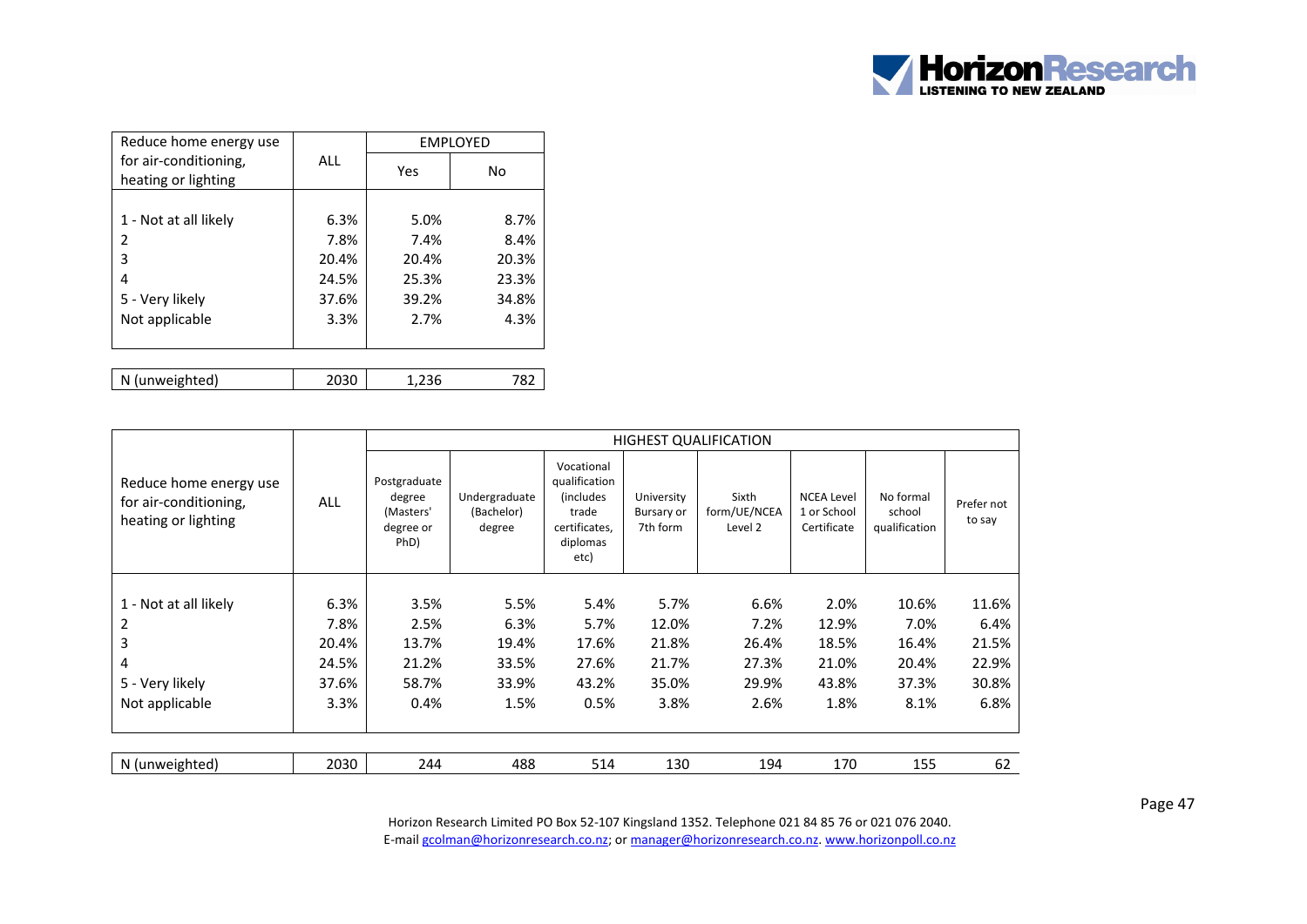

|                                                                        |            |                               |                                                 |                                                            |                                                                     | <b>HOUSEHOLD TYPE</b>                                   |                                                                  |                                                   |                    |                      |
|------------------------------------------------------------------------|------------|-------------------------------|-------------------------------------------------|------------------------------------------------------------|---------------------------------------------------------------------|---------------------------------------------------------|------------------------------------------------------------------|---------------------------------------------------|--------------------|----------------------|
| Reduce home energy use<br>for air-conditioning,<br>heating or lighting | <b>ALL</b> | Single<br>person<br>household | Couple only<br>(no<br>children/none<br>at home) | Two parent<br>family, one<br>or two<br>children at<br>home | Two<br>parent<br>family,<br>three or<br>more<br>children at<br>home | One parent<br>family, one or<br>two children<br>at home | One parent<br>family,<br>three or<br>more<br>children at<br>home | Flatting or<br>boarding -<br>not a family<br>home | Extended<br>family | Prefer not<br>to say |
|                                                                        |            |                               |                                                 |                                                            |                                                                     |                                                         |                                                                  |                                                   |                    |                      |
| 1 - Not at all likely                                                  | 6.3%       | 11.6%                         | 13.3%                                           | 4.6%                                                       | 2.8%                                                                | 2.6%                                                    | 7.2%                                                             | $0.0\%$                                           | 10.1%              | 20.8%                |
| 2                                                                      | 7.8%       | 6.4%                          | 7.6%                                            | 8.0%                                                       | 12.3%                                                               | 5.4%                                                    | 5.6%                                                             | 3.3%                                              | 4.6%               | 1.7%                 |
| 3                                                                      | 20.4%      | 21.5%                         | 15.9%                                           | 20.0%                                                      | 20.7%                                                               | 32.3%                                                   | 21.3%                                                            | 14.7%                                             | 22.0%              | 17.7%                |
| 4                                                                      | 24.5%      | 22.9%                         | 22.8%                                           | 27.3%                                                      | 27.1%                                                               | 21.0%                                                   | 13.3%                                                            | 69.3%                                             | 25.2%              | 18.9%                |
| 5 - Very likely                                                        | 37.6%      | 30.8%                         | 39.6%                                           | 37.8%                                                      | 32.9%                                                               | 32.9%                                                   | 51.8%                                                            | 12.8%                                             | 37.4%              | 35.4%                |
| Not applicable                                                         | 3.3%       | 6.8%                          | 0.8%                                            | 2.2%                                                       | 4.2%                                                                | 6.0%                                                    | 0.8%                                                             | 0.0%                                              | 0.7%               | 5.6%                 |
| N (unweighted)                                                         | 2030       | 325                           | 737                                             | 430                                                        | 114                                                                 | 120                                                     | 12                                                               | 125                                               | 76                 | 45                   |

| Generate renewable                                                      |       |       | <b>SEX</b> |                |                    |             |                |                |                |                     |
|-------------------------------------------------------------------------|-------|-------|------------|----------------|--------------------|-------------|----------------|----------------|----------------|---------------------|
| energy at home (e.g.,<br>through solar, wind,<br>geothermal or biomass) | ALL   | Male  | Female     | 18-24<br>years | $25 - 34$<br>years | 35-44 years | 45-54<br>years | 55-64<br>years | 65-74<br>years | 75 years<br>or over |
|                                                                         |       |       |            |                |                    |             |                |                |                |                     |
| 1 - Not at all likely                                                   | 34.7% | 38.3% | 31.0%      | 45.2%          | 40.7%              | 26.4%       | 27.8%          | 35.1%          | 38.5%          | 35.6%               |
| 2                                                                       | 19.3% | 18.8% | 19.9%      | 25.0%          | 15.4%              | 13.5%       | 24.3%          | 15.2%          | 21.7%          | 13.4%               |
| 3                                                                       | 17.8% | 16.3% | 19.2%      | 10.1%          | 15.6%              | 21.6%       | 18.9%          | 25.1%          | 14.0%          | 15.0%               |
| 4                                                                       | 9.4%  | 8.6%  | 10.3%      | 5.0%           | 8.0%               | 14.4%       | 6.6%           | 12.1%          | 10.8%          | 16.2%               |
| 5 - Very likely                                                         | 12.9% | 11.4% | 14.4%      | 6.9%           | 16.8%              | 14.4%       | 15.8%          | 9.4%           | 10.1%          | 10.9%               |
| Not applicable                                                          | 5.9%  | 6.6%  | 5.2%       | 7.8%           | 3.5%               | 9.6%        | 6.5%           | 3.1%           | 4.8%           | 9.0%                |
|                                                                         |       |       |            |                |                    |             |                |                |                |                     |
| N (unweighted)                                                          | 2034  | 1,001 | 1,033      | 90             | 235                | 305         | 494            | 396            | 400            | 106                 |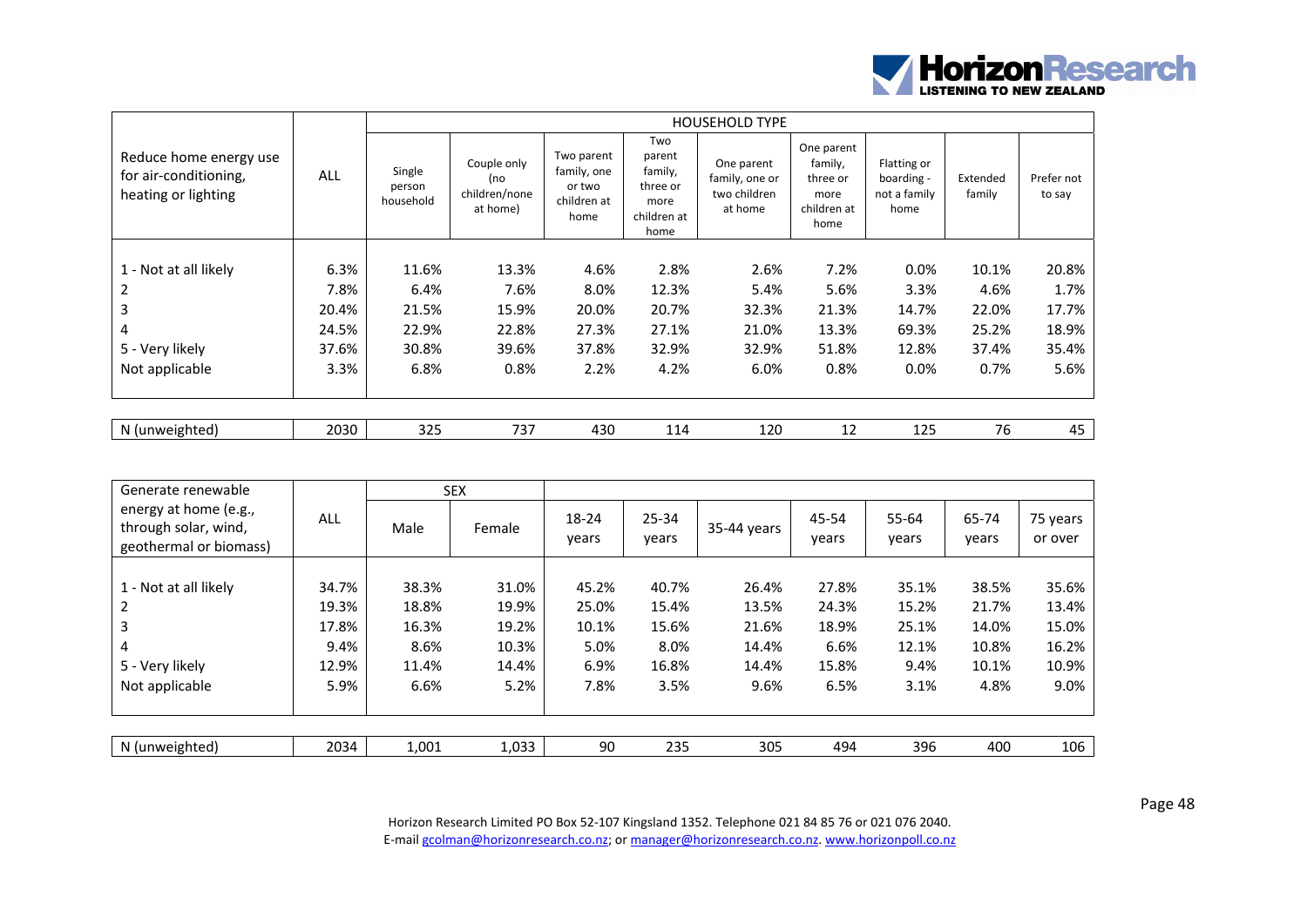

|                                                                                               |       |                                   |                                                 |                                                    |                                                           | HOUSEHOLD INCOME                                        |                                                             |                                                      |                                    |                                        |
|-----------------------------------------------------------------------------------------------|-------|-----------------------------------|-------------------------------------------------|----------------------------------------------------|-----------------------------------------------------------|---------------------------------------------------------|-------------------------------------------------------------|------------------------------------------------------|------------------------------------|----------------------------------------|
| Generate renewable<br>energy at home (e.g.,<br>through solar, wind,<br>geothermal or biomass) | ALL   | Less than<br>\$20,000 per<br>year | Between<br>\$20,001 and<br>\$30,000 per<br>year | Between<br>\$30,001<br>and<br>\$50,000 per<br>year | <b>Between</b><br>\$50,001<br>and<br>\$70,000<br>per year | <b>Between</b><br>\$70,001 and<br>\$100,000 per<br>year | <b>Between</b><br>\$100,001<br>and<br>\$150,000<br>per year | Between<br>\$150,001<br>and<br>\$200,000<br>per year | More than<br>\$200,000<br>per year | Don't<br>know/<br>prefer not<br>to say |
|                                                                                               |       |                                   |                                                 |                                                    |                                                           |                                                         |                                                             |                                                      |                                    |                                        |
| 1 - Not at all likely                                                                         | 34.7% | 30.9%                             | 33.4%                                           | 33.8%                                              | 33.6%                                                     | 37.9%                                                   | 36.4%                                                       | 56.0%                                                | 17.7%                              | 34.0%                                  |
| 2                                                                                             | 19.3% | 9.9%                              | 18.9%                                           | 22.3%                                              | 22.5%                                                     | 20.6%                                                   | 22.2%                                                       | 21.1%                                                | 45.2%                              | 14.3%                                  |
| 3                                                                                             | 17.8% | 19.9%                             | 16.0%                                           | 17.8%                                              | 21.5%                                                     | 14.7%                                                   | 22.0%                                                       | 8.4%                                                 | 11.6%                              | 15.9%                                  |
| 4                                                                                             | 9.4%  | 6.5%                              | 11.1%                                           | 9.2%                                               | 11.0%                                                     | 11.4%                                                   | 7.9%                                                        | 7.1%                                                 | 4.5%                               | 9.5%                                   |
| 5 - Very likely                                                                               | 12.9% | 21.0%                             | 11.7%                                           | 12.3%                                              | 8.2%                                                      | 13.7%                                                   | 9.8%                                                        | 6.0%                                                 | 17.2%                              | 14.5%                                  |
| Not applicable                                                                                | 5.9%  | 11.9%                             | 8.9%                                            | 4.6%                                               | 3.4%                                                      | 1.8%                                                    | 1.7%                                                        | 1.5%                                                 | 3.7%                               | 11.7%                                  |
|                                                                                               |       |                                   |                                                 |                                                    |                                                           |                                                         |                                                             |                                                      |                                    |                                        |
| N (unweighted)                                                                                | 2034  | 132                               | 190                                             | 331                                                | 311                                                       | 324                                                     | 291                                                         | 103                                                  | 64                                 | 277                                    |

| Generate renewable                                                      |       |       | <b>EMPLOYED</b> |
|-------------------------------------------------------------------------|-------|-------|-----------------|
| energy at home (e.g.,<br>through solar, wind,<br>geothermal or biomass) | ALL   | Yes   | No              |
|                                                                         |       |       |                 |
| 1 - Not at all likely                                                   | 34.7% | 34.2% | 35.6%           |
| 2                                                                       | 19.3% | 20.9% | 16.6%           |
| 3                                                                       | 17.8% | 16.8% | 19.4%           |
| 4                                                                       | 9.4%  | 10.2% | 8.2%            |
| 5 - Very likely                                                         | 12.9% | 13.5% | 11.8%           |
| Not applicable                                                          | 5.9%  | 4.5%  | 8.4%            |
|                                                                         |       |       |                 |
|                                                                         |       |       |                 |
| N (unweighted)                                                          | 2034  | 1,235 | 787             |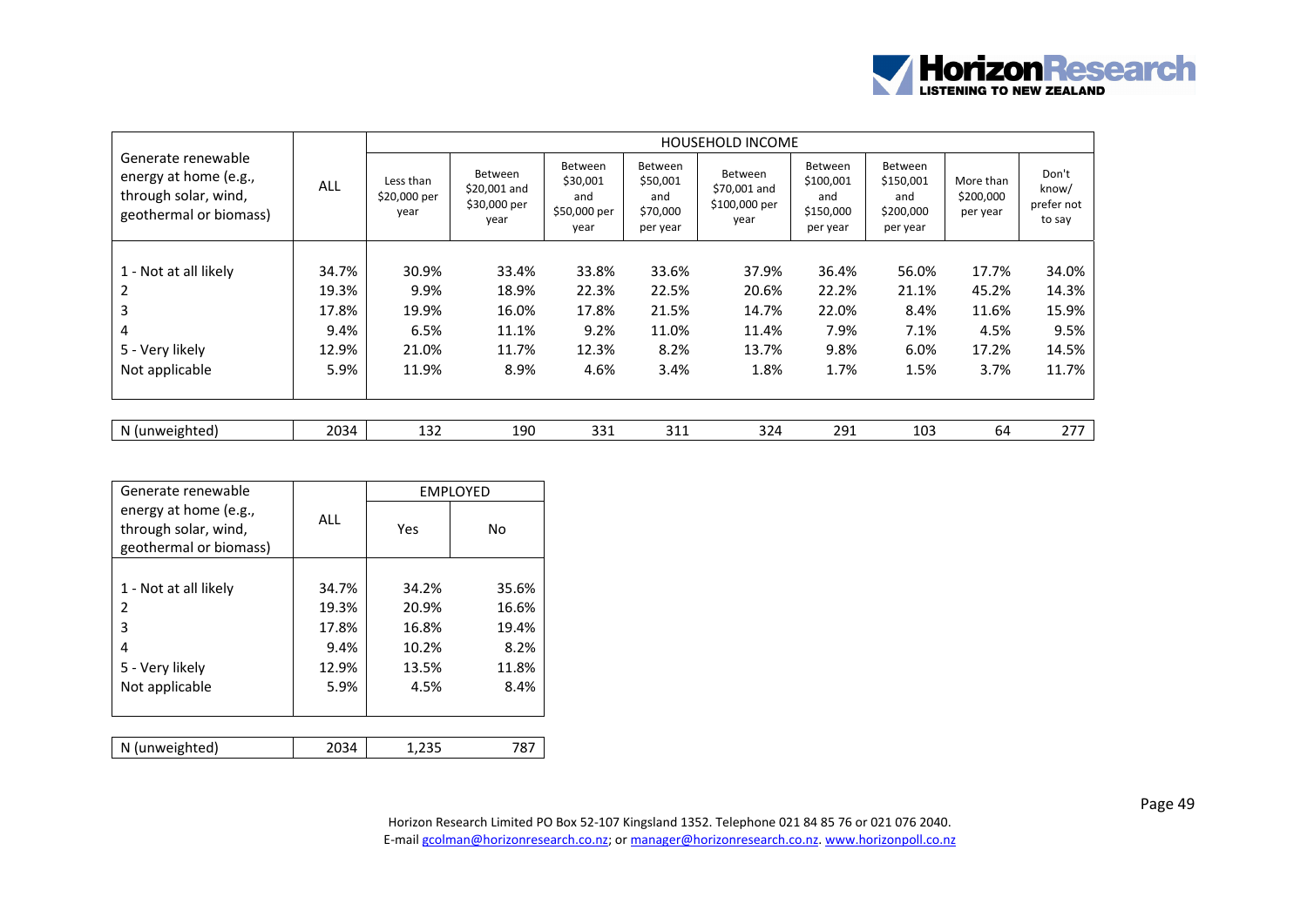

|                                                                                               |            |                                                          |                                       |                                                                                                |                                      | <b>HIGHEST QUALIFICATION</b>     |                                                 |                                      |                      |
|-----------------------------------------------------------------------------------------------|------------|----------------------------------------------------------|---------------------------------------|------------------------------------------------------------------------------------------------|--------------------------------------|----------------------------------|-------------------------------------------------|--------------------------------------|----------------------|
| Generate renewable<br>energy at home (e.g.,<br>through solar, wind,<br>geothermal or biomass) | <b>ALL</b> | Postgraduate<br>degree<br>(Masters'<br>degree or<br>PhD) | Undergraduate<br>(Bachelor)<br>degree | Vocational<br>qualification<br><i>(includes)</i><br>trade<br>certificates,<br>diplomas<br>etc) | University<br>Bursary or<br>7th form | Sixth<br>form/UE/NCEA<br>Level 2 | <b>NCEA Level</b><br>1 or School<br>Certificate | No formal<br>school<br>qualification | Prefer not<br>to say |
|                                                                                               |            |                                                          |                                       |                                                                                                |                                      |                                  |                                                 |                                      |                      |
| 1 - Not at all likely                                                                         | 34.7%      | 41.1%                                                    | 37.3%                                 | 30.7%                                                                                          | 46.6%                                | 41.4%                            | 28.0%                                           | 33.5%                                | 24.5%                |
| 2                                                                                             | 19.3%      | 15.7%                                                    | 20.7%                                 | 20.3%                                                                                          | 18.4%                                | 25.1%                            | 15.1%                                           | 22.2%                                | 11.4%                |
| 3                                                                                             | 17.8%      | 16.2%                                                    | 15.5%                                 | 17.2%                                                                                          | 10.0%                                | 16.5%                            | 23.9%                                           | 15.1%                                | 21.2%                |
| 4                                                                                             | 9.4%       | 8.5%                                                     | 9.9%                                  | 12.1%                                                                                          | 7.8%                                 | 7.1%                             | 11.8%                                           | 9.2%                                 | 6.9%                 |
| 5 - Very likely                                                                               | 12.9%      | 14.6%                                                    | 12.7%                                 | 10.6%                                                                                          | 6.4%                                 | 7.3%                             | 17.2%                                           | 11.4%                                | 26.5%                |
| Not applicable                                                                                | 5.9%       | 3.9%                                                     | 4.0%                                  | 9.1%                                                                                           | 10.7%                                | 2.6%                             | 3.9%                                            | 8.7%                                 | 9.5%                 |
|                                                                                               |            |                                                          |                                       |                                                                                                |                                      |                                  |                                                 |                                      |                      |

| im <sub>h</sub><br>weight<br>- N /<br>ົ<br>. | 30 <sup>2</sup><br>.<br>. | $\prime$ | 1 Q C<br>г., | -- | $\sim$<br>--<br>_____ | .<br>- 2<br>--<br>$\sim$ | . . | ∼<br>--<br>$\sim$ |  |
|----------------------------------------------|---------------------------|----------|--------------|----|-----------------------|--------------------------|-----|-------------------|--|
|----------------------------------------------|---------------------------|----------|--------------|----|-----------------------|--------------------------|-----|-------------------|--|

|                                                                                               |            |                               |                                                 |                                                            |                                                                     | <b>HOUSEHOLD TYPE</b>                                   |                                                                  |                                                   |                    |                      |
|-----------------------------------------------------------------------------------------------|------------|-------------------------------|-------------------------------------------------|------------------------------------------------------------|---------------------------------------------------------------------|---------------------------------------------------------|------------------------------------------------------------------|---------------------------------------------------|--------------------|----------------------|
| Generate renewable<br>energy at home (e.g.,<br>through solar, wind,<br>geothermal or biomass) | <b>ALL</b> | Single<br>person<br>household | Couple only<br>(no<br>children/none<br>at home) | Two parent<br>family, one<br>or two<br>children at<br>home | Two<br>parent<br>family,<br>three or<br>more<br>children at<br>home | One parent<br>family, one or<br>two children<br>at home | One parent<br>family,<br>three or<br>more<br>children at<br>home | Flatting or<br>boarding -<br>not a family<br>home | Extended<br>family | Prefer not<br>to say |
|                                                                                               |            |                               |                                                 |                                                            |                                                                     |                                                         |                                                                  |                                                   |                    |                      |
| 1 - Not at all likely                                                                         | 34.7%      | 24.5%                         | 41.9%                                           | 38.7%                                                      | 33.1%                                                               | 36.2%                                                   | 22.9%                                                            | 69.8%                                             | 31.0%              | 26.9%                |
| 2                                                                                             | 19.3%      | 11.4%                         | 15.7%                                           | 17.6%                                                      | 24.2%                                                               | 13.8%                                                   | 22.3%                                                            | 9.6%                                              | 17.5%              | 25.6%                |
| 3                                                                                             | 17.8%      | 21.2%                         | 18.6%                                           | 19.6%                                                      | 16.3%                                                               | 19.0%                                                   | 19.6%                                                            | 12.2%                                             | 19.1%              | 8.2%                 |
| 4                                                                                             | 9.4%       | 6.9%                          | 5.5%                                            | 8.8%                                                       | 8.7%                                                                | 15.4%                                                   | 6.7%                                                             | 4.9%                                              | 9.1%               | 19.2%                |
| 5 - Very likely                                                                               | 12.9%      | 26.5%                         | 11.1%                                           | 12.0%                                                      | 12.6%                                                               | 9.8%                                                    | 22.7%                                                            | 3.4%                                              | 17.0%              | 13.8%                |
| Not applicable                                                                                | 5.9%       | 9.5%                          | 7.1%                                            | 3.3%                                                       | 5.1%                                                                | 5.8%                                                    | 5.8%                                                             | 0.0%                                              | 6.3%               | 6.2%                 |
|                                                                                               |            |                               |                                                 |                                                            |                                                                     |                                                         |                                                                  |                                                   |                    |                      |
| N (unweighted)                                                                                | 2034       | 326                           | 743                                             | 429                                                        | 114                                                                 | 119                                                     | 12                                                               | 124                                               | 77                 | 44                   |

Page 50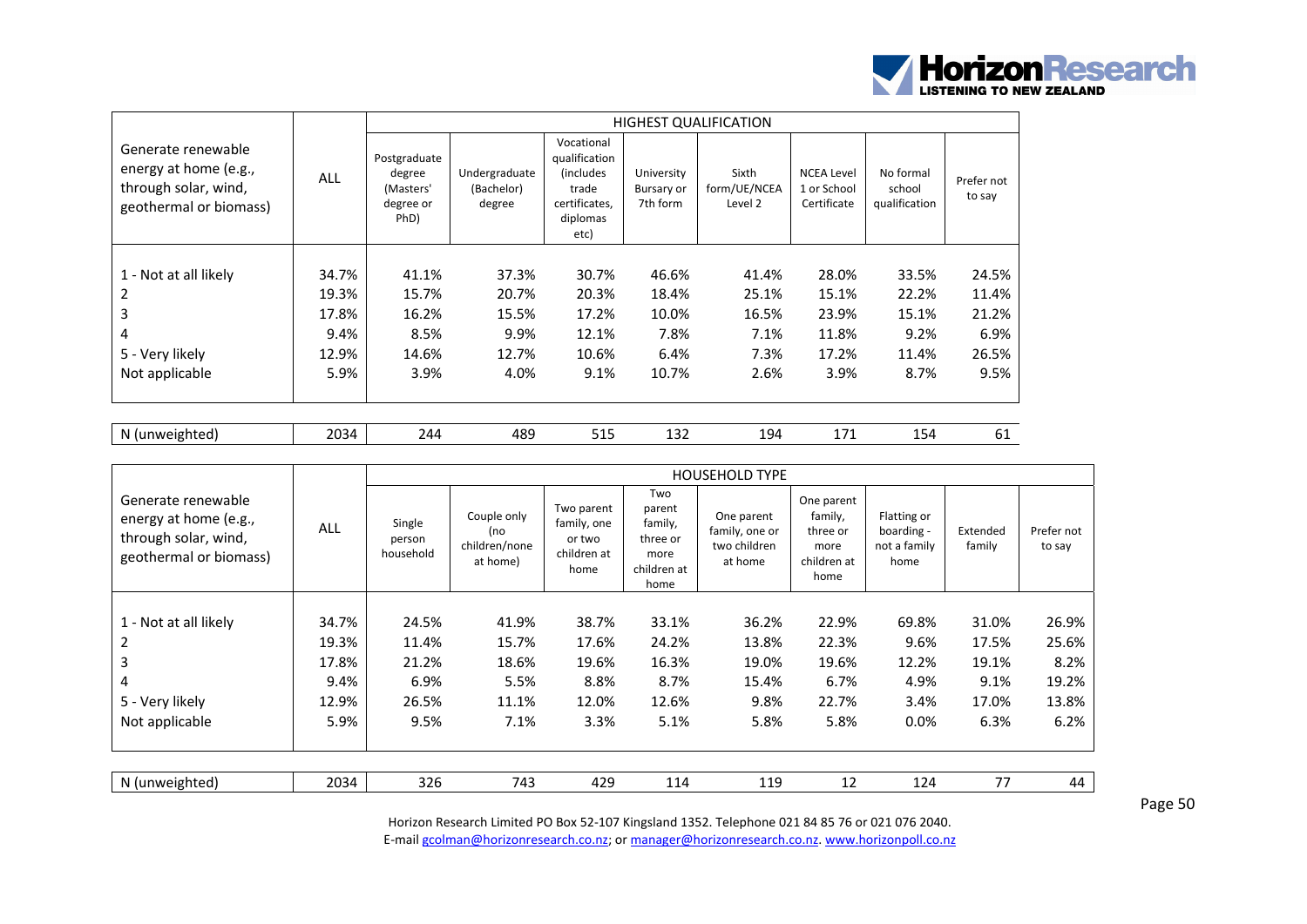

| Consider energy or                                                                          |            |       | <b>SEX</b> |                |                    |             | <b>AGE GROUP</b> |                |                |                     |
|---------------------------------------------------------------------------------------------|------------|-------|------------|----------------|--------------------|-------------|------------------|----------------|----------------|---------------------|
| greenhouse gas emissions<br>when making major<br>purchasing decisions<br>(e.g., house, car) | <b>ALL</b> | Male  | Female     | 18-24<br>years | $25 - 34$<br>years | 35-44 years | 45-54<br>years   | 55-64<br>years | 65-74<br>years | 75 years<br>or over |
|                                                                                             |            |       |            |                |                    |             |                  |                |                |                     |
| 1 - Not at all likely                                                                       | 15.7%      | 18.4% | 12.9%      | 22.9%          | 22.4%              | 11.4%       | 10.2%            | 19.5%          | 13.0%          | 23.2%               |
| 2                                                                                           | 13.3%      | 14.2% | 12.3%      | 11.3%          | 11.7%              | 12.4%       | 12.8%            | 10.4%          | 13.5%          | 14.3%               |
| 3                                                                                           | 26.4%      | 25.9% | 27.0%      | 10.0%          | 21.5%              | 26.5%       | 31.5%            | 28.3%          | 32.1%          | 33.6%               |
| 4                                                                                           | 19.6%      | 19.4% | 19.7%      | 14.9%          | 13.3%              | 24.9%       | 19.3%            | 19.5%          | 25.5%          | 13.6%               |
| 5 - Very likely                                                                             | 19.8%      | 17.4% | 22.2%      | 32.5%          | 19.9%              | 18.6%       | 22.5%            | 19.1%          | 14.9%          | 11.4%               |
| Not applicable                                                                              | 5.3%       | 4.7%  | 5.9%       | 8.5%           | 11.1%              | 6.2%        | 3.8%             | 3.1%           | 1.1%           | 3.8%                |
|                                                                                             |            |       |            |                |                    |             |                  |                |                |                     |
| N (unweighted)                                                                              | 2039       | 1,007 | 1,032      | 89             | 237                | 304         | 495              | 400            | 399            | 107                 |

| Consider energy or                                                                          |            |                                   |                                                        |                                                    |                                                    | HOUSEHOLD INCOME                                        |                                                             |                                                             |                                    |                                        |
|---------------------------------------------------------------------------------------------|------------|-----------------------------------|--------------------------------------------------------|----------------------------------------------------|----------------------------------------------------|---------------------------------------------------------|-------------------------------------------------------------|-------------------------------------------------------------|------------------------------------|----------------------------------------|
| greenhouse gas emissions<br>when making major<br>purchasing decisions<br>(e.g., house, car) | <b>ALL</b> | Less than<br>\$20,000 per<br>year | <b>Between</b><br>\$20,001 and<br>\$30,000 per<br>year | Between<br>\$30,001<br>and<br>\$50,000 per<br>year | Between<br>\$50,001<br>and<br>\$70,000<br>per year | <b>Between</b><br>\$70,001 and<br>\$100,000 per<br>year | <b>Between</b><br>\$100,001<br>and<br>\$150,000<br>per year | <b>Between</b><br>\$150,001<br>and<br>\$200,000<br>per year | More than<br>\$200,000<br>per year | Don't<br>know/<br>prefer not<br>to say |
|                                                                                             |            |                                   |                                                        |                                                    |                                                    |                                                         |                                                             |                                                             |                                    |                                        |
| 1 - Not at all likely                                                                       | 15.7%      | 27.9%                             | 18.1%                                                  | 9.4%                                               | 14.0%                                              | 16.2%                                                   | 18.0%                                                       | 8.4%                                                        | 15.0%                              | 11.3%                                  |
| 2                                                                                           | 13.3%      | 6.7%                              | 10.1%                                                  | 17.1%                                              | 9.4%                                               | 14.5%                                                   | 17.9%                                                       | 20.3%                                                       | 17.8%                              | 15.2%                                  |
| 3                                                                                           | 26.4%      | 23.9%                             | 29.6%                                                  | 25.5%                                              | 37.5%                                              | 17.3%                                                   | 21.6%                                                       | 24.7%                                                       | 37.9%                              | 27.2%                                  |
| 4                                                                                           | 19.6%      | 13.8%                             | 19.6%                                                  | 19.5%                                              | 26.2%                                              | 18.8%                                                   | 20.6%                                                       | 29.6%                                                       | 19.4%                              | 15.2%                                  |
| 5 - Very likely                                                                             | 19.8%      | 18.6%                             | 20.6%                                                  | 23.6%                                              | 11.4%                                              | 25.3%                                                   | 20.7%                                                       | 16.8%                                                       | 9.8%                               | 19.9%                                  |
| Not applicable                                                                              | 5.3%       | 9.1%                              | 2.0%                                                   | 4.8%                                               | 1.4%                                               | 7.9%                                                    | 1.3%                                                        | 0.2%                                                        | 0.0%                               | 11.2%                                  |
|                                                                                             |            |                                   |                                                        |                                                    |                                                    |                                                         |                                                             |                                                             |                                    |                                        |
| N (unweighted)                                                                              | 2039       | 131                               | 190                                                    | 332                                                | 313                                                | 329                                                     | 291                                                         | 103                                                         | 64                                 | 275                                    |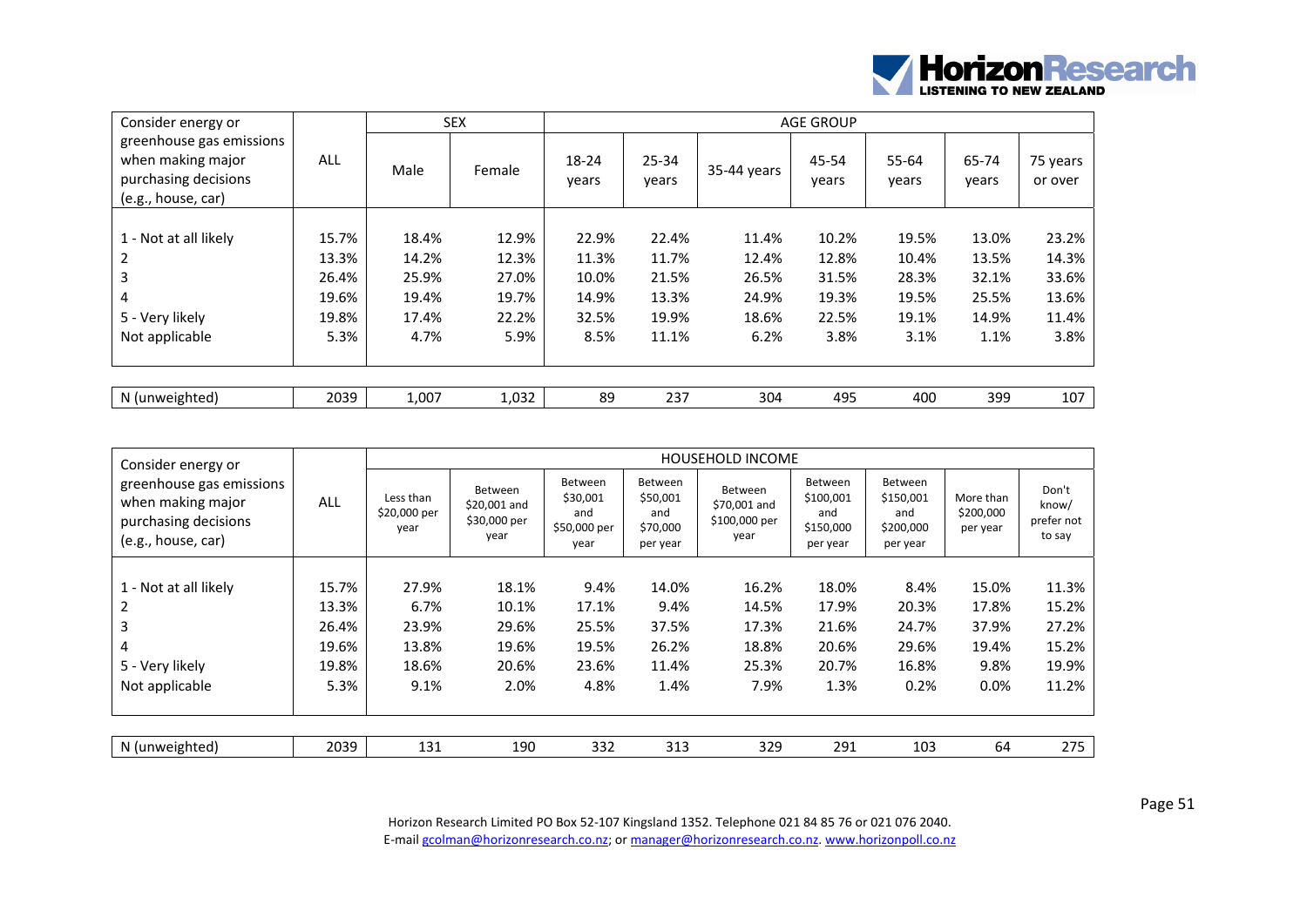

| Consider energy or                                                                          |            |       | <b>EMPLOYED</b> |
|---------------------------------------------------------------------------------------------|------------|-------|-----------------|
| greenhouse gas emissions<br>when making major<br>purchasing decisions<br>(e.g., house, car) | <b>ALL</b> | Yes   | No              |
|                                                                                             |            |       |                 |
| 1 - Not at all likely                                                                       | 15.7%      | 13.8% | 18.9%           |
| 2                                                                                           | 13.3%      | 14.3% | 11.6%           |
| 3                                                                                           | 26.4%      | 26.5% | 25.9%           |
| 4                                                                                           | 19.6%      | 19.6% | 19.5%           |
| 5 - Very likely                                                                             | 19.8%      | 21.1% | 17.6%           |
| Not applicable                                                                              | 5.3%       | 4.6%  | 6.5%            |
|                                                                                             |            |       |                 |

N (unweighted) 2039 1,240 787

|                                                                                                                   |       |                                                          |                                       |                                                                                                |                                      | <b>HIGHEST QUALIFICATION</b>     |                                                 |                                      |                      |
|-------------------------------------------------------------------------------------------------------------------|-------|----------------------------------------------------------|---------------------------------------|------------------------------------------------------------------------------------------------|--------------------------------------|----------------------------------|-------------------------------------------------|--------------------------------------|----------------------|
| Consider energy or<br>greenhouse gas emissions<br>when making major<br>purchasing decisions<br>(e.g., house, car) | ALL   | Postgraduate<br>degree<br>(Masters'<br>degree or<br>PhD) | Undergraduate<br>(Bachelor)<br>degree | Vocational<br>qualification<br><i>(includes)</i><br>trade<br>certificates,<br>diplomas<br>etc) | University<br>Bursary or<br>7th form | Sixth<br>form/UE/NCEA<br>Level 2 | <b>NCEA Level</b><br>1 or School<br>Certificate | No formal<br>school<br>qualification | Prefer not<br>to say |
|                                                                                                                   |       |                                                          |                                       |                                                                                                |                                      |                                  |                                                 |                                      |                      |
| 1 - Not at all likely                                                                                             | 15.7% | 14.2%                                                    | 12.1%                                 | 15.0%                                                                                          | 11.6%                                | 12.3%                            | 17.7%                                           | 18.6%                                | 18.0%                |
| 2                                                                                                                 | 13.3% | 9.7%                                                     | 15.2%                                 | 13.3%                                                                                          | 19.0%                                | 14.8%                            | 19.5%                                           | 7.9%                                 | 4.4%                 |
| 3                                                                                                                 | 26.4% | 17.8%                                                    | 24.7%                                 | 23.9%                                                                                          | 17.8%                                | 30.9%                            | 23.8%                                           | 34.6%                                | 19.8%                |
| 4                                                                                                                 | 19.6% | 22.2%                                                    | 22.1%                                 | 23.3%                                                                                          | 20.5%                                | 16.9%                            | 19.1%                                           | 17.0%                                | 22.0%                |
| 5 - Very likely                                                                                                   | 19.8% | 35.4%                                                    | 23.0%                                 | 18.5%                                                                                          | 21.4%                                | 19.4%                            | 17.6%                                           | 14.1%                                | 27.1%                |
| Not applicable                                                                                                    | 5.3%  | 0.8%                                                     | 2.9%                                  | 5.9%                                                                                           | 9.6%                                 | 5.7%                             | 2.3%                                            | 7.7%                                 | 8.6%                 |
|                                                                                                                   |       |                                                          |                                       |                                                                                                |                                      |                                  |                                                 |                                      |                      |
| N (unweighted)                                                                                                    | 2039  | 245                                                      | 486                                   | 513                                                                                            | 132                                  | 197                              | 172                                             | 156                                  | 63                   |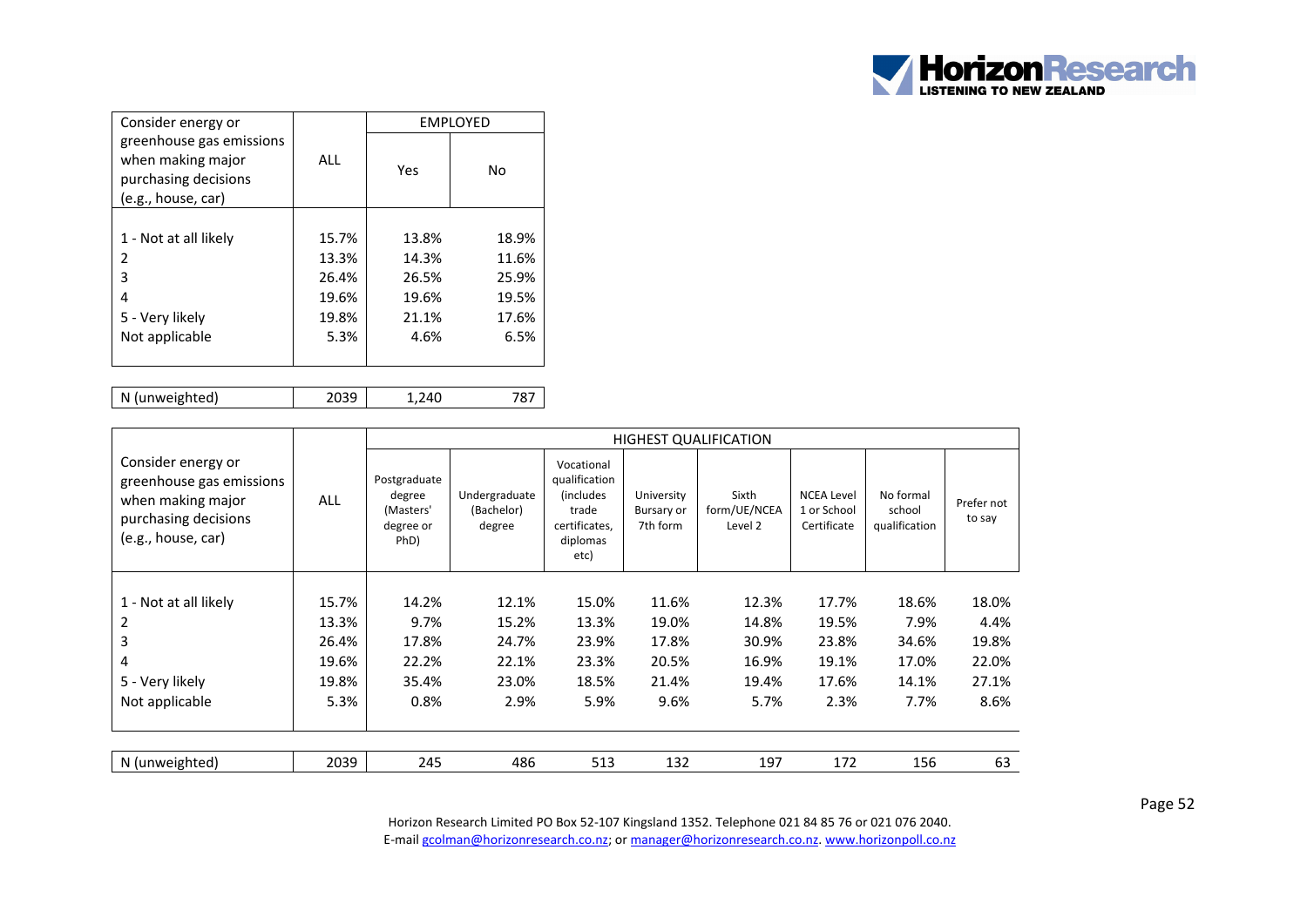

|                                                                                                                   |       |                               |                                                 |                                                            |                                                                     | <b>HOUSEHOLD TYPE</b>                                   |                                                                  |                                                   |                    |                      |
|-------------------------------------------------------------------------------------------------------------------|-------|-------------------------------|-------------------------------------------------|------------------------------------------------------------|---------------------------------------------------------------------|---------------------------------------------------------|------------------------------------------------------------------|---------------------------------------------------|--------------------|----------------------|
| Consider energy or<br>greenhouse gas emissions<br>when making major<br>purchasing decisions<br>(e.g., house, car) | ALL   | Single<br>person<br>household | Couple only<br>(no<br>children/none<br>at home) | Two parent<br>family, one<br>or two<br>children at<br>home | Two<br>parent<br>family,<br>three or<br>more<br>children at<br>home | One parent<br>family, one or<br>two children<br>at home | One parent<br>family,<br>three or<br>more<br>children at<br>home | Flatting or<br>boarding -<br>not a family<br>home | Extended<br>family | Prefer not<br>to say |
|                                                                                                                   |       |                               |                                                 |                                                            |                                                                     |                                                         |                                                                  |                                                   |                    |                      |
| 1 - Not at all likely                                                                                             | 15.7% | 18.0%                         | 24.3%                                           | 16.2%                                                      | 10.6%                                                               | 21.0%                                                   | 22.8%                                                            | 5.1%                                              | 9.5%               | 12.0%                |
| 2                                                                                                                 | 13.3% | 4.4%                          | 10.1%                                           | 13.0%                                                      | 20.2%                                                               | 10.4%                                                   | 5.6%                                                             | 12.5%                                             | 8.3%               | 25.9%                |
| 3                                                                                                                 | 26.4% | 19.8%                         | 31.0%                                           | 27.6%                                                      | 25.5%                                                               | 31.1%                                                   | 22.2%                                                            | 16.4%                                             | 16.6%              | 17.2%                |
| 4                                                                                                                 | 19.6% | 22.0%                         | 8.7%                                            | 24.3%                                                      | 16.0%                                                               | 20.6%                                                   | 22.0%                                                            | 59.8%                                             | 25.3%              | 16.5%                |
| 5 - Very likely                                                                                                   | 19.8% | 27.1%                         | 22.2%                                           | 17.3%                                                      | 19.2%                                                               | 12.3%                                                   | 23.5%                                                            | 6.2%                                              | 29.1%              | 24.7%                |
| Not applicable                                                                                                    | 5.3%  | 8.6%                          | 3.7%                                            | 1.6%                                                       | 8.5%                                                                | 4.6%                                                    | 3.9%                                                             | $0.0\%$                                           | 11.3%              | 3.8%                 |
|                                                                                                                   |       |                               |                                                 |                                                            |                                                                     |                                                         |                                                                  |                                                   |                    |                      |
| N (unweighted)                                                                                                    | 2039  | 324                           | 746                                             | 431                                                        | 115                                                                 | 119                                                     | 11                                                               | 125                                               | 78                 | 44                   |

| Avoid or reduce car travel                                    |       |       | <b>SEX</b> |                |                    |             |                |                |                |                     |
|---------------------------------------------------------------|-------|-------|------------|----------------|--------------------|-------------|----------------|----------------|----------------|---------------------|
| (e.g., walk, cycle, use<br>public transport, car-<br>pooling) | ALL   | Male  | Female     | 18-24<br>years | $25 - 34$<br>years | 35-44 years | 45-54<br>years | 55-64<br>years | 65-74<br>years | 75 years<br>or over |
|                                                               |       |       |            |                |                    |             |                |                |                |                     |
| 1 - Not at all likely                                         | 19.2% | 21.4% | 17.0%      | 20.6%          | 25.0%              | 19.4%       | 14.3%          | 15.9%          | 17.7%          | 28.1%               |
| $\overline{2}$                                                | 12.4% | 10.5% | 14.4%      | 11.8%          | 15.6%              | 7.6%        | 11.0%          | 14.0%          | 15.7%          | 11.5%               |
| 3                                                             | 22.8% | 23.4% | 22.2%      | 15.0%          | 17.1%              | 27.6%       | 25.0%          | 30.0%          | 19.1%          | 23.1%               |
| 4                                                             | 18.1% | 18.6% | 17.6%      | 20.4%          | 11.9%              | 16.7%       | 19.6%          | 15.9%          | 25.7%          | 18.0%               |
| 5 - Very likely                                               | 22.8% | 20.7% | 25.0%      | 27.1%          | 22.7%              | 22.2%       | 27.4%          | 19.0%          | 18.6%          | 15.5%               |
| Not applicable                                                | 4.7%  | 5.4%  | 3.9%       | 5.1%           | 7.6%               | 6.6%        | 2.6%           | 5.2%           | 3.1%           | 3.8%                |
|                                                               |       |       |            |                |                    |             |                |                |                |                     |
|                                                               |       |       |            |                |                    |             |                |                |                |                     |
| N (unweighted)                                                | 2047  | 1,011 | 1,036      | 91             | 237                | 305         | 495            | 401            | 402            | 108                 |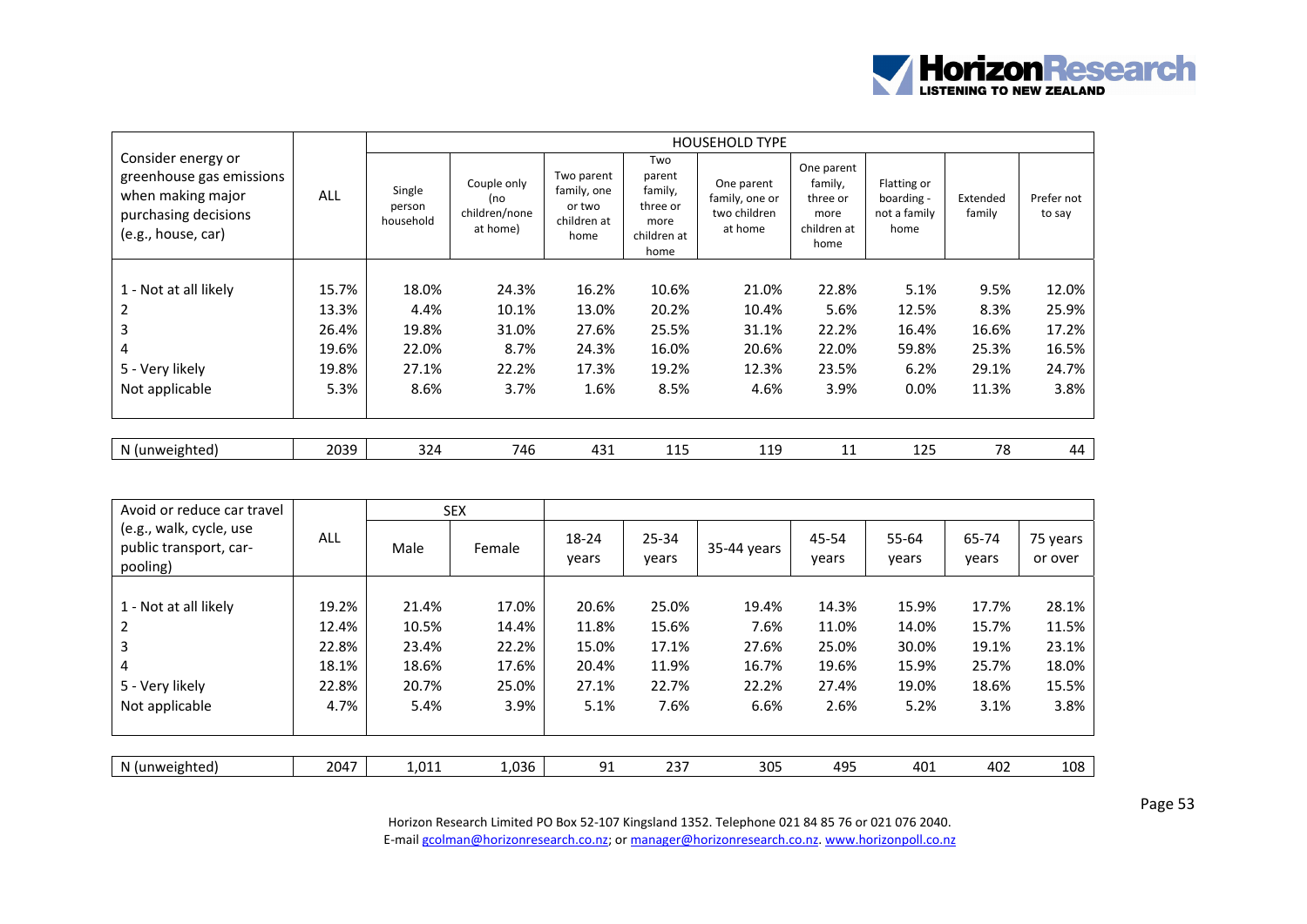

|                                                                                             |       |                                   |                                                 |                                                           |                                                           | <b>HOUSEHOLD INCOME</b>                                 |                                                      |                                                      |                                    |                                        |
|---------------------------------------------------------------------------------------------|-------|-----------------------------------|-------------------------------------------------|-----------------------------------------------------------|-----------------------------------------------------------|---------------------------------------------------------|------------------------------------------------------|------------------------------------------------------|------------------------------------|----------------------------------------|
| Avoid or reduce car travel<br>(e.g., walk, cycle, use<br>public transport, car-<br>pooling) | ALL   | Less than<br>\$20,000 per<br>year | Between<br>\$20,001 and<br>\$30,000 per<br>year | <b>Between</b><br>\$30,001<br>and<br>\$50,000 per<br>year | <b>Between</b><br>\$50,001<br>and<br>\$70,000<br>per year | <b>Between</b><br>\$70,001 and<br>\$100,000 per<br>year | Between<br>\$100,001<br>and<br>\$150,000<br>per year | Between<br>\$150,001<br>and<br>\$200,000<br>per year | More than<br>\$200,000<br>per year | Don't<br>know/<br>prefer not<br>to say |
|                                                                                             |       |                                   |                                                 |                                                           |                                                           |                                                         |                                                      |                                                      |                                    |                                        |
| 1 - Not at all likely                                                                       | 19.2% | 24.6%                             | 23.5%                                           | 17.0%                                                     | 14.7%                                                     | 18.3%                                                   | 17.4%                                                | 19.1%                                                | 32.4%                              | 20.2%                                  |
|                                                                                             | 12.4% | 3.8%                              | 9.7%                                            | 16.7%                                                     | 11.4%                                                     | 16.9%                                                   | 18.3%                                                | 17.8%                                                | 15.4%                              | 7.0%                                   |
| 3                                                                                           | 22.8% | 19.8%                             | 14.3%                                           | 19.8%                                                     | 31.0%                                                     | 21.4%                                                   | 24.4%                                                | 22.4%                                                | 25.4%                              | 25.7%                                  |
| 4                                                                                           | 18.1% | 12.9%                             | 19.7%                                           | 18.0%                                                     | 22.4%                                                     | 17.9%                                                   | 20.2%                                                | 17.0%                                                | 14.6%                              | 15.8%                                  |
| 5 - Very likely                                                                             | 22.8% | 31.7%                             | 26.0%                                           | 25.1%                                                     | 19.7%                                                     | 18.6%                                                   | 19.4%                                                | 13.1%                                                | 11.3%                              | 24.6%                                  |
| Not applicable                                                                              | 4.7%  | 7.4%                              | 6.7%                                            | 3.4%                                                      | 0.8%                                                      | 6.8%                                                    | 0.2%                                                 | 10.6%                                                | 0.9%                               | 6.7%                                   |
|                                                                                             |       |                                   |                                                 |                                                           |                                                           |                                                         |                                                      |                                                      |                                    |                                        |
| N (unweighted)                                                                              | 2047  | 133                               | 192                                             | 332                                                       | 314                                                       | 330                                                     | 292                                                  | 102                                                  | 64                                 | 277                                    |

| Avoid or reduce car travel                                    |            |       | EMPLOYED |
|---------------------------------------------------------------|------------|-------|----------|
| (e.g., walk, cycle, use<br>public transport, car-<br>pooling) | <b>ALL</b> | Yes   | No       |
|                                                               |            |       |          |
| 1 - Not at all likely                                         | 19.2%      | 18.1% | 21.3%    |
| 2                                                             | 12.4%      | 13.2% | 11.1%    |
| 3                                                             | 22.8%      | 24.4% | 19.6%    |
| 4                                                             | 18.1%      | 17.1% | 19.7%    |
| 5 - Very likely                                               | 22.8%      | 22.3% | 23.9%    |
| Not applicable                                                | 4.7%       | 4.9%  | 4.3%     |
|                                                               |            |       |          |
|                                                               |            |       |          |
| N (unweighted)                                                | 2047       | 1.242 | 793      |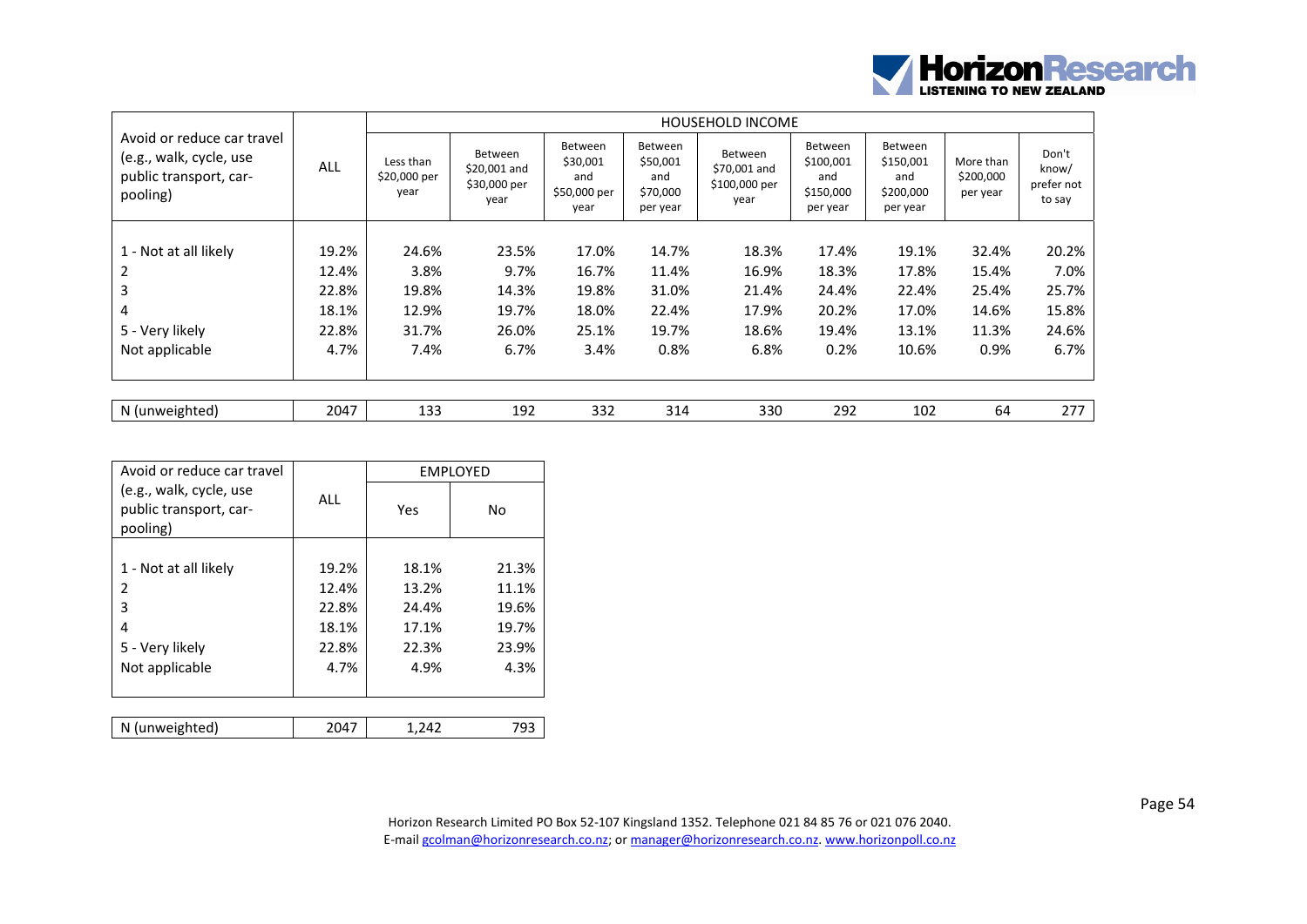

|                                                                                             |            |                                                          |                                       |                                                                                                |                                      | <b>HIGHEST QUALIFICATION</b>     |                                                 |                                      |                      |
|---------------------------------------------------------------------------------------------|------------|----------------------------------------------------------|---------------------------------------|------------------------------------------------------------------------------------------------|--------------------------------------|----------------------------------|-------------------------------------------------|--------------------------------------|----------------------|
| Avoid or reduce car travel<br>(e.g., walk, cycle, use<br>public transport, car-<br>pooling) | <b>ALL</b> | Postgraduate<br>degree<br>(Masters'<br>degree or<br>PhD) | Undergraduate<br>(Bachelor)<br>degree | Vocational<br>qualification<br><i>(includes)</i><br>trade<br>certificates,<br>diplomas<br>etc) | University<br>Bursary or<br>7th form | Sixth<br>form/UE/NCEA<br>Level 2 | <b>NCEA Level</b><br>1 or School<br>Certificate | No formal<br>school<br>qualification | Prefer not<br>to say |
|                                                                                             |            |                                                          |                                       |                                                                                                |                                      |                                  |                                                 |                                      |                      |
| 1 - Not at all likely                                                                       | 19.2%      | 17.0%                                                    | 12.1%                                 | 17.5%                                                                                          | 15.4%                                | 18.6%                            | 22.1%                                           | 27.7%                                | 13.6%                |
|                                                                                             | 12.4%      | 9.4%                                                     | 13.2%                                 | 14.7%                                                                                          | 14.3%                                | 14.7%                            | 13.9%                                           | 8.4%                                 | 7.3%                 |
| 3                                                                                           | 22.8%      | 16.9%                                                    | 27.6%                                 | 22.6%                                                                                          | 14.7%                                | 26.1%                            | 22.9%                                           | 20.2%                                | 17.6%                |
| 4                                                                                           | 18.1%      | 21.1%                                                    | 20.4%                                 | 19.3%                                                                                          | 15.5%                                | 20.3%                            | 17.3%                                           | 15.5%                                | 14.8%                |
| 5 - Very likely                                                                             | 22.8%      | 35.2%                                                    | 24.0%                                 | 22.5%                                                                                          | 29.7%                                | 16.5%                            | 20.0%                                           | 22.5%                                | 36.5%                |
| Not applicable                                                                              | 4.7%       | 0.5%                                                     | 2.8%                                  | 3.5%                                                                                           | 10.4%                                | 3.8%                             | 3.8%                                            | 5.7%                                 | 10.2%                |
|                                                                                             |            |                                                          |                                       |                                                                                                |                                      |                                  |                                                 |                                      |                      |

| N<br>.<br>MAION<br>. | -<br>л ід<br>.<br>. . | - -<br>4<br>–⊷ | 70″<br>--<br>___ | - - -<br>---<br>$-$ |  | ، ص<br>ᅩᄀC | $\overline{\phantom{a}}$<br>--- | $  -$<br>-- | ັບ∠ |
|----------------------|-----------------------|----------------|------------------|---------------------|--|------------|---------------------------------|-------------|-----|
|----------------------|-----------------------|----------------|------------------|---------------------|--|------------|---------------------------------|-------------|-----|

|                                                                                             |            |                               |                                                 |                                                            |                                                                     | <b>HOUSEHOLD TYPE</b>                                   |                                                                  |                                                   |                    |                      |
|---------------------------------------------------------------------------------------------|------------|-------------------------------|-------------------------------------------------|------------------------------------------------------------|---------------------------------------------------------------------|---------------------------------------------------------|------------------------------------------------------------------|---------------------------------------------------|--------------------|----------------------|
| Avoid or reduce car travel<br>(e.g., walk, cycle, use<br>public transport, car-<br>pooling) | <b>ALL</b> | Single<br>person<br>household | Couple only<br>(no<br>children/none<br>at home) | Two parent<br>family, one<br>or two<br>children at<br>home | Two<br>parent<br>family,<br>three or<br>more<br>children at<br>home | One parent<br>family, one or<br>two children<br>at home | One parent<br>family,<br>three or<br>more<br>children at<br>home | Flatting or<br>boarding -<br>not a family<br>home | Extended<br>family | Prefer not<br>to say |
|                                                                                             |            |                               |                                                 |                                                            |                                                                     |                                                         |                                                                  |                                                   |                    |                      |
| 1 - Not at all likely                                                                       | 19.2%      | 13.6%                         | 21.4%                                           | 22.0%                                                      | 18.8%                                                               | 15.6%                                                   | 28.0%                                                            | 21.8%                                             | 7.3%               | 18.8%                |
|                                                                                             | 12.4%      | 7.3%                          | 11.9%                                           | 12.4%                                                      | 18.9%                                                               | 9.7%                                                    | 7.3%                                                             | 13.2%                                             | 11.4%              | 5.6%                 |
| 3                                                                                           | 22.8%      | 17.6%                         | 22.5%                                           | 23.3%                                                      | 23.8%                                                               | 36.3%                                                   | 16.4%                                                            | 10.3%                                             | 11.5%              | 23.3%                |
| 4                                                                                           | 18.1%      | 14.8%                         | 11.6%                                           | 21.9%                                                      | 18.5%                                                               | 10.8%                                                   | 25.1%                                                            | 3.9%                                              | 13.7%              | 17.8%                |
| 5 - Very likely                                                                             | 22.8%      | 36.5%                         | 25.5%                                           | 17.3%                                                      | 17.8%                                                               | 22.2%                                                   | 22.5%                                                            | 47.8%                                             | 43.4%              | 34.2%                |
| Not applicable                                                                              | 4.7%       | 10.2%                         | 7.0%                                            | 3.0%                                                       | 2.2%                                                                | 5.4%                                                    | 0.7%                                                             | 3.1%                                              | 12.7%              | 0.2%                 |
|                                                                                             |            |                               |                                                 |                                                            |                                                                     |                                                         |                                                                  |                                                   |                    |                      |
| N (unweighted)                                                                              | 2047       | 328                           | 747                                             | 432                                                        | 115                                                                 | 119                                                     | 12                                                               | 125                                               | 78                 | 45                   |

Page 55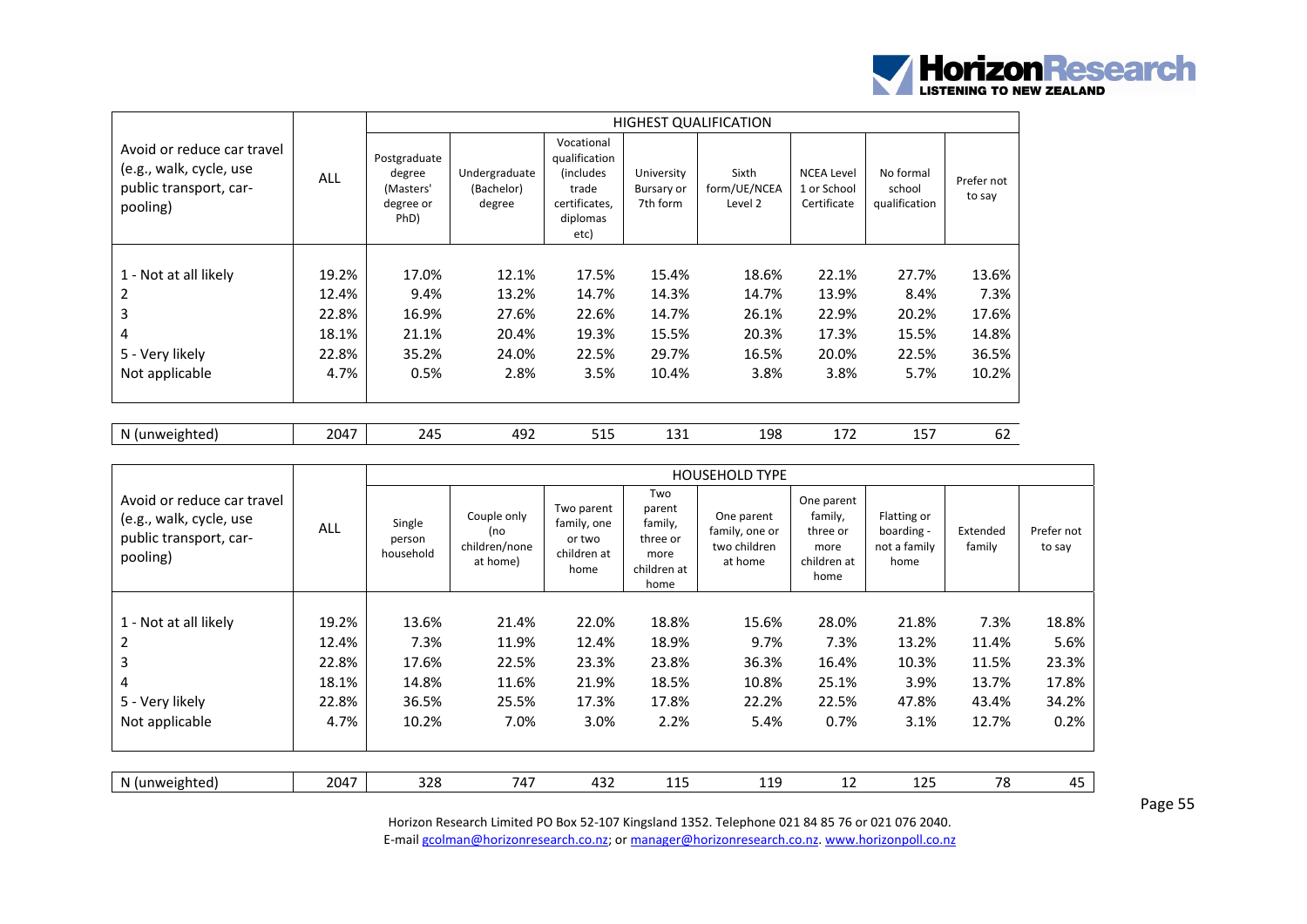

|                            |            |       | <b>SEX</b> | <b>AGE GROUP</b> |           |             |       |       |       |          |  |  |
|----------------------------|------------|-------|------------|------------------|-----------|-------------|-------|-------|-------|----------|--|--|
| Avoid or reduce air travel | <b>ALL</b> | Male  | Female     | 18-24            | $25 - 34$ | 35-44 years | 45-54 | 55-64 | 65-74 | 75 years |  |  |
|                            |            |       |            | years            | years     |             | years | years | years | or over  |  |  |
|                            |            |       |            |                  |           |             |       |       |       |          |  |  |
| 1 - Not at all likely      | 26.2%      | 30.2% | 22.2%      | 21.1%            | 34.6%     | 23.7%       | 20.0% | 21.9% | 31.6% | 28.0%    |  |  |
|                            | 14.5%      | 13.2% | 15.7%      | 16.4%            | 11.3%     | 11.1%       | 15.6% | 16.1% | 17.8% | 11.9%    |  |  |
| 3                          | 19.6%      | 20.5% | 18.8%      | 16.1%            | 13.2%     | 18.3%       | 18.8% | 30.3% | 21.4% | 17.2%    |  |  |
| 4                          | 11.2%      | 11.9% | 10.5%      | 16.5%            | 10.6%     | 11.8%       | 13.0% | 7.7%  | 7.9%  | 17.8%    |  |  |
| 5 - Very likely            | 15.4%      | 12.7% | 18.1%      | 21.5%            | 12.0%     | 18.5%       | 17.6% | 15.3% | 12.7% | 12.3%    |  |  |
| Not applicable             | 13.1%      | 11.6% | 14.7%      | 8.4%             | 18.3%     | 16.6%       | 15.0% | 8.8%  | 8.5%  | 12.9%    |  |  |
|                            |            |       |            |                  |           |             |       |       |       |          |  |  |
|                            |            |       |            |                  |           |             |       |       |       |          |  |  |
| N (unweighted)             | 2044       | 1,005 | 1,039      | 89               | 237       | 305         | 495   | 400   | 402   | 108      |  |  |

|                            | ALL   |                                   |                                                 |                                                    |                                                           | <b>HOUSEHOLD INCOME</b>                          |                                                      |                                                             |                                    |                                        |
|----------------------------|-------|-----------------------------------|-------------------------------------------------|----------------------------------------------------|-----------------------------------------------------------|--------------------------------------------------|------------------------------------------------------|-------------------------------------------------------------|------------------------------------|----------------------------------------|
| Avoid or reduce air travel |       | Less than<br>\$20,000 per<br>year | Between<br>\$20,001 and<br>\$30,000 per<br>year | Between<br>\$30,001<br>and<br>\$50,000 per<br>year | <b>Between</b><br>\$50,001<br>and<br>\$70,000<br>per year | Between<br>\$70,001 and<br>\$100,000 per<br>year | Between<br>\$100,001<br>and<br>\$150,000<br>per year | <b>Between</b><br>\$150,001<br>and<br>\$200,000<br>per year | More than<br>\$200,000<br>per year | Don't<br>know/<br>prefer not<br>to say |
|                            |       |                                   |                                                 |                                                    |                                                           |                                                  |                                                      |                                                             |                                    |                                        |
| 1 - Not at all likely      | 26.2% | 31.5%                             | 19.5%                                           | 15.7%                                              | 20.9%                                                     | 28.0%                                            | 35.7%                                                | 38.6%                                                       | 61.9%                              | 29.8%                                  |
| 2                          | 14.5% | 8.6%                              | 12.2%                                           | 18.1%                                              | 14.9%                                                     | 12.2%                                            | 22.8%                                                | 19.3%                                                       | 19.4%                              | 11.5%                                  |
| 3                          | 19.6% | 19.2%                             | 23.6%                                           | 21.1%                                              | 24.3%                                                     | 14.6%                                            | 19.5%                                                | 19.7%                                                       | 7.3%                               | 17.1%                                  |
| 4                          | 11.2% | 7.8%                              | 8.9%                                            | 8.4%                                               | 14.3%                                                     | 16.3%                                            | 7.7%                                                 | 3.3%                                                        | 9.1%                               | 14.4%                                  |
| 5 - Very likely            | 15.4% | 19.6%                             | 21.4%                                           | 23.0%                                              | 15.0%                                                     | 8.8%                                             | 10.9%                                                | 5.0%                                                        | 2.3%                               | 12.8%                                  |
| Not applicable             | 13.1% | 13.4%                             | 14.5%                                           | 13.7%                                              | 10.7%                                                     | 20.1%                                            | 3.4%                                                 | 14.1%                                                       | 0.0%                               | 14.3%                                  |
|                            |       |                                   |                                                 |                                                    |                                                           |                                                  |                                                      |                                                             |                                    |                                        |
| N (unweighted)             | 2044  | 133                               | 191                                             | 332                                                | 313                                                       | 330                                              | 291                                                  | 102                                                         | 64                                 | 277                                    |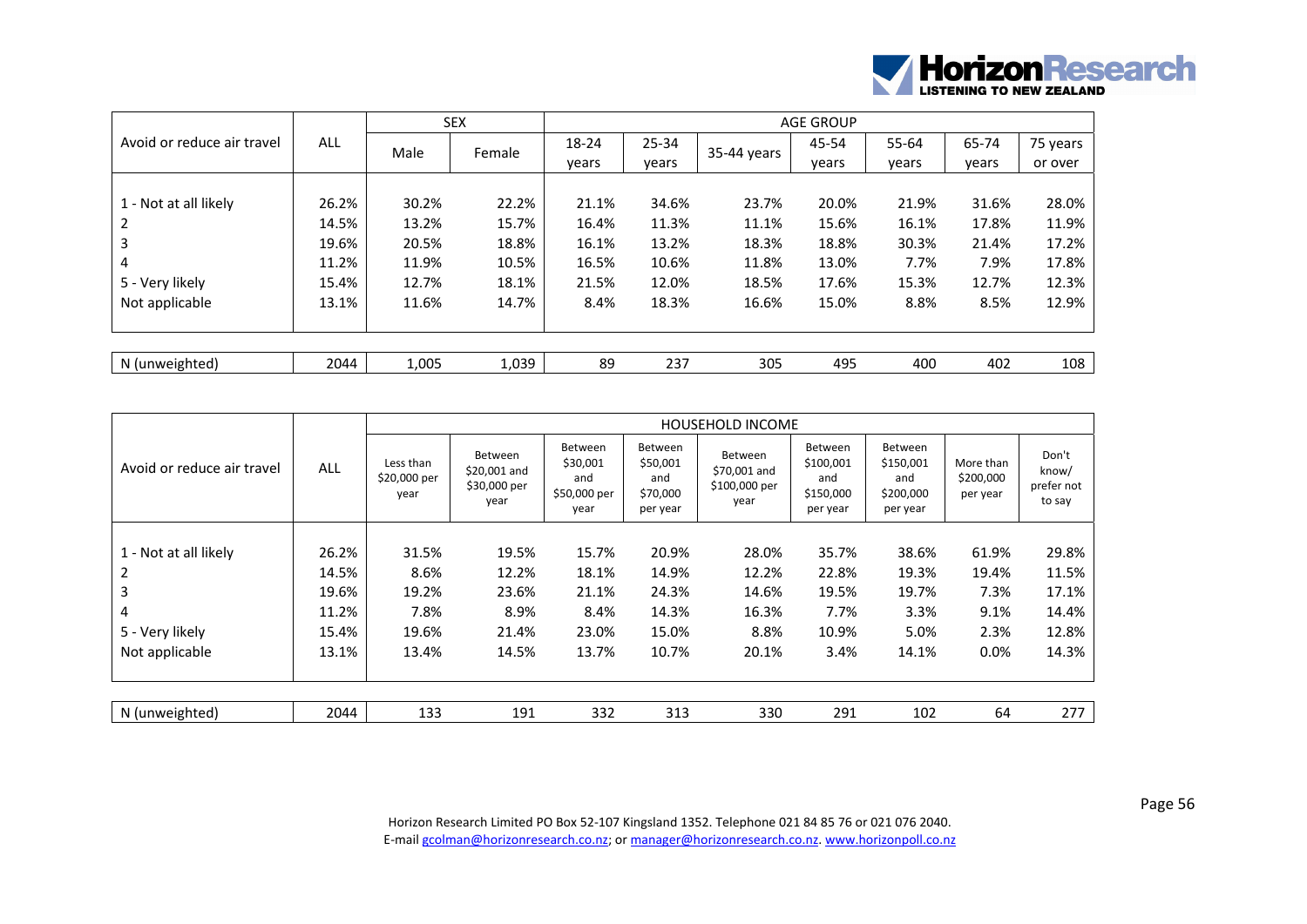

| Avoid or reduce air travel | ALL   |       | <b>EMPLOYED</b> |
|----------------------------|-------|-------|-----------------|
|                            |       | Yes   | No              |
|                            |       |       |                 |
| 1 - Not at all likely      | 26.2% | 25.1% | 28.0%           |
| 2                          | 14.5% | 15.2% | 13.2%           |
| 3                          | 19.6% | 20.3% | 18.4%           |
| 4                          | 11.2% | 11.8% | 10.1%           |
| 5 - Very likely            | 15.4% | 14.2% | 17.3%           |
| Not applicable             | 13.1% | 13.4% | 12.8%           |
|                            |       |       |                 |
|                            |       |       |                 |
| N (unweighted)             | 2044  | 1.241 | 791             |

|                            |            |                                                          |                                       |                                                                                                |                                      | <b>HIGHEST QUALIFICATION</b>     |                                                 |                                      |                      |
|----------------------------|------------|----------------------------------------------------------|---------------------------------------|------------------------------------------------------------------------------------------------|--------------------------------------|----------------------------------|-------------------------------------------------|--------------------------------------|----------------------|
| Avoid or reduce air travel | <b>ALL</b> | Postgraduate<br>degree<br>(Masters'<br>degree or<br>PhD) | Undergraduate<br>(Bachelor)<br>degree | Vocational<br>qualification<br><i>(includes)</i><br>trade<br>certificates,<br>diplomas<br>etc) | University<br>Bursary or<br>7th form | Sixth<br>form/UE/NCEA<br>Level 2 | <b>NCEA Level</b><br>1 or School<br>Certificate | No formal<br>school<br>qualification | Prefer not<br>to say |
|                            | 26.2%      | 29.9%                                                    | 28.5%                                 | 22.3%                                                                                          | 32.8%                                | 18.5%                            | 35.6%                                           | 25.4%                                | 24.4%                |
| 1 - Not at all likely      |            |                                                          |                                       |                                                                                                |                                      |                                  |                                                 |                                      |                      |
| 2                          | 14.5%      | 16.9%                                                    | 18.3%                                 | 15.6%                                                                                          | 17.6%                                | 16.5%                            | 11.1%                                           | 14.5%                                | 7.1%                 |
| 3                          | 19.6%      | 17.4%                                                    | 20.8%                                 | 21.8%                                                                                          | 23.5%                                | 24.0%                            | 17.1%                                           | 13.8%                                | 20.3%                |
| 4                          | 11.2%      | 13.1%                                                    | 10.9%                                 | 11.3%                                                                                          | 5.1%                                 | 16.9%                            | 6.4%                                            | 12.3%                                | 8.2%                 |
| 5 - Very likely            | 15.4%      | 17.3%                                                    | 11.4%                                 | 11.8%                                                                                          | 6.1%                                 | 8.4%                             | 21.3%                                           | 19.2%                                | 23.6%                |
| Not applicable             | 13.1%      | 5.3%                                                     | 10.2%                                 | 17.2%                                                                                          | 14.8%                                | 15.8%                            | 8.5%                                            | 14.9%                                | 16.4%                |
|                            |            |                                                          |                                       |                                                                                                |                                      |                                  |                                                 |                                      |                      |
| N (unweighted)             | 2044       | 245                                                      | 491                                   | 516                                                                                            | 131                                  | 197                              | 172                                             | 156                                  | 61                   |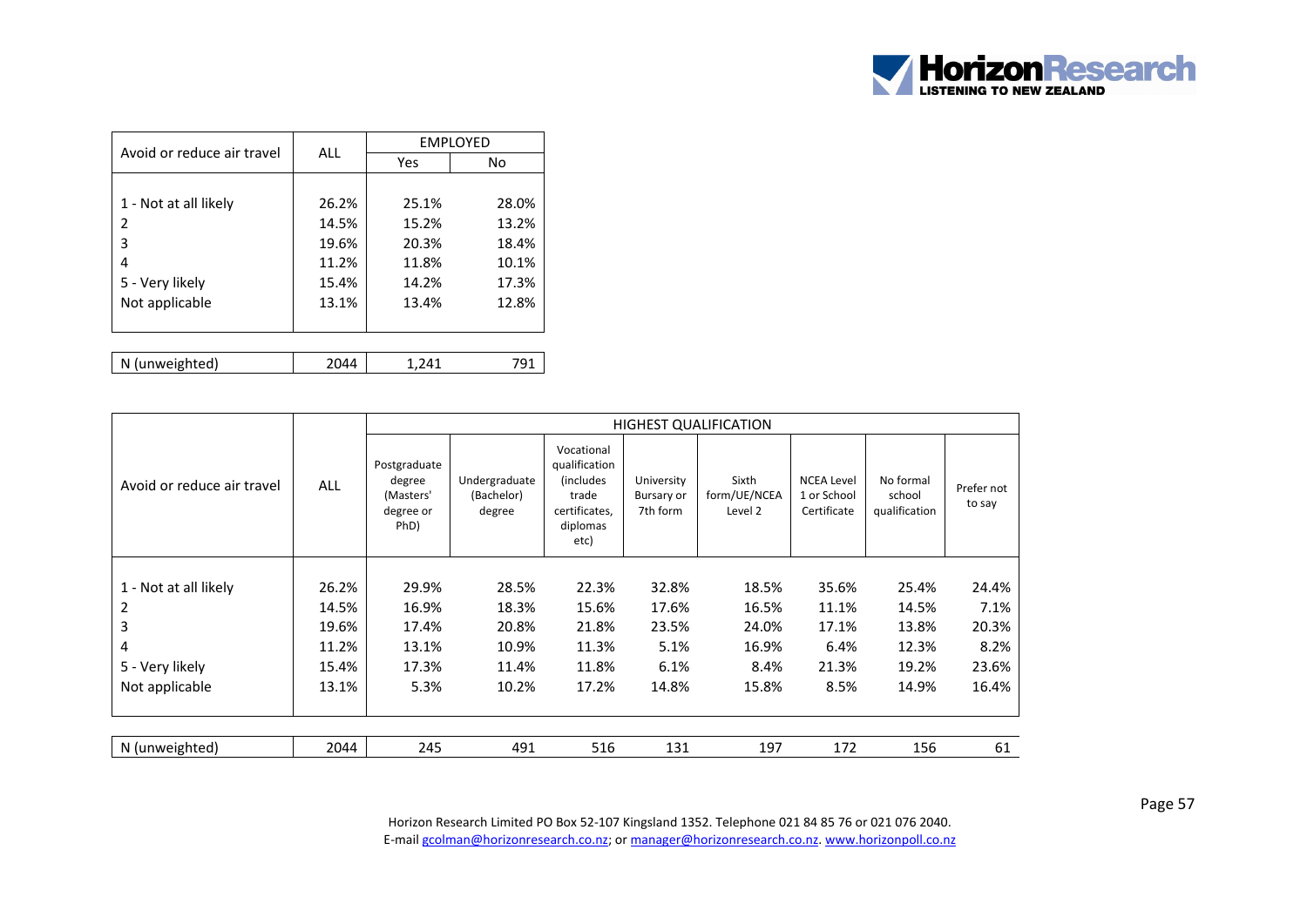

|                            |            |                               |                                                 |                                                            |                                                                     | <b>HOUSEHOLD TYPE</b>                                   |                                                                  |                                                   |                    |                      |
|----------------------------|------------|-------------------------------|-------------------------------------------------|------------------------------------------------------------|---------------------------------------------------------------------|---------------------------------------------------------|------------------------------------------------------------------|---------------------------------------------------|--------------------|----------------------|
| Avoid or reduce air travel | <b>ALL</b> | Single<br>person<br>household | Couple only<br>(no<br>children/none<br>at home) | Two parent<br>family, one<br>or two<br>children at<br>home | Two<br>parent<br>family,<br>three or<br>more<br>children at<br>home | One parent<br>family, one or<br>two children<br>at home | One parent<br>family,<br>three or<br>more<br>children at<br>home | Flatting or<br>boarding -<br>not a family<br>home | Extended<br>family | Prefer not<br>to say |
|                            |            |                               |                                                 |                                                            |                                                                     |                                                         |                                                                  |                                                   |                    |                      |
| 1 - Not at all likely      | 26.2%      | 24.4%                         | 29.6%                                           | 27.8%                                                      | 29.7%                                                               | 17.8%                                                   | 24.2%                                                            | 26.4%                                             | 18.9%              | 17.5%                |
| 2                          | 14.5%      | 7.1%                          | 14.5%                                           | 18.4%                                                      | 13.8%                                                               | 11.2%                                                   | 4.3%                                                             | 54.0%                                             | 17.8%              | 6.3%                 |
| 3                          | 19.6%      | 20.3%                         | 21.4%                                           | 20.1%                                                      | 21.3%                                                               | 14.5%                                                   | 20.9%                                                            | 0.9%                                              | 11.6%              | 23.4%                |
| 4                          | 11.2%      | 8.2%                          | 7.3%                                            | 11.1%                                                      | 8.4%                                                                | 12.1%                                                   | 17.0%                                                            | $0.0\%$                                           | 14.3%              | 17.4%                |
| 5 - Very likely            | 15.4%      | 23.6%                         | 16.7%                                           | 14.3%                                                      | 10.6%                                                               | 21.4%                                                   | 21.7%                                                            | 15.7%                                             | 19.2%              | 19.5%                |
| Not applicable             | 13.1%      | 16.4%                         | 10.5%                                           | 8.3%                                                       | 16.2%                                                               | 22.9%                                                   | 11.9%                                                            | 3.1%                                              | 18.2%              | 15.8%                |
|                            |            |                               |                                                 |                                                            |                                                                     |                                                         |                                                                  |                                                   |                    |                      |
| N (unweighted)             | 2044       | 328                           | 747                                             | 431                                                        | 114                                                                 | 120                                                     | 12                                                               | 125                                               | 78                 | 43                   |

|                                |            |       | <b>SEX</b> | <b>AGE GROUP</b> |           |             |       |       |       |          |  |  |
|--------------------------------|------------|-------|------------|------------------|-----------|-------------|-------|-------|-------|----------|--|--|
| Avoid or reduce eating<br>meat | <b>ALL</b> | Male  | Female     | 18-24            | $25 - 34$ | 35-44 years | 45-54 | 55-64 | 65-74 | 75 years |  |  |
|                                |            |       |            | years            | years     |             | years | years | years | or over  |  |  |
|                                |            |       |            |                  |           |             |       |       |       |          |  |  |
| 1 - Not at all likely          | 47.0%      | 51.9% | 41.9%      | 46.6%            | 58.1%     | 40.8%       | 41.4% | 44.4% | 46.5% | 53.2%    |  |  |
| 2                              | 17.2%      | 16.8% | 17.6%      | 25.9%            | 9.2%      | 13.4%       | 17.5% | 19.0% | 24.6% | 12.3%    |  |  |
| 3                              | 14.8%      | 13.8% | 15.9%      | 6.9%             | 9.3%      | 22.6%       | 18.3% | 18.1% | 13.0% | 10.7%    |  |  |
| 4                              | 7.6%       | 6.3%  | 9.1%       | 10.5%            | 5.0%      | 9.5%        | 6.4%  | 9.5%  | 7.9%  | 9.2%     |  |  |
| 5 - Very likely                | 10.6%      | 7.9%  | 13.4%      | 10.1%            | 13.4%     | 10.7%       | 13.4% | 8.1%  | 6.8%  | 6.1%     |  |  |
| Not applicable                 | 2.9%       | 3.5%  | 2.2%       | 0.0%             | 5.0%      | 3.0%        | 3.0%  | 0.9%  | 1.2%  | 8.4%     |  |  |
|                                |            |       |            |                  |           |             |       |       |       |          |  |  |
|                                |            |       |            |                  |           |             |       |       |       |          |  |  |
| N                              | 2042       | 1,010 | 1,032      | 91               | 237       | 305         | 495   | 401   | 398   | 107      |  |  |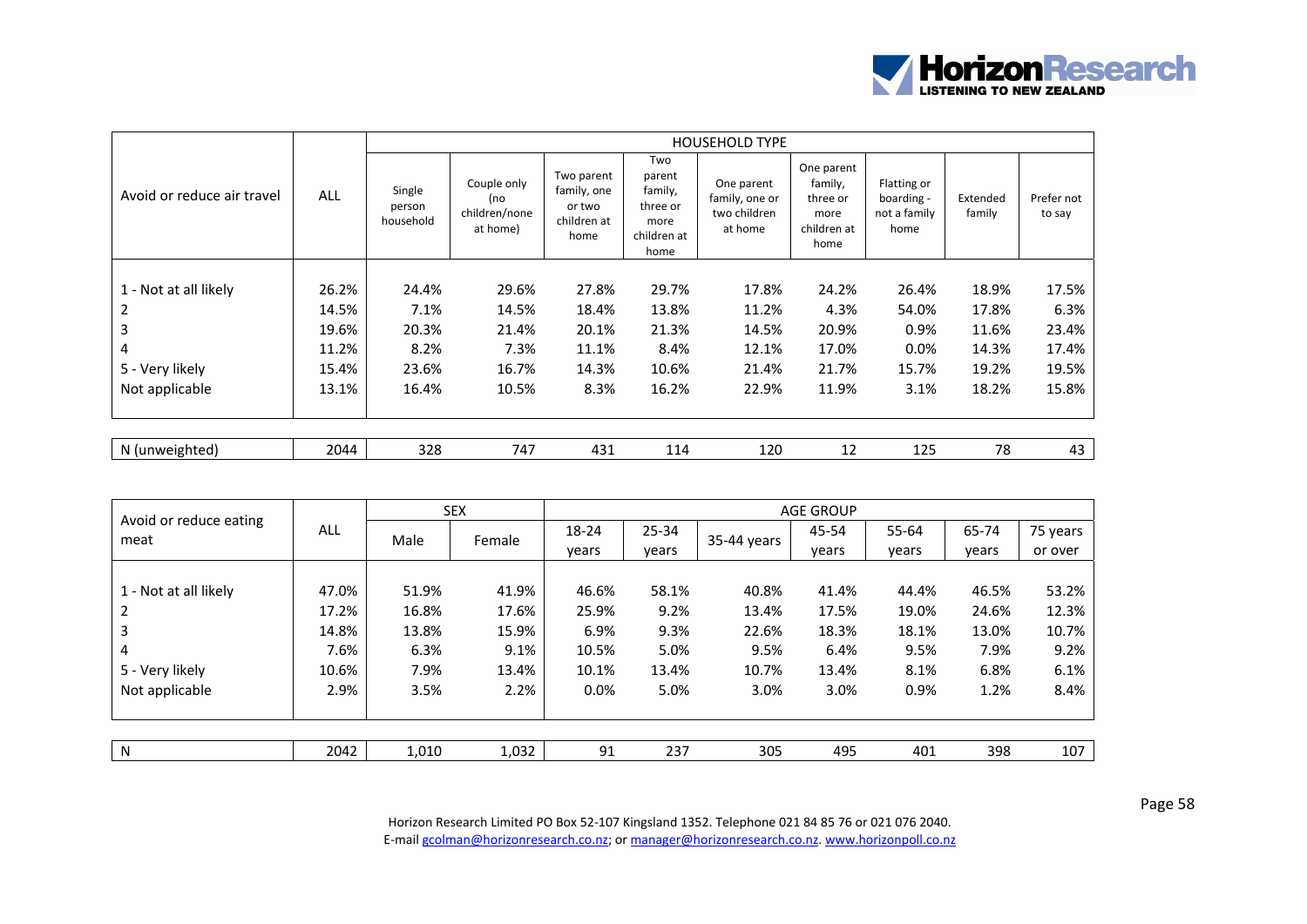

|                                |       |                                   |                                                 |                                                    |                                                           | <b>HOUSEHOLD INCOME</b>                                 |                                                      |                                                      |                                    |                                        |
|--------------------------------|-------|-----------------------------------|-------------------------------------------------|----------------------------------------------------|-----------------------------------------------------------|---------------------------------------------------------|------------------------------------------------------|------------------------------------------------------|------------------------------------|----------------------------------------|
| Avoid or reduce eating<br>meat | ALL   | Less than<br>\$20,000 per<br>year | Between<br>\$20,001 and<br>\$30,000 per<br>year | Between<br>\$30,001<br>and<br>\$50,000 per<br>year | <b>Between</b><br>\$50,001<br>and<br>\$70,000<br>per year | <b>Between</b><br>\$70,001 and<br>\$100,000 per<br>year | Between<br>\$100,001<br>and<br>\$150,000<br>per year | Between<br>\$150,001<br>and<br>\$200,000<br>per year | More than<br>\$200,000<br>per year | Don't<br>know/<br>prefer not<br>to say |
|                                |       |                                   |                                                 |                                                    |                                                           |                                                         |                                                      |                                                      |                                    |                                        |
| 1 - Not at all likely          | 47.0% | 43.0%                             | 45.7%                                           | 43.7%                                              | 41.0%                                                     | 48.3%                                                   | 56.5%                                                | 63.1%                                                | 65.6%                              | 48.7%                                  |
| 2                              | 17.2% | 13.3%                             | 19.0%                                           | 19.0%                                              | 18.2%                                                     | 19.2%                                                   | 16.5%                                                | 16.9%                                                | 20.0%                              | 12.9%                                  |
| 3                              | 14.8% | 18.1%                             | 13.6%                                           | 15.1%                                              | 21.3%                                                     | 12.0%                                                   | 11.3%                                                | 7.8%                                                 | 8.1%                               | 13.3%                                  |
| 4                              | 7.6%  | 8.3%                              | 2.7%                                            | 12.0%                                              | 9.9%                                                      | 5.8%                                                    | 6.0%                                                 | 4.0%                                                 | 3.0%                               | 7.4%                                   |
| 5 - Very likely                | 10.6% | 11.8%                             | 17.3%                                           | 9.3%                                               | 8.1%                                                      | 11.8%                                                   | 9.5%                                                 | 7.9%                                                 | 0.4%                               | 10.1%                                  |
| Not applicable                 | 2.9%  | 5.5%                              | 1.6%                                            | 0.9%                                               | 1.5%                                                      | 3.0%                                                    | 0.3%                                                 | 0.2%                                                 | 2.9%                               | 7.6%                                   |
|                                |       |                                   |                                                 |                                                    |                                                           |                                                         |                                                      |                                                      |                                    |                                        |
| N (unweighted)                 | 2042  | 134                               | 191                                             | 330                                                | 314                                                       | 330                                                     | 291                                                  | 103                                                  | 64                                 | 274                                    |

| Avoid or reduce eating | ALL   |       | <b>EMPLOYED</b> |
|------------------------|-------|-------|-----------------|
| meat                   |       | Yes   | No              |
|                        |       |       |                 |
| 1 - Not at all likely  | 47.0% | 45.5% | 49.6%           |
| 2                      | 17.2% | 17.2% | 16.8%           |
| 3                      | 14.8% | 16.1% | 12.7%           |
| 4                      | 7.6%  | 7.0%  | 8.6%            |
| 5 - Very likely        | 10.6% | 11.1% | 9.7%            |
| Not applicable         | 2.9%  | 3.0%  | 2.6%            |
|                        |       |       |                 |
|                        |       |       |                 |
| N (unweighted)         | 2042  | 1.241 | 789             |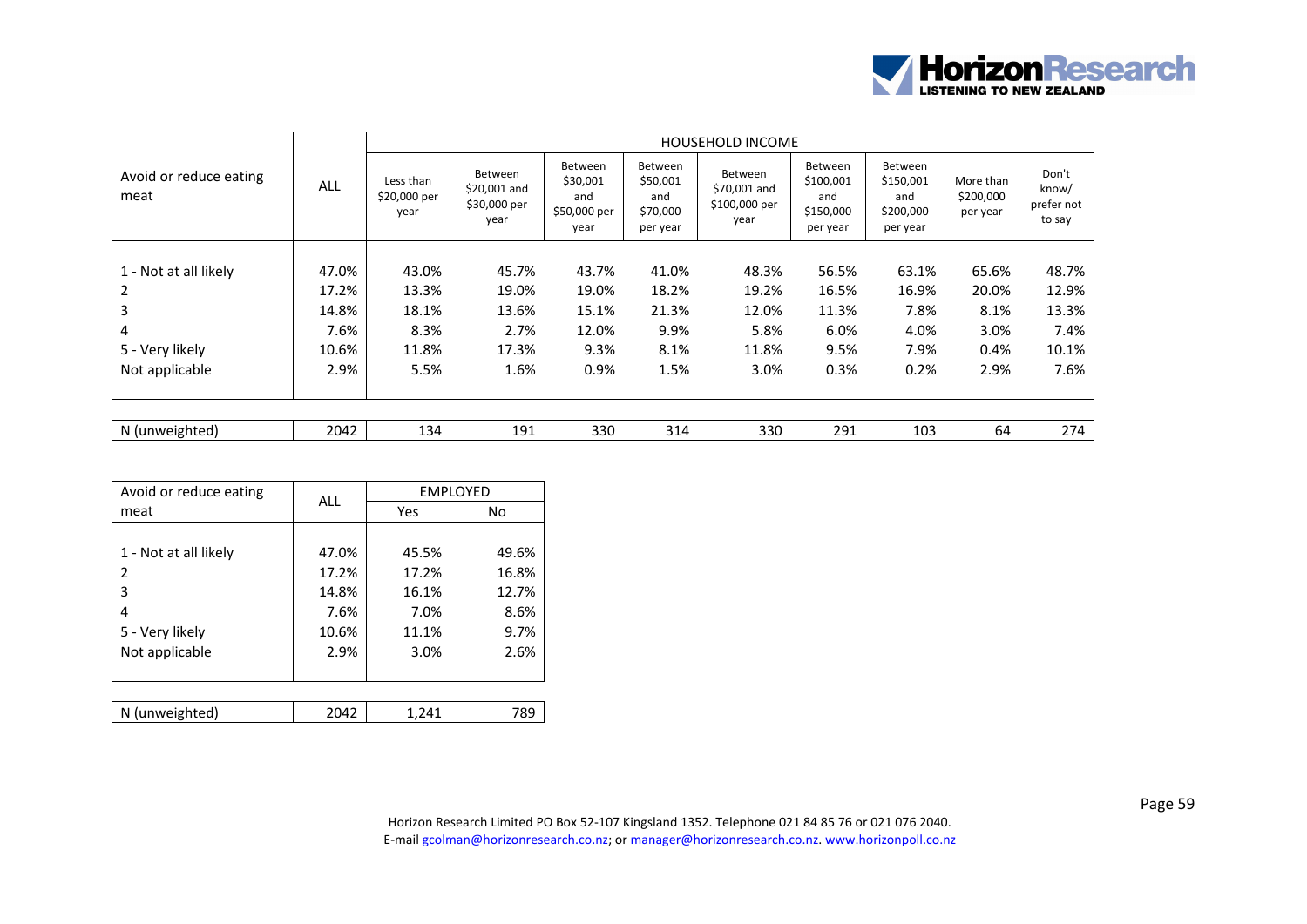

|                                |            |                                                          |                                       |                                                                                                |                                      | <b>HIGHEST QUALIFICATION</b>     |                                                 |                                      |                      |
|--------------------------------|------------|----------------------------------------------------------|---------------------------------------|------------------------------------------------------------------------------------------------|--------------------------------------|----------------------------------|-------------------------------------------------|--------------------------------------|----------------------|
| Avoid or reduce eating<br>meat | <b>ALL</b> | Postgraduate<br>degree<br>(Masters'<br>degree or<br>PhD) | Undergraduate<br>(Bachelor)<br>degree | Vocational<br>qualification<br><i>(includes)</i><br>trade<br>certificates,<br>diplomas<br>etc) | University<br>Bursary or<br>7th form | Sixth<br>form/UE/NCEA<br>Level 2 | <b>NCEA Level</b><br>1 or School<br>Certificate | No formal<br>school<br>qualification | Prefer not<br>to say |
|                                |            |                                                          |                                       |                                                                                                |                                      |                                  |                                                 |                                      |                      |
| 1 - Not at all likely          | 47.0%      | 34.3%                                                    | 43.8%                                 | 49.4%                                                                                          | 52.3%                                | 42.5%                            | 54.4%                                           | 51.5%                                | 34.7%                |
| 2                              | 17.2%      | 16.6%                                                    | 19.3%                                 | 15.4%                                                                                          | 17.5%                                | 23.9%                            | 14.7%                                           | 18.0%                                | 5.8%                 |
| 3                              | 14.8%      | 19.7%                                                    | 12.2%                                 | 13.1%                                                                                          | 14.2%                                | 19.3%                            | 13.6%                                           | 12.5%                                | 16.5%                |
| 4                              | 7.6%       | 10.0%                                                    | 8.5%                                  | 11.8%                                                                                          | 6.1%                                 | 5.2%                             | 7.7%                                            | 6.6%                                 | 8.6%                 |
| 5 - Very likely                | 10.6%      | 17.2%                                                    | 14.9%                                 | 7.7%                                                                                           | 5.6%                                 | 8.1%                             | 9.0%                                            | 6.9%                                 | 24.4%                |
| Not applicable                 | 2.9%       | 2.1%                                                     | 1.5%                                  | 2.6%                                                                                           | 4.3%                                 | 1.0%                             | 0.6%                                            | 4.4%                                 | 10.0%                |
|                                |            |                                                          |                                       |                                                                                                |                                      |                                  |                                                 |                                      |                      |

| nweighted<br>N<br>.<br>. | - -<br>ົດ ^<br>ட<br>. . | ⁄ Д Г' | . .<br>71 Q<br>. | ーー | $\sim$<br>∸∽ | $\sim$<br>. .<br>∸ | $70^{\circ}$<br>. . | .<br>150 | . . |
|--------------------------|-------------------------|--------|------------------|----|--------------|--------------------|---------------------|----------|-----|
|--------------------------|-------------------------|--------|------------------|----|--------------|--------------------|---------------------|----------|-----|

|                                | <b>ALL</b> |                               | <b>HOUSEHOLD TYPE</b>                           |                                                            |                                                                     |                                                         |                                                                  |                                                   |                    |                      |  |  |  |
|--------------------------------|------------|-------------------------------|-------------------------------------------------|------------------------------------------------------------|---------------------------------------------------------------------|---------------------------------------------------------|------------------------------------------------------------------|---------------------------------------------------|--------------------|----------------------|--|--|--|
| Avoid or reduce eating<br>meat |            | Single<br>person<br>household | Couple only<br>(no<br>children/none<br>at home) | Two parent<br>family, one<br>or two<br>children at<br>home | Two<br>parent<br>family,<br>three or<br>more<br>children at<br>home | One parent<br>family, one or<br>two children<br>at home | One parent<br>family,<br>three or<br>more<br>children at<br>home | Flatting or<br>boarding -<br>not a family<br>home | Extended<br>family | Prefer not<br>to say |  |  |  |
|                                |            |                               |                                                 |                                                            |                                                                     |                                                         |                                                                  |                                                   |                    |                      |  |  |  |
| 1 - Not at all likely          | 47.0%      | 34.7%                         | 44.6%                                           | 49.3%                                                      | 52.3%                                                               | 49.9%                                                   | 40.1%                                                            | 72.4%                                             | 38.3%              | 33.1%                |  |  |  |
|                                | 17.2%      | 5.8%                          | 19.4%                                           | 15.5%                                                      | 18.1%                                                               | 17.0%                                                   | 18.5%                                                            | 15.0%                                             | 16.8%              | 18.7%                |  |  |  |
| 3                              | 14.8%      | 16.5%                         | 16.7%                                           | 14.8%                                                      | 15.3%                                                               | 13.0%                                                   | 18.0%                                                            | 0.9%                                              | 9.0%               | 16.0%                |  |  |  |
| 4                              | 7.6%       | 8.6%                          | 9.0%                                            | 9.0%                                                       | 4.0%                                                                | 13.3%                                                   | 6.8%                                                             | 0.0%                                              | 4.3%               | 13.4%                |  |  |  |
| 5 - Very likely                | 10.6%      | 24.4%                         | 7.3%                                            | 9.5%                                                       | 9.9%                                                                | 6.3%                                                    | 13.8%                                                            | 11.8%                                             | 24.6%              | 18.3%                |  |  |  |
| Not applicable                 | 2.9%       | 10.0%                         | 2.9%                                            | 1.9%                                                       | 0.5%                                                                | 0.5%                                                    | 2.8%                                                             | 0.0%                                              | 7.1%               | 0.5%                 |  |  |  |
|                                |            |                               |                                                 |                                                            |                                                                     |                                                         |                                                                  |                                                   |                    |                      |  |  |  |
| N (unweighted)                 | 2042       | 325                           | 745                                             | 431                                                        | 115                                                                 | 120                                                     | 12                                                               | 125                                               | 78                 | 45                   |  |  |  |

Page 60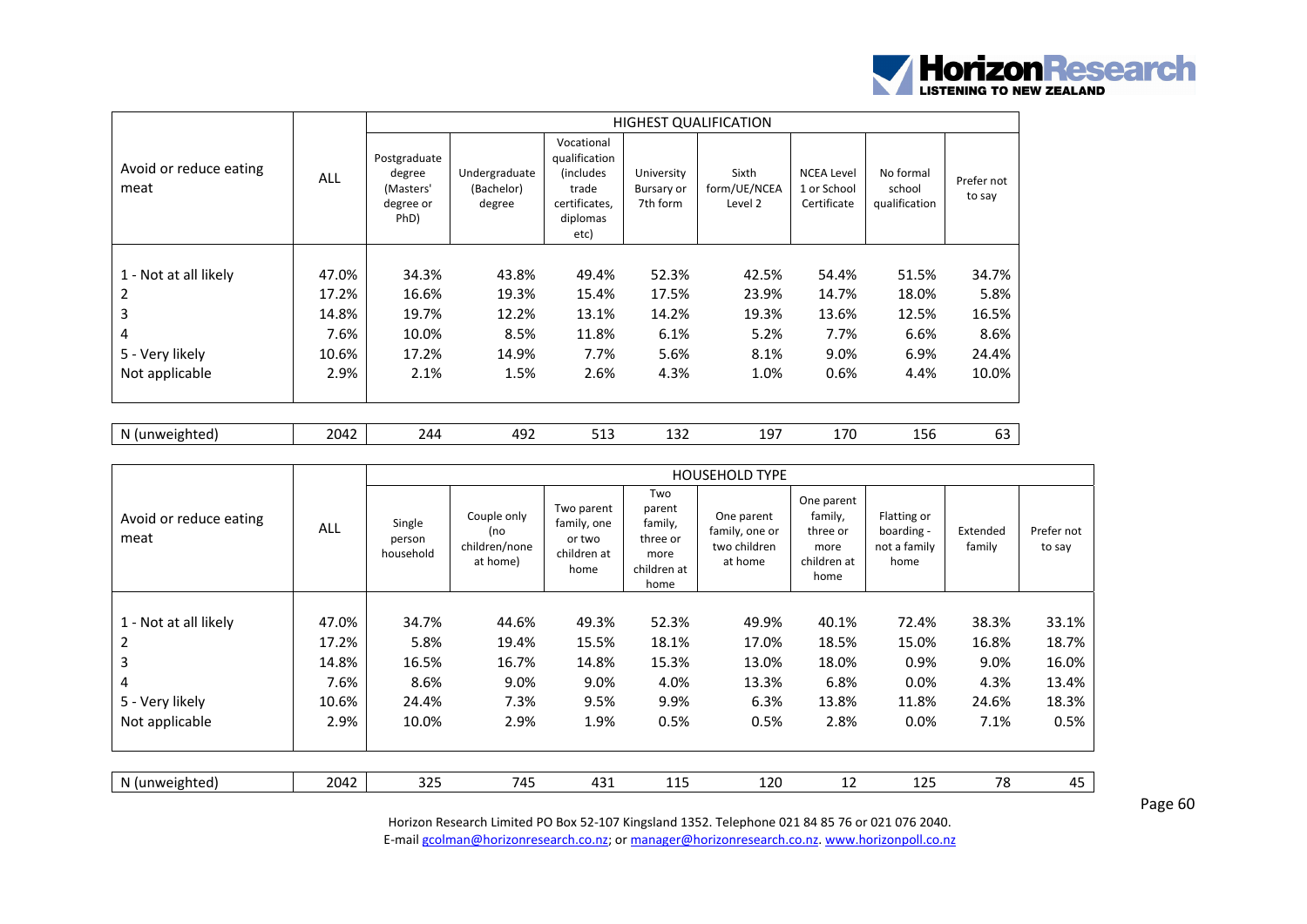

|                                          |            | <b>SEX</b> |        | <b>AGE GROUP</b> |           |             |       |       |       |          |  |  |
|------------------------------------------|------------|------------|--------|------------------|-----------|-------------|-------|-------|-------|----------|--|--|
| Avoid or reduce eating<br>dairy products | <b>ALL</b> | Male       | Female | 18-24            | $25 - 34$ | 35-44 years | 45-54 | 55-64 | 65-74 | 75 years |  |  |
|                                          |            |            |        | vears            | vears     |             | years | years | vears | or over  |  |  |
|                                          |            |            |        |                  |           |             |       |       |       |          |  |  |
| 1 - Not at all likely                    | 46.2%      | 50.8%      | 41.4%  | 47.3%            | 60.0%     | 39.0%       | 38.0% | 44.8% | 46.5% | 51.1%    |  |  |
|                                          | 20.3%      | 19.7%      | 21.0%  | 21.4%            | 12.6%     | 14.4%       | 25.2% | 21.9% | 25.5% | 13.2%    |  |  |
|                                          | 14.5%      | 11.7%      | 17.4%  | 7.2%             | 12.0%     | 21.5%       | 16.3% | 14.9% | 12.5% | 12.4%    |  |  |
| $\overline{4}$                           | 8.0%       | 7.4%       | 8.6%   | 5.4%             | 4.2%      | 11.9%       | 9.5%  | 8.6%  | 8.5%  | 10.2%    |  |  |
| 5 - Very likely                          | 8.9%       | 8.3%       | 9.6%   | 18.7%            | 8.3%      | 10.8%       | 8.4%  | 9.4%  | 5.8%  | 4.6%     |  |  |
| Not applicable                           | 2.1%       | 2.1%       | 2.0%   | 0.0%             | 2.8%      | 2.4%        | 2.6%  | 0.4%  | 1.2%  | 8.5%     |  |  |
|                                          |            |            |        |                  |           |             |       |       |       |          |  |  |
|                                          |            |            |        |                  |           |             |       |       |       |          |  |  |
| N (unweighted)                           | 2036       | 1,004      | 1,032  | 91               | 237       | 305         | 493   | 396   | 400   | 106      |  |  |

|                                          |            |                                   | <b>HOUSEHOLD INCOME</b>                         |                                                    |                                                    |                                                  |                                                      |                                                             |                                    |                                        |  |  |  |
|------------------------------------------|------------|-----------------------------------|-------------------------------------------------|----------------------------------------------------|----------------------------------------------------|--------------------------------------------------|------------------------------------------------------|-------------------------------------------------------------|------------------------------------|----------------------------------------|--|--|--|
| Avoid or reduce eating<br>dairy products | <b>ALL</b> | Less than<br>\$20,000 per<br>year | Between<br>\$20,001 and<br>\$30,000 per<br>year | Between<br>\$30,001<br>and<br>\$50,000 per<br>year | Between<br>\$50,001<br>and<br>\$70,000<br>per year | Between<br>\$70,001 and<br>\$100,000 per<br>year | Between<br>\$100,001<br>and<br>\$150,000<br>per year | <b>Between</b><br>\$150,001<br>and<br>\$200,000<br>per year | More than<br>\$200,000<br>per year | Don't<br>know/<br>prefer not<br>to say |  |  |  |
|                                          |            |                                   |                                                 |                                                    |                                                    |                                                  |                                                      |                                                             |                                    |                                        |  |  |  |
| 1 - Not at all likely                    | 46.2%      | 44.5%                             | 40.1%                                           | 46.8%                                              | 37.8%                                              | 51.0%                                            | 54.0%                                                | 54.3%                                                       | 54.4%                              | 47.4%                                  |  |  |  |
|                                          | 20.3%      | 15.5%                             | 21.3%                                           | 21.0%                                              | 28.7%                                              | 17.1%                                            | 19.4%                                                | 28.6%                                                       | 24.6%                              | 15.0%                                  |  |  |  |
| 3                                        | 14.5%      | 16.0%                             | 19.0%                                           | 13.8%                                              | 13.5%                                              | 11.7%                                            | 12.6%                                                | 6.3%                                                        | 9.4%                               | 19.3%                                  |  |  |  |
| 4                                        | 8.0%       | 7.5%                              | 4.3%                                            | 9.0%                                               | 13.2%                                              | 6.3%                                             | 8.0%                                                 | 5.8%                                                        | 8.3%                               | 5.9%                                   |  |  |  |
| 5 - Very likely                          | 8.9%       | 10.9%                             | 13.2%                                           | 9.2%                                               | 5.4%                                               | 13.3%                                            | 5.4%                                                 | 4.7%                                                        | 3.3%                               | 7.0%                                   |  |  |  |
| Not applicable                           | 2.1%       | 5.7%                              | 2.1%                                            | 0.2%                                               | 1.4%                                               | 0.6%                                             | 0.6%                                                 | 0.2%                                                        | 0.0%                               | 5.4%                                   |  |  |  |
|                                          |            |                                   |                                                 |                                                    |                                                    |                                                  |                                                      |                                                             |                                    |                                        |  |  |  |
| N (unweighted)                           | 2036       | 133                               | 190                                             | 329                                                | 312                                                | 326                                              | 291                                                  | 103                                                         | 64                                 | 277                                    |  |  |  |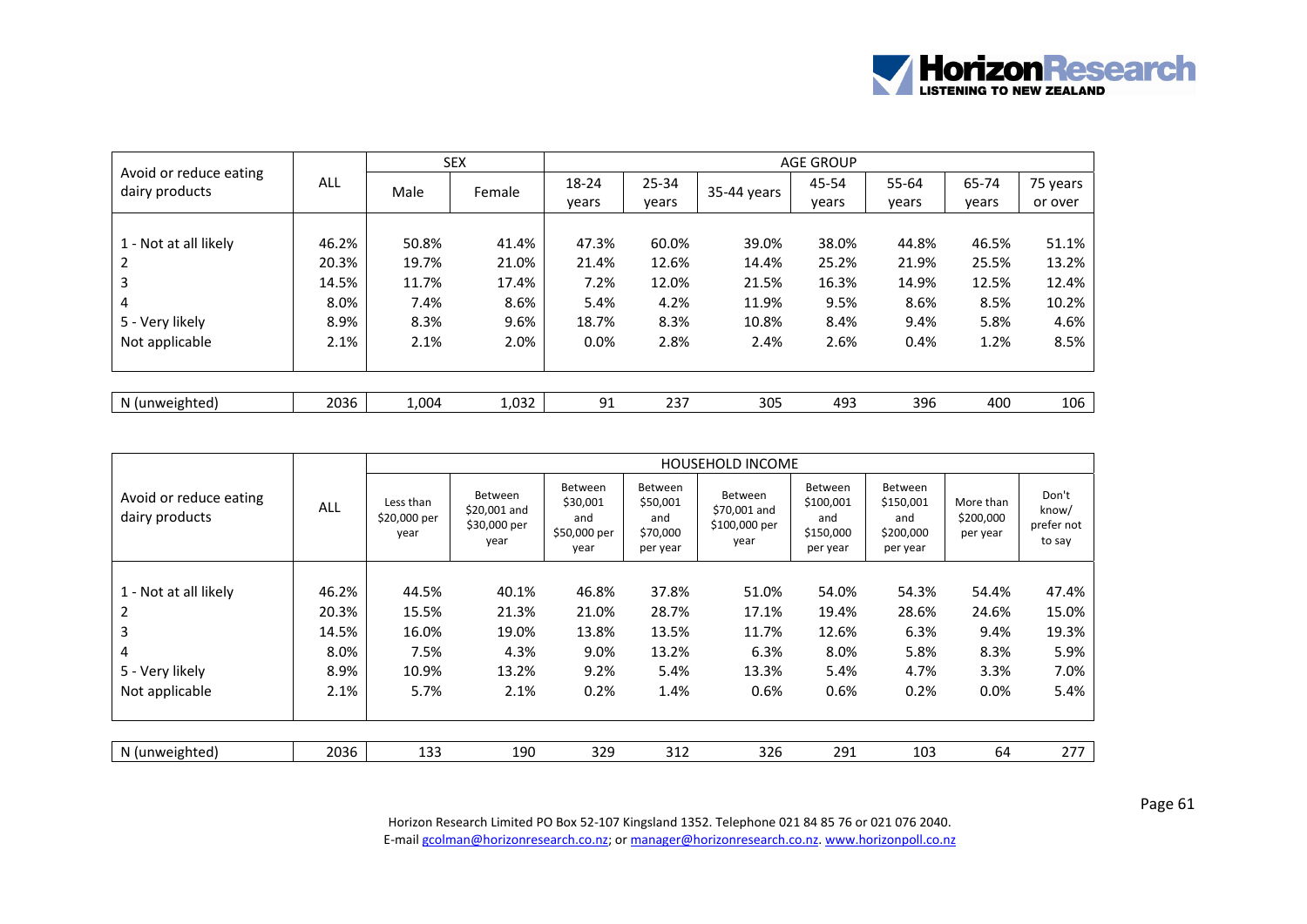

| Avoid or reduce eating | <b>ALL</b> | <b>EMPLOYED</b> |       |  |  |  |
|------------------------|------------|-----------------|-------|--|--|--|
| dairy products         |            | Yes             | No    |  |  |  |
|                        |            |                 |       |  |  |  |
| 1 - Not at all likely  | 46.2%      | 45.6%           | 47.2% |  |  |  |
| 2                      | 20.3%      | 20.6%           | 19.6% |  |  |  |
| 3                      | 14.5%      | 15.4%           | 13.1% |  |  |  |
| 4                      | 8.0%       | 6.9%            | 9.8%  |  |  |  |
| 5 - Very likely        | 8.9%       | 9.7%            | 7.7%  |  |  |  |
| Not applicable         | 2.1%       | 1.8%            | 2.5%  |  |  |  |
|                        |            |                 |       |  |  |  |
|                        |            |                 |       |  |  |  |
| N (unweighted)         | 2036       | 1,237           | 787   |  |  |  |

|                                          |            |                                                          |                                       |                                                                                        |                                      | <b>HIGHEST QUALIFICATION</b>     |                                                 |                                      |                      |
|------------------------------------------|------------|----------------------------------------------------------|---------------------------------------|----------------------------------------------------------------------------------------|--------------------------------------|----------------------------------|-------------------------------------------------|--------------------------------------|----------------------|
| Avoid or reduce eating<br>dairy products | <b>ALL</b> | Postgraduate<br>degree<br>(Masters'<br>degree or<br>PhD) | Undergraduate<br>(Bachelor)<br>degree | Vocational<br>qualification<br>(includes<br>trade<br>certificates,<br>diplomas<br>etc) | University<br>Bursary or<br>7th form | Sixth<br>form/UE/NCEA<br>Level 2 | <b>NCEA Level</b><br>1 or School<br>Certificate | No formal<br>school<br>qualification | Prefer not<br>to say |
|                                          | 46.2%      | 42.7%                                                    |                                       |                                                                                        |                                      |                                  |                                                 |                                      |                      |
| 1 - Not at all likely                    |            |                                                          | 45.0%                                 | 46.9%                                                                                  | 47.2%                                | 43.4%                            | 51.2%                                           | 44.2%                                | 43.9%                |
| 2                                        | 20.3%      | 14.2%                                                    | 18.7%                                 | 17.6%                                                                                  | 28.3%                                | 26.0%                            | 19.5%                                           | 21.4%                                | 11.7%                |
| 3                                        | 14.5%      | 18.8%                                                    | 15.5%                                 | 17.3%                                                                                  | 10.1%                                | 14.3%                            | 17.5%                                           | 8.4%                                 | 16.2%                |
| 4                                        | 8.0%       | 14.7%                                                    | 13.0%                                 | 7.8%                                                                                   | 3.5%                                 | 4.4%                             | 6.0%                                            | 13.0%                                | 5.6%                 |
| 5 - Very likely                          | 8.9%       | 8.8%                                                     | 7.2%                                  | 8.4%                                                                                   | 8.3%                                 | 10.4%                            | 4.8%                                            | 8.0%                                 | 19.3%                |
| Not applicable                           | 2.1%       | 0.8%                                                     | 0.5%                                  | 1.9%                                                                                   | 2.7%                                 | 1.4%                             | 1.1%                                            | 4.9%                                 | 3.3%                 |
|                                          |            |                                                          |                                       |                                                                                        |                                      |                                  |                                                 |                                      |                      |
| N (unweighted)                           | 2036       | 245                                                      | 490                                   | 513                                                                                    | 130                                  | 197                              | 170                                             | 153                                  | 63                   |